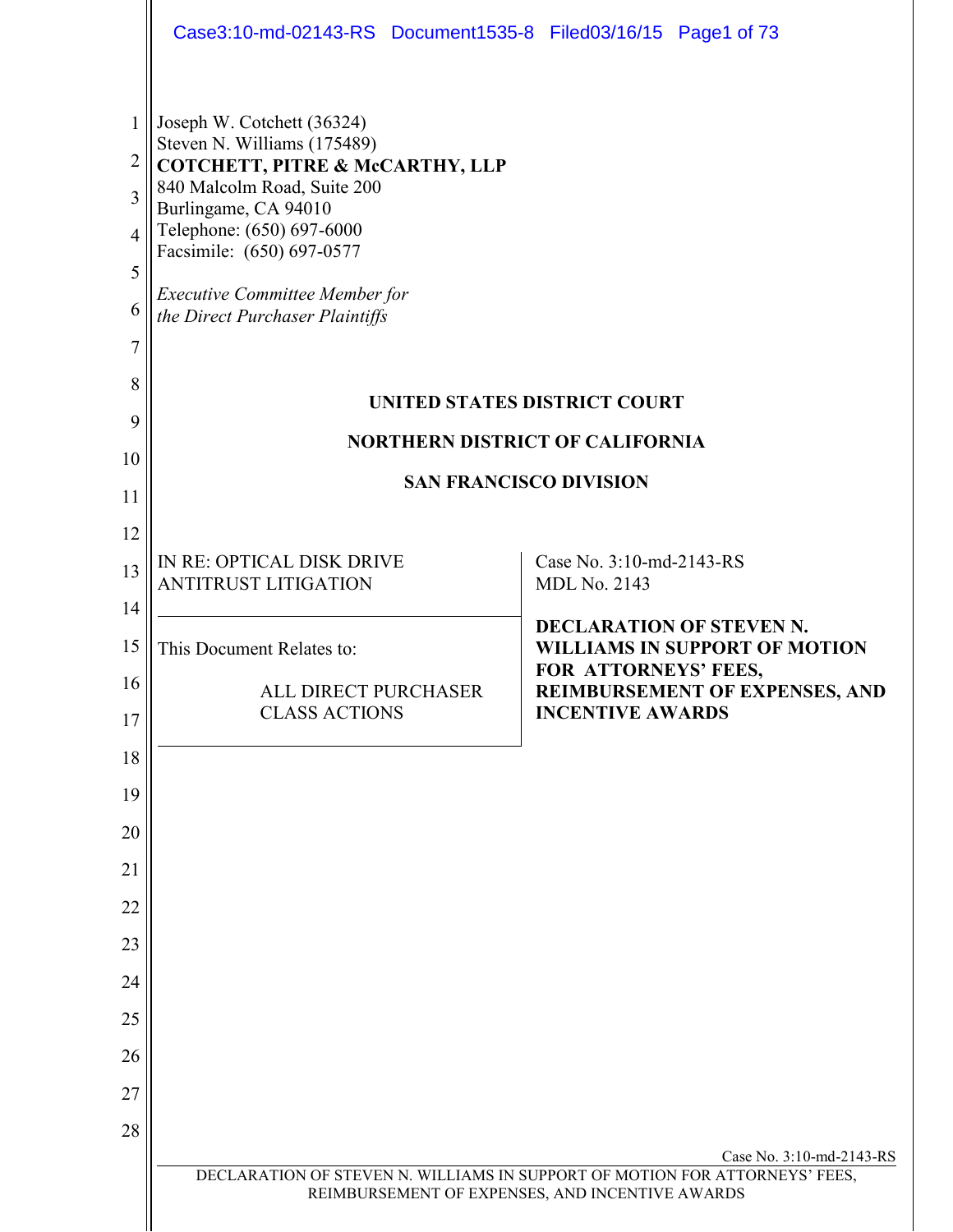1 I, Steven N. Williams, declare and state as follows:

2 3 4 5 6 1. I am a principal of the law firm of Cotchett, Pitre & McCarthy, LLP. I submit this declaration in support of Direct Purchaser Plaintiffs ("DPP") joint application for an award of attorneys' fees in connection with the services rendered in this litigation. I make this Declaration based on my own personal knowledge, and if called as a witness, I could and would competently testify to the matters stated herein.

7 8 9 10 2. My firm has served as counsel to Prisco Electric Company, Inc. d/b/a Prisco T.V. & Appliance and as counsel for the Direct Purchaser Class ("Class") throughout the course of this litigation. The background and experience of Cotchett, Pitre  $\&$  McCarthy, LLP and its attorneys are summarized in the *curriculum vitae* attached hereto as Exhibit 1.

11 12 13 14 15 3. Cotchett, Pitre & McCarthy, LLP has prosecuted this litigation solely on a contingent-fee basis, and has been at risk that it would not receive any compensation for prosecuting claims against the Defendants. While Cotchett, Pitre & McCarthy, LLP devoted its time and resources to this matter, it has foregone other legal work for which it would have been compensated.

16 17 4. During the pendency of the litigation, Cotchett, Pitre & McCarthy, LLP performed the following work:

18

## **INVESTIGATION AND RESEARCH**

19 20 21 22 23 24 25 26 CPM participated in the investigation from the outset to develop facts supporting the claims against the defendants, to develop the background of the defendant companies' participation in the conspiracy, and to develop an understanding of the industry's characteristics in order to best advocate on behalf of the class. CPM also extensively researched the defendant companies' criminal investigations. This included the first discussions with cooperating defendants concerning the facts of the conduct at issue in this case. That information was essential to determining how to plead claims and what discovery to seek. CPM played a key role in the investigation and analysis of the facts of the case and this

27 work was essential to reaching settlements with the defendants. This included analysis and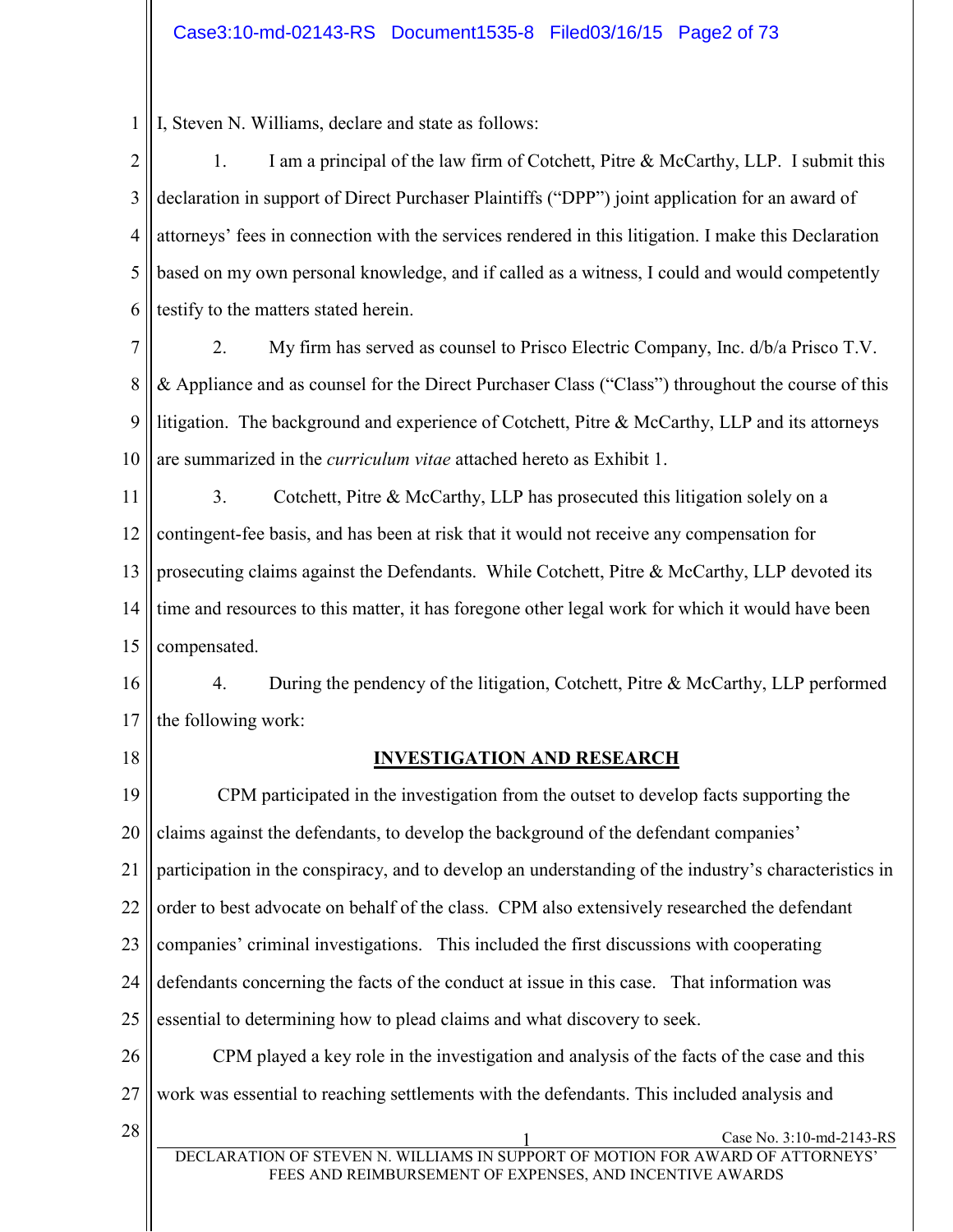1 2 3 4 evaluation of corporate groupings, relationships between corporate affiliates and subsidiaries, sales channels, cost data, transactional data, and facts related to market shares and sales data. CPM was directly involved in negotiating the largest settlement reached in this case on behalf of the DPPs, and played an important role in other settlements reached on behalf of the DPPs.

#### **DISCOVERY**

6 7 8 9 10 11 CPM played a lead role in assisted lead counsel and defendants in developing and implementing an ESI protocol. CPM extensively assisted Saveri & Saveri, Inc. with the setup of the document review and procedures for the review and in developing a discovery plan for the case. CPM assisted in reviewing documents produced by defendants to the Department of Justice as well as additional productions of documents by defendants, and reviewed, analyzed, and organized hot documents that further built the story of the conspiracy.

12 13 14 CPM assisted in preparation for expert depositions and worked to prepare essential materials for the deposition and deposition preparation. CPM also prepared for key witness depositions such as Bruce Jeong.

15

5

#### **PLEADINGS AND MOTIONS**

16 17 18 19 20 CPM actively participated in drafting the Consolidated Amended Class Action Complaint, preparing for and argument of motions, and conducting legal research related to claims. CPM also assisted in preparing memorandums of law in opposition to motions to dismiss, as well as briefing relating to the 23(f) petition. CPM further assisted with drafting and reviewing motions for approval of settlements.

21

#### **CLASS CERTIFICATION**

22 23 24 CPM actively participated in the drafting process of the motion for class certification and legal research pertaining to it. CPM also assisted with expert work pertaining to class certification.

**SETTLEMENTS**

26 27 CPM actively participated in settlement negotiations with many defendants, including the negotiations which resulted in the largest settlement obtained on behalf of the DPP class. CPM

25

DECLARATION OF STEVEN N. WILLIAMS IN SUPPORT OF MOTION FOR AWARD OF ATTORNEYS' FEES AND REIMBURSEMENT OF EXPENSES, AND INCENTIVE AWARDS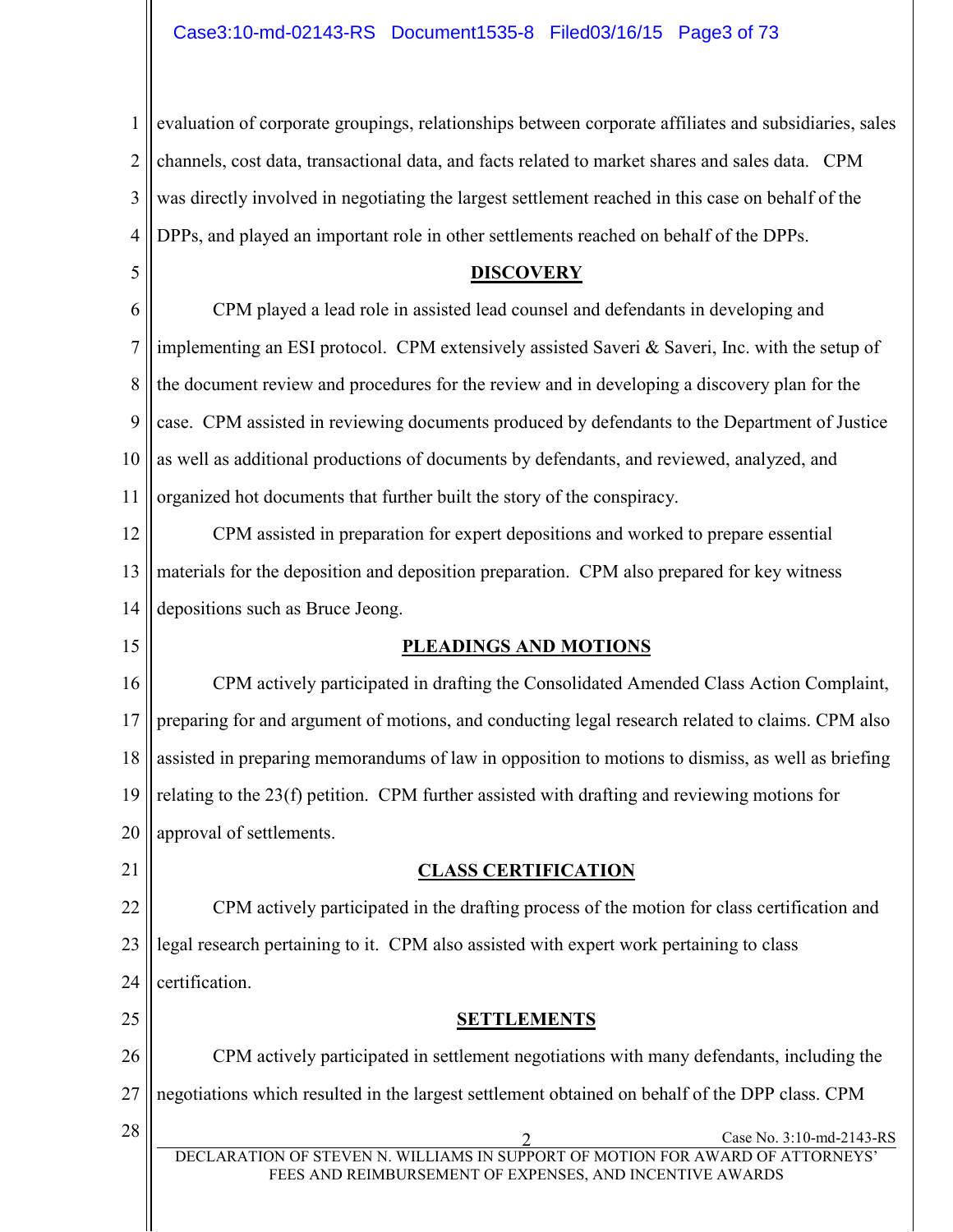1 conducted extensive research in an effort to help reach the settlements.

2

#### **CASE MANAGEMENT**

3 4 5 CPM assisted lead counsel Saveri  $\&$  Saveri, Inc. with multiple tasks including keeping contact and service lists for the case up to date and monitoring and coordinating important deadlines.

6 7 8 9 10 11 12 13 14 5. Attached hereto as Exhibit 2 is my firm's total hours and lodestar, computed at historical rates, for the period of May 7, 2010 through December 31, 2014. This period reflects the time spent after the appointment of the Chairman of the Executive Committee for the DPPs (the "Chairman") in this litigation. The total number of hours spent by Cotchett, Pitre  $\&$ McCarthy, LLP during this period of time was **3,056.50**, with a corresponding lodestar of **\$1,260,155.50**. This summary was prepared from contemporaneous, daily time records regularly prepared and maintained by my firm. The lodestar amount reflected in Exhibit 2 is for work assigned by the Chairman, and was performed by professional staff at my law firm for the benefit of the Class.

15 16 17 6. The hourly rates for the attorneys and professional support staff in my firm included in Exhibit 2 are the usual and customary hourly rates charged by Cotchett, Pitre & McCarthy, LLP.

18 19 20 21 22 23 24 7. My firm has expended a total of **\$16,140.00** in unreimbursed costs and expenses in connection with the prosecution of this litigation. These costs and expenses are broken down in the chart attached hereto as Exhibit 3. They were incurred on behalf of Direct Purchaser Plaintiffs by my firm on a contingent basis, and have not been reimbursed. The expenses incurred in this action are reflected on the books and records of my firm. These books and records are prepared from expense vouchers, check records and other source materials and represent an accurate recordation of the expenses incurred.

25 26 8. Cotchett, Pitre & McCarthy, LLP paid a total of **\$100,000.00** in assessments for the joint prosecution of the litigation against the Defendants.

27

9. I have reviewed the time and expenses reported by my firm in this case which are

 $28 \parallel$  Case No. 3:10-md-2143-RS

DECLARATION OF STEVEN N. WILLIAMS IN SUPPORT OF MOTION FOR AWARD OF ATTORNEYS' FEES AND REIMBURSEMENT OF EXPENSES, AND INCENTIVE AWARDS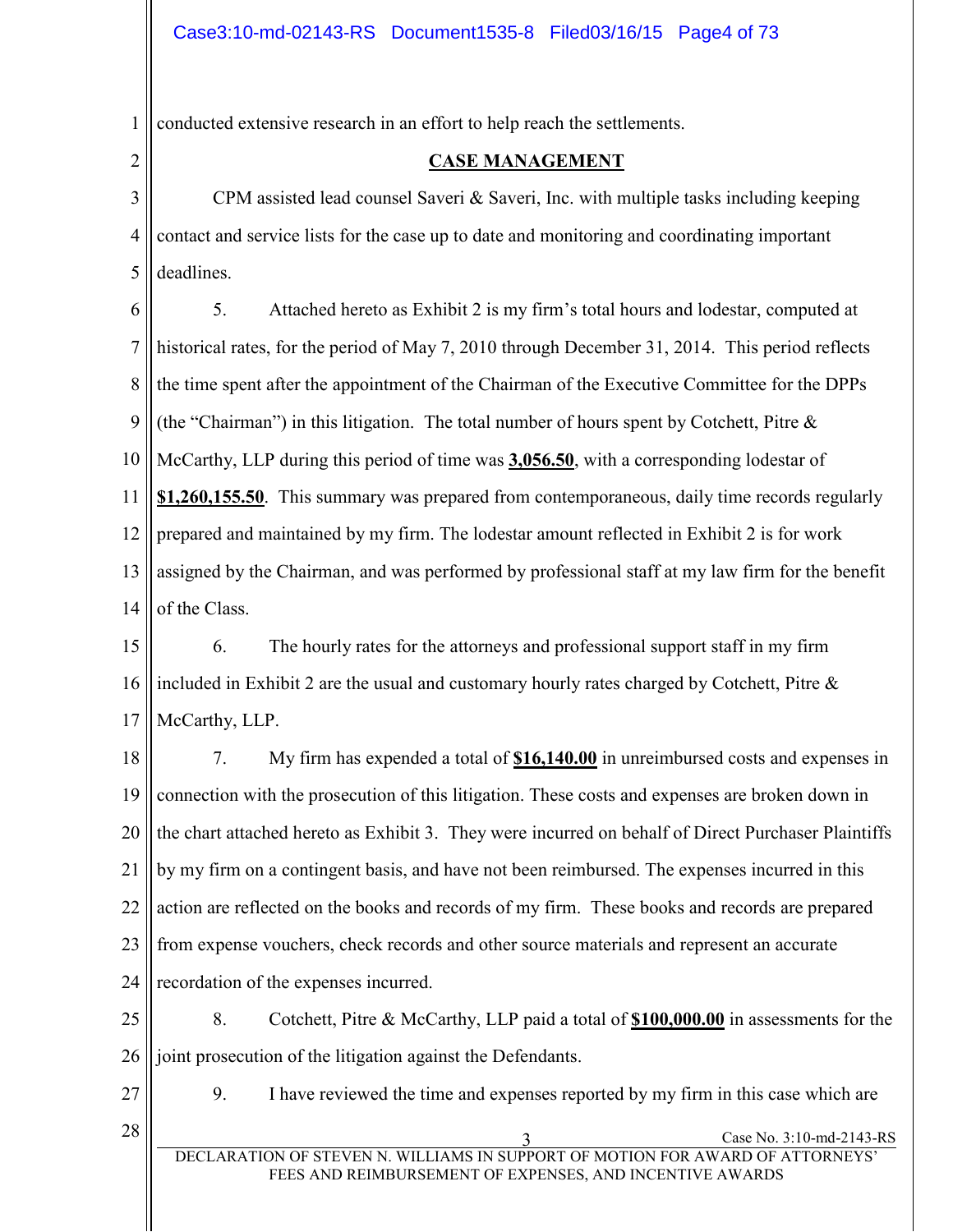# Case3:10-md-02143-RS Document1535-8 Filed03/16/15 Page5 of 73

| $\mathbf{1}$            | included in this declaration, and I affirm that they are true and accurate.                                                                |  |
|-------------------------|--------------------------------------------------------------------------------------------------------------------------------------------|--|
| $\overline{2}$          | I declare under penalty of perjury under the laws of the United States of America that the                                                 |  |
| $\overline{\mathbf{3}}$ | foregoing is true and correct. Executed on this 2nd day of February, 2015 at Burlingame,                                                   |  |
| $\overline{4}$          | California.                                                                                                                                |  |
| 5                       | /s/ Steven N. Williams                                                                                                                     |  |
| 6                       | STEVEN N. WILLIAMS                                                                                                                         |  |
| 7                       |                                                                                                                                            |  |
| 8                       |                                                                                                                                            |  |
| 9                       |                                                                                                                                            |  |
| 10                      |                                                                                                                                            |  |
| 11                      |                                                                                                                                            |  |
| 12                      |                                                                                                                                            |  |
| 13                      |                                                                                                                                            |  |
| 14                      |                                                                                                                                            |  |
| 15                      |                                                                                                                                            |  |
| 16                      |                                                                                                                                            |  |
| 17                      |                                                                                                                                            |  |
| 18                      |                                                                                                                                            |  |
| 19                      |                                                                                                                                            |  |
| 20                      |                                                                                                                                            |  |
| 21                      |                                                                                                                                            |  |
| 22                      |                                                                                                                                            |  |
| 23                      |                                                                                                                                            |  |
| 24                      |                                                                                                                                            |  |
| 25                      |                                                                                                                                            |  |
| 26                      |                                                                                                                                            |  |
| 27                      |                                                                                                                                            |  |
| 28                      | Case No. 3:10-md-2143-RS                                                                                                                   |  |
|                         | DECLARATION OF STEVEN N. WILLIAMS IN SUPPORT OF MOTION FOR AWARD OF ATTORNEYS'<br>FEES AND REIMBURSEMENT OF EXPENSES, AND INCENTIVE AWARDS |  |
|                         |                                                                                                                                            |  |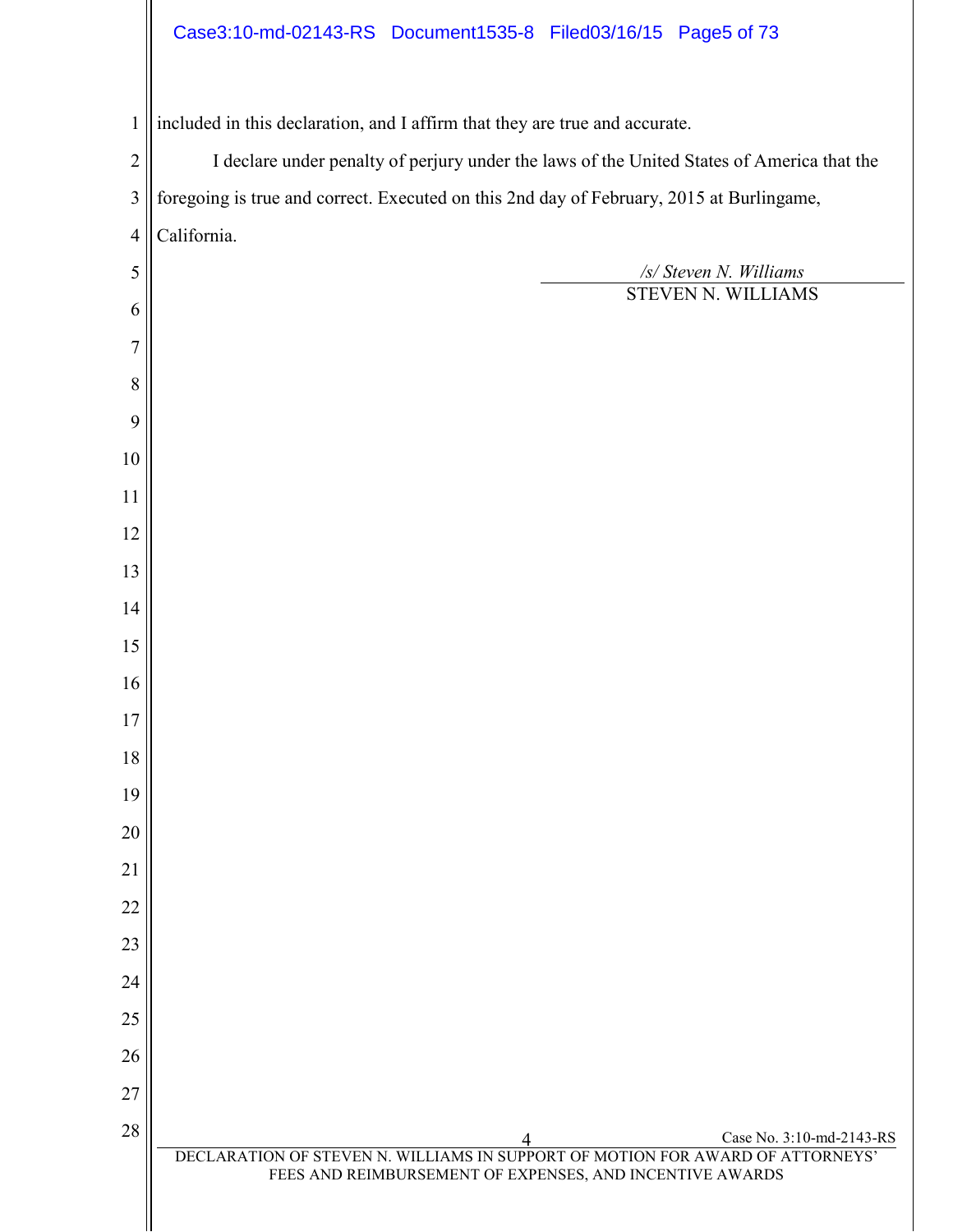# **EXHIBIT 1**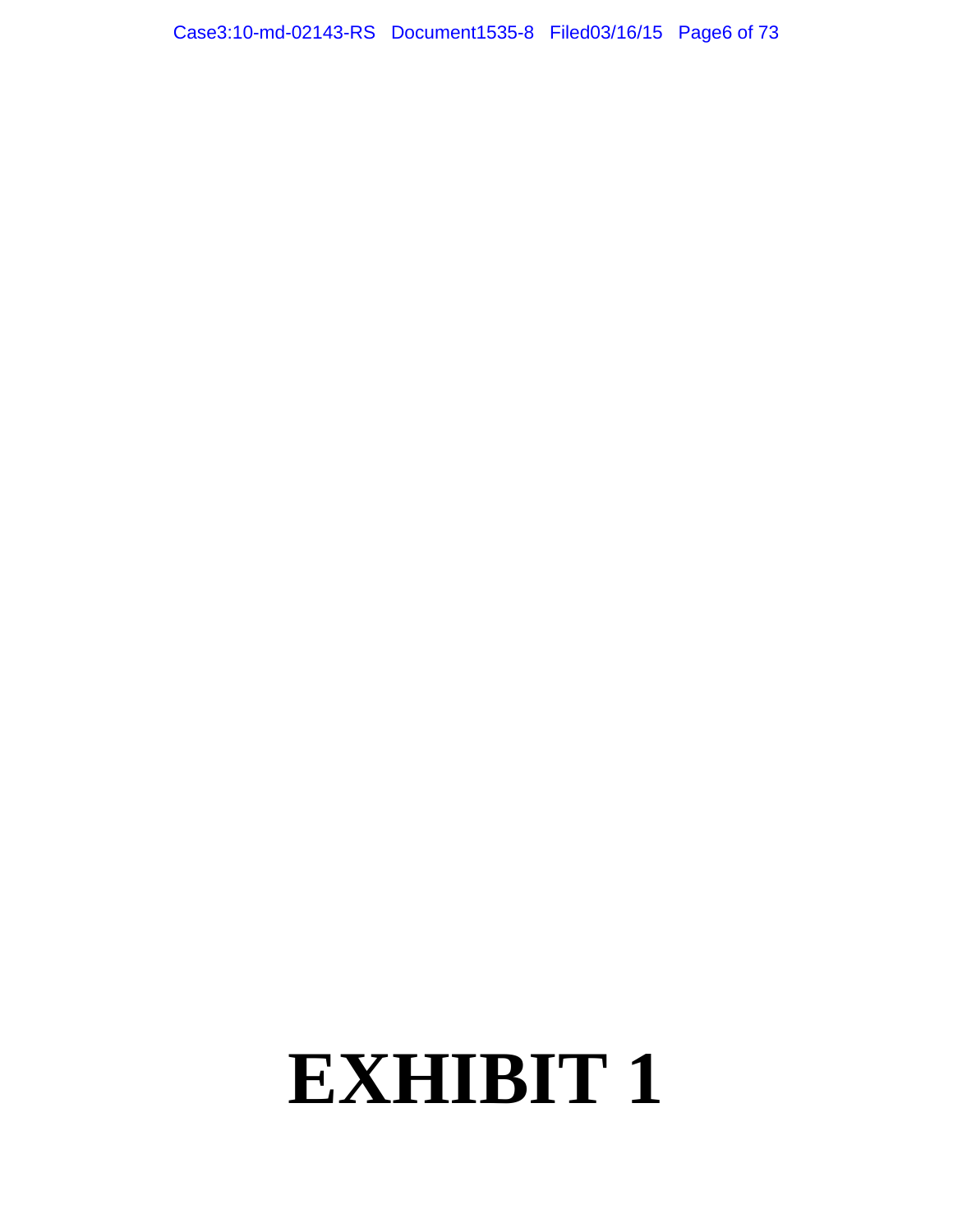# **COTCHETT, PITRE & McCARTHY, LLP**

# **ATTORNEYS AT LAW**

BURLINGAME │ SACRAMENTO │ LOS ANGELES NEW YORK │ WASHINGTON, D.C.

WWW.CPMLEGAL.COM

# **FIRM RESUME**

# **WHO WE ARE**

Cotchett, Pitre & McCarthy, LLP based on the San Francisco Peninsula for over 45 years, engages exclusively in litigation and trials. The firm's dedication to prosecuting or defending socially just actions has earned it a national reputation. With offices in Burlingame, Sacramento, Los Angeles, New York and Washington D.C., the core of the firm is its people and their dedication to principles of law, their work ethic and commitment to justice.

Most clients are referred by other lawyers, who know of the firm's abilities and reputation in the legal community. We are trial lawyers dedicated to achieving justice.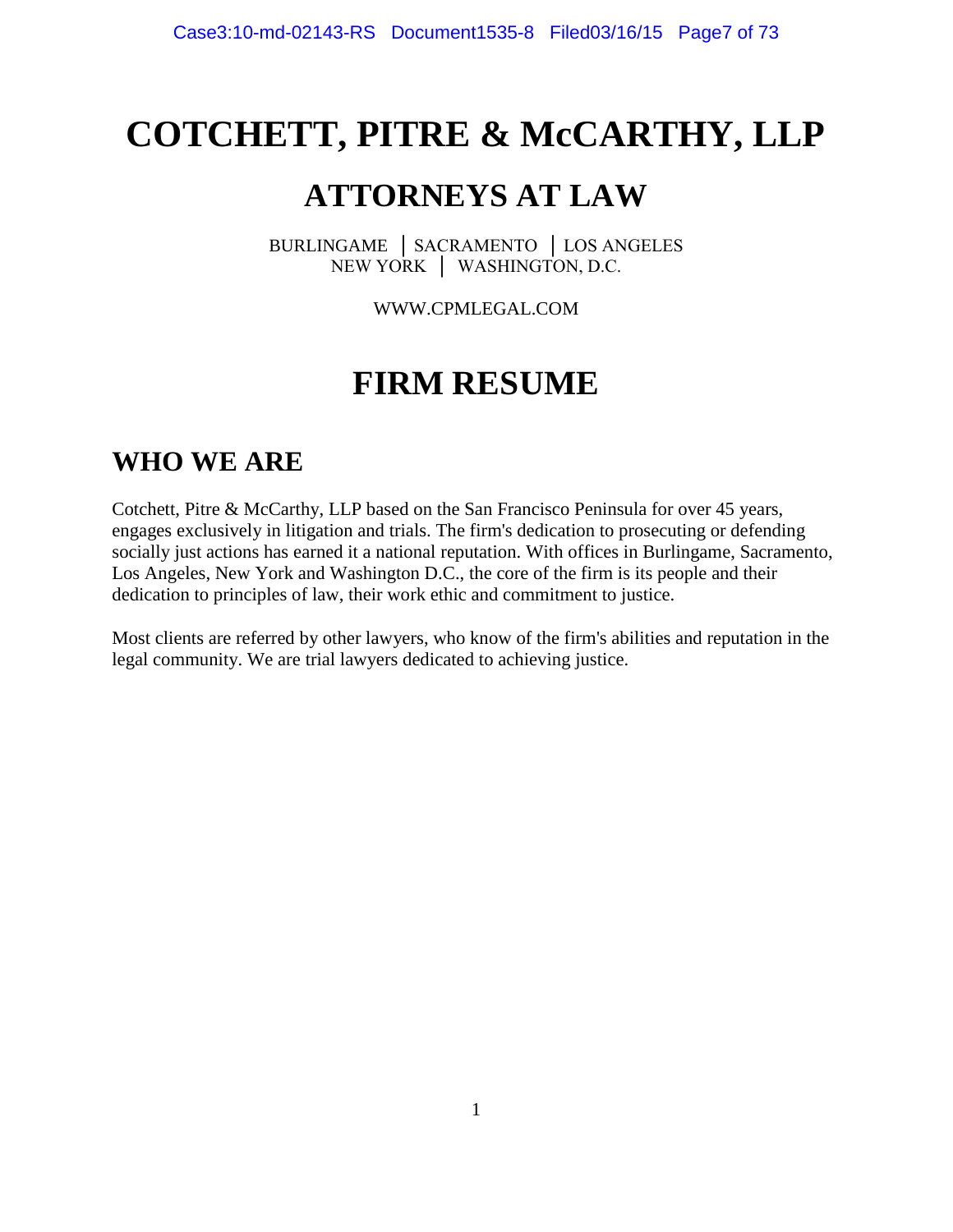# **WHAT WE DO**

#### **PUBLIC ENTITY CASES**

#### *People of the State of California v. Atlantic Richfield, et al. ("Lead Paint Litigation")* **Santa Clara County Superior Court**

CPM represented the People of the State of California alongside ten California Cities and Counties in a public nuisance action in the Complex Department of Santa Clara County Superior Court. The six defendants included the largest historical manufacturers of lead-based paint and lead pigments in the country. The case was initially filed in March of 2000, and was finally brought to trial in the summer of 2013. The Lead Paint Litigation is considered one of the largest representative public nuisance actions in the country ultimately resulting in a judgment for the People in the amount of \$1.15 Billion.

#### *LIBOR-Based Financial Instruments Antitrust Litigation* **USDC, Southern District of New York**

CPM represents the Counties of San Mateo and San Diego, the Cities of Richmond and Riverside, East Bay Municipal Utility District, and other public entities who invested in financial instruments that were tied to the London Interbank Offered Rate, or LIBOR. LIBOR is the world's benchmark rate used for setting interest rates on a wide range of financial instruments, from car and home loans to municipal derivatives. LIBOR is set daily based on the borrowing costs reported by members of the British Bankers' Association. The complaints allege that the member banks conspired to suppress LIBOR, both to reduce the amounts they were required to pay on LIBOR-linked transactions, and to increase their perceived strength in the market. Plaintiffs invested significant sums in financial instruments, such as interest rate swaps and corporate securities, the rates of return of which were tied to LIBOR, and earned less on those investments as a result of the alleged suppression of LIBOR.

#### *Municipal Derivative Investment Antitrust Litigation* **USDC, Southern District of New York**

Along with co-counsel, CPM represents Los Angeles and numerous public entities who purchased Guaranteed Investment Contracts ("GICs") and other derivative investments. GICs and derivative investments are purchased from financial institutions, insurance companies, and others through a competitive bidding process overseen by brokers. They are purchased when public entities issue tax-exempt municipal bonds to raise funds to finance public works projects and have funds that are not immediately needed for the project. CPM's investigation has uncovered, and the complaints allege, that the competitive bidding process is a sham as securities sellers and brokers in the derivative investment market have engaged in a conspiracy to allocate the market and rig the bidding process in violation of antitrust law and common law.

#### *Municipal Bond Insurance Antitrust Litigation* **San Francisco County Superior Court**

CPM represents Los Angeles and numerous public entities who issued tax-exempt municipal bonds to raise funds to finance public works projects and were compelled to purchase insurance for those bond issuances. When a public entity issues bonds, its credit rating determines the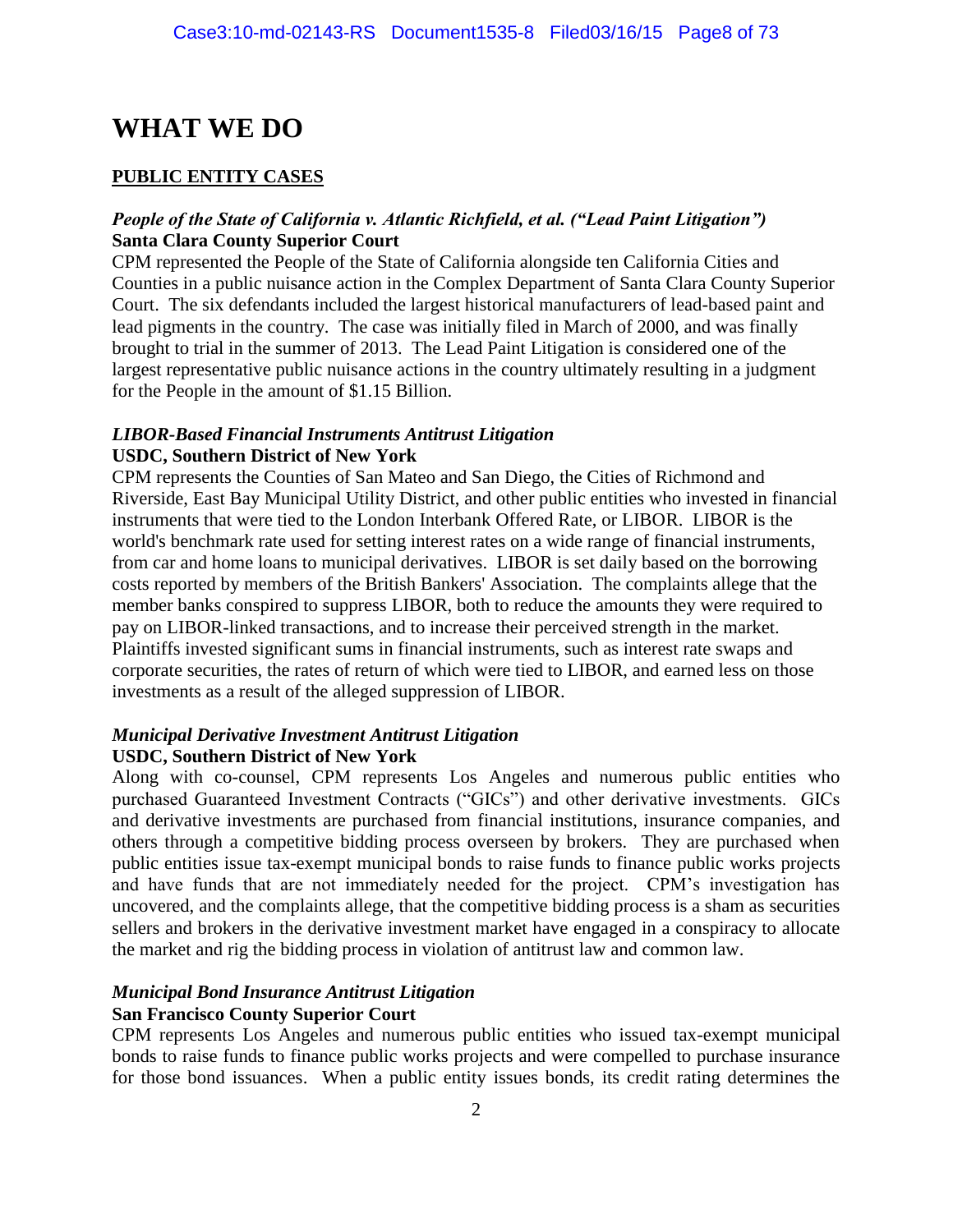interest it will pay to bond holders. To reduce the interest rate, public entities have had to purchase bond insurance to improve their credit worthiness (despite an historical default rate of less than 0.1 percent). CPM's investigation has uncovered and the complaints allege that the bond insurance companies violated antitrust law and common law by conspiring to maintain a dual credit rating system that discriminates against public entities (versus private corporations), causing public entities to pay unusually high premiums to purchase unnecessary bond insurance, and failure of the bond insurance companies to disclose they made risky investments in the subprime market that has led to the downgrading of the bond insurers' own credit ratings.

#### *San Francisco Unified School District* **Sacramento County Superior Court**

CPM filed a consumer fraud and negligence case against a Fortune 250 energy company in a scheme to defraud the district in connection with an energy contract to upgrade schools and help the district save in energy costs. (Settled in June of 2004 for \$43.1 million)

#### *National Gas Anti-Trust Cases I, II, III, & IV* **San Diego Superior Court**

CPM represented eleven public entities and others for the reporting of false information by noncore natural gas retailers to published price indices to manipulate the natural gas market during the California energy crisis. CPM successfully prosecuted this case, concluding in approximately \$124 Million in settlements.

## *In re Commercial Tissue Products Public Entity Indirect Purchaser Antitrust Litigation County of San Mateo v. Kimberly-Clark Corp.*

#### **San Francisco County Superior Court**

CPM served as the Public Entity Co-Liaison Counsel, and filed an antitrust class action on behalf of public entity consumers of commercial sanitary paper products for an alleged price-fixing conspiracy among producers. This case settled for approximately \$2,250,000.

#### *Judicial Counsel of California*

#### **USDC, Northern District of California**

CPM successfully defended the Chief Justice of the State of California and the Judicial Counsel of California in an action brought by the National Association of Securities Dealers (NASD) to invalidate California's Ethics Standards for Neutral Arbitrators by demonstrating that the 11th Amendment bars federal actions against these state actors.

#### *Federal Energy Regulatory Commission (FERC)*

#### **United States Court of Appeals, 9th Circuit**

CPM represented the California State Senate, the California State Assembly, and the City of Oakland in an action against FERC. Petitioned the Court to issue a writ of mandamus to compel FERC to take action to ensure just and reasonable rates for energy in California and the Western states.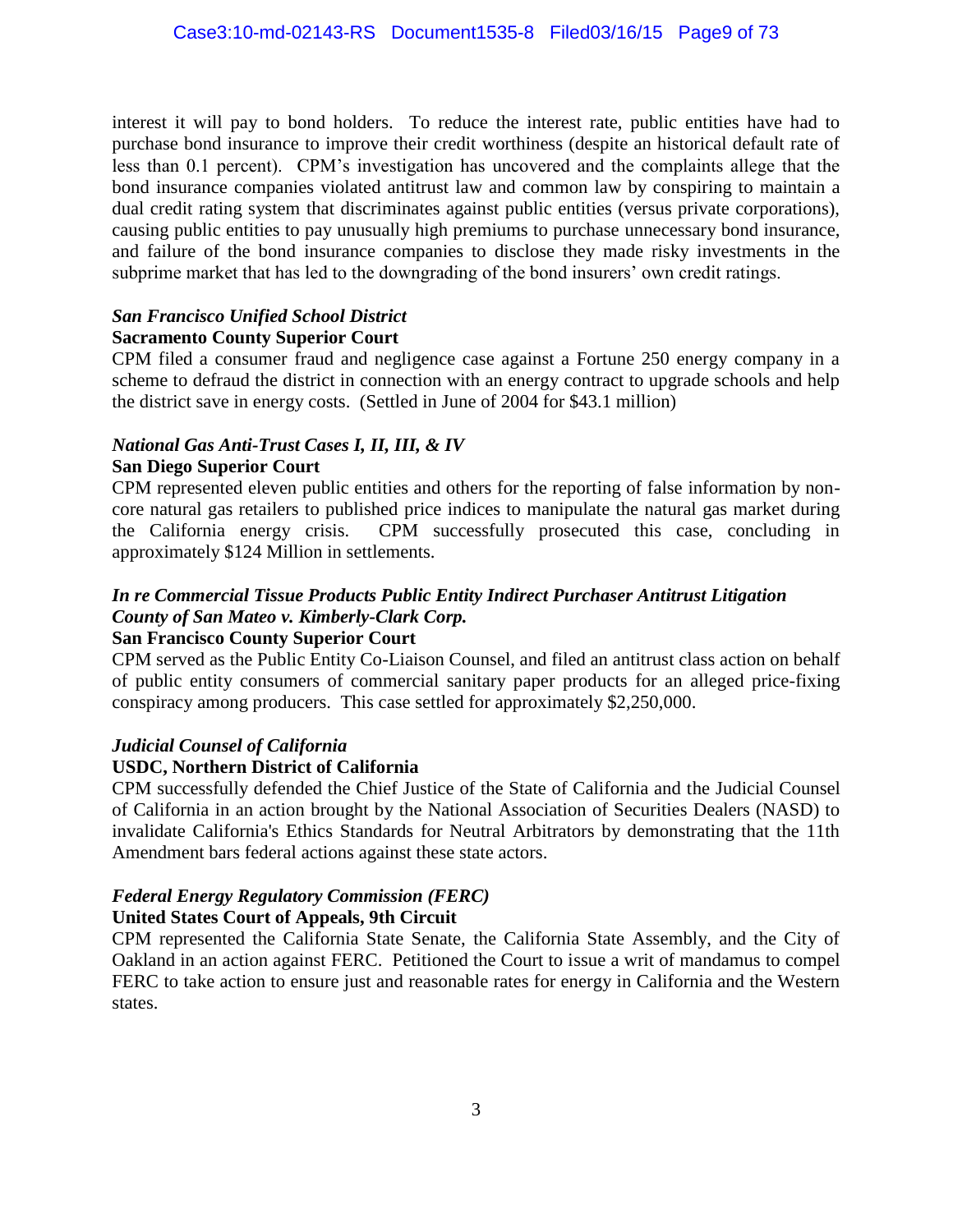*Central Sprinkler County of Santa Clara v. Central Sprinkler Corp.* **Santa Clara County Superior Court** *Hart v. Central Sprinkler Corp.* **Los Angeles County Superior Court**

CPM filed a consumer class action against manufacturer of automatic fire suppression sprinklers for product defects and consumer fraud. (Class certified and settlement finally approved, 1999). 193 Cal. App. 3d 802 (1987). Class action for antitrust and unfair business practices.

#### **SECURITIES CASES**

#### *In re Hewlett-Packard Co. Shareholder Derivative Litigation* **USDC, Northern District of California**

CPM is Lead Counsel in a derivative action on behalf of Hewlett-Packard relating to HP's acquisition and due diligence of Autonomy Corp.

#### *In re BP Securities Litigation*

#### **USDC, Southern District of Texas**

CPM is Co-Lead Counsel for investors who purchased American Depository Receipts ("ADRs") issued by BP, and suffered damages following the Gulf of Mexico explosion and oil spill. Plaintiffs allege that BP and its senior executives falsely touted BP's safety and risk management practices relating to its deep sea drilling operations.

# *In re Medical Capital Securities Litigation*

## **USDC, Central District of California**

CPM was Co-Lead Counsel for noteholders who invested in Medical Capital, a receivable company that turned out to be a Ponzi scheme. After Plaintiffs prevailed on several motions to dismiss, Bank of New York Mellon agreed to pay \$114 million to resolve the actions. Shortly thereafter, and on the eve of trial, Wells Fargo agreed to pay \$105 million dollars to resolve the actions. The combined \$219 million recovery represents one of the largest recoveries against indenture trustees in United States history.

#### *California State Teachers' Retirement System v. Qwest Communications* **San Francisco County Superior Court**

CPM represented CalSTRS in a securities action against Qwest Communications International, Inc., its securities underwriters, its senior officers and directors, and its auditor, Arthur Andersen arising out of the fraud executed by Qwest's senior officers. The litigation strategy resulted in a \$46.5 million settlement for CalSTRS alone, compared to the entire \$400 million class settlement. CalSTRS' individual settlement is approximately 11.6% of the total class settlement. CalSTRS also recovered over 50% of its actual damages, compared to a 6% class recovery. This is an exceptional settlement in a securities litigation and became the subject of securities panel discussions. (Settled, 2007).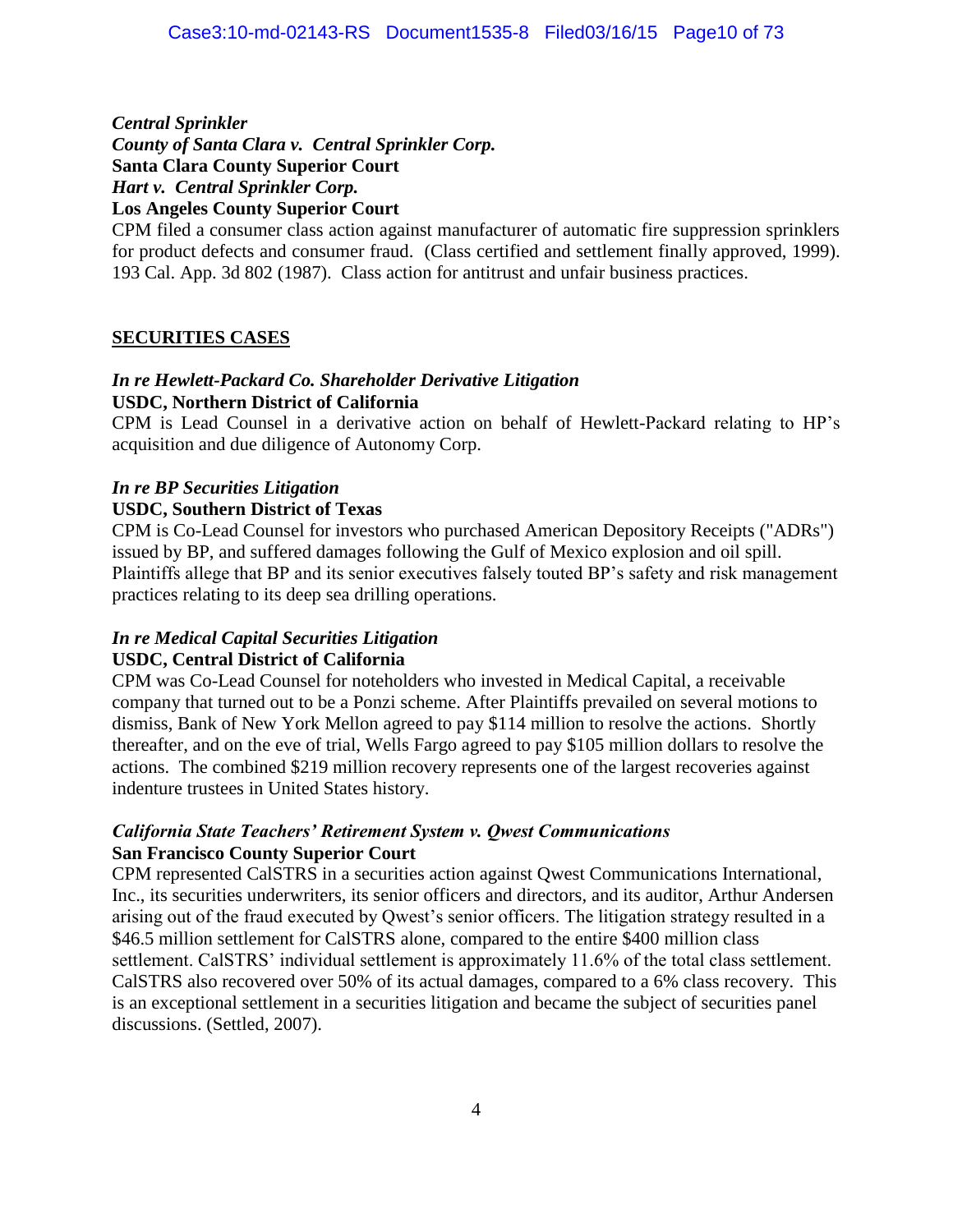#### *California State Teachers' Retirement System v. AOL Time Warner* **Los Angeles County Superior Court**

CPM represented CalSTRS in a securities action against AOL Time Warner, its securities underwriters, its senior officers and directors and its auditor, Ernst & Young ("E&Y") alleging violations of state and federal securities law. CalSTRS was able to recover \$107.4 million in settlement, representing 80% of its losses and over 7 times what it would have recovered if it had remained a member of the Class. Our firm's participation in the CalSTRS/AOL Time Warner litigation was also at the cutting edge of California securities law development. We obtained a ruling from the Los Angeles Superior Court holding that the Supreme Court ruling in Dura Pharmaceuticals, Inc. v. Broudo, 544 U.S. 336 (2005) did not apply to actions brought under the California securities laws. We also were one of the first firms to litigate the issue of reliance as it relates to index investing, an issue of significant importance to all pension funds. This litigation demonstrates our firm's commitment to fighting to ensure that federal and state securities laws are able to protect injured investors and preserve the integrity of America's securities markets. (Settled, 2007).

#### *Worldcom*

#### *The Regents of the University of California v. Salomon Smith Barney, Inc., et al.* **USDC, Southern District of New York**

CPM represented the Regents of the University of California in an individual securities action WorldCom, Inc., its underwriters and its officers and directors, including Bernard Ebbers, relating to a massive multibillion accounting fraud which resulted in the bankruptcy of one of the largest telecommunications companies in the United States. Regents had invested in WorldCom securities prior to the Class Period and would have recovered nothing from the settlement. This was one of the first cases to successfully bring a holder's claim under California's blue sky laws, as recognized by the California Supreme Court in Small v. Fritz (2003) 30 Cal.4th 167. (Settled, 2006).

#### *Oracle Securities Litigation*

#### **USDC, Northern District of California**

CPM is Co-Lead Counsel for investors in a shareholder derivative complaint on behalf of Oracle Corporation against certain members of its Board of Directors and certain senior officers for breach of fiduciary duty and abuse of control relating to the over-billing of the US government for software products.

#### *In re Novellus Systems, Inc. Litigation* **Santa Clara County Superior Court**

CPM was Co-Lead Counsel in a class action representing the Louisiana Municipal Police Employees' Retirement System against Novellus' Board of Directors for alleged breaches of their fiduciary duties arising from a merger with Lam Research Corporation. CPM alleged that the merger was for inadequate consideration and was arrived at through an unfair process that did not adequately safeguard the interest of Novellus shareholders. (Settled, 2012).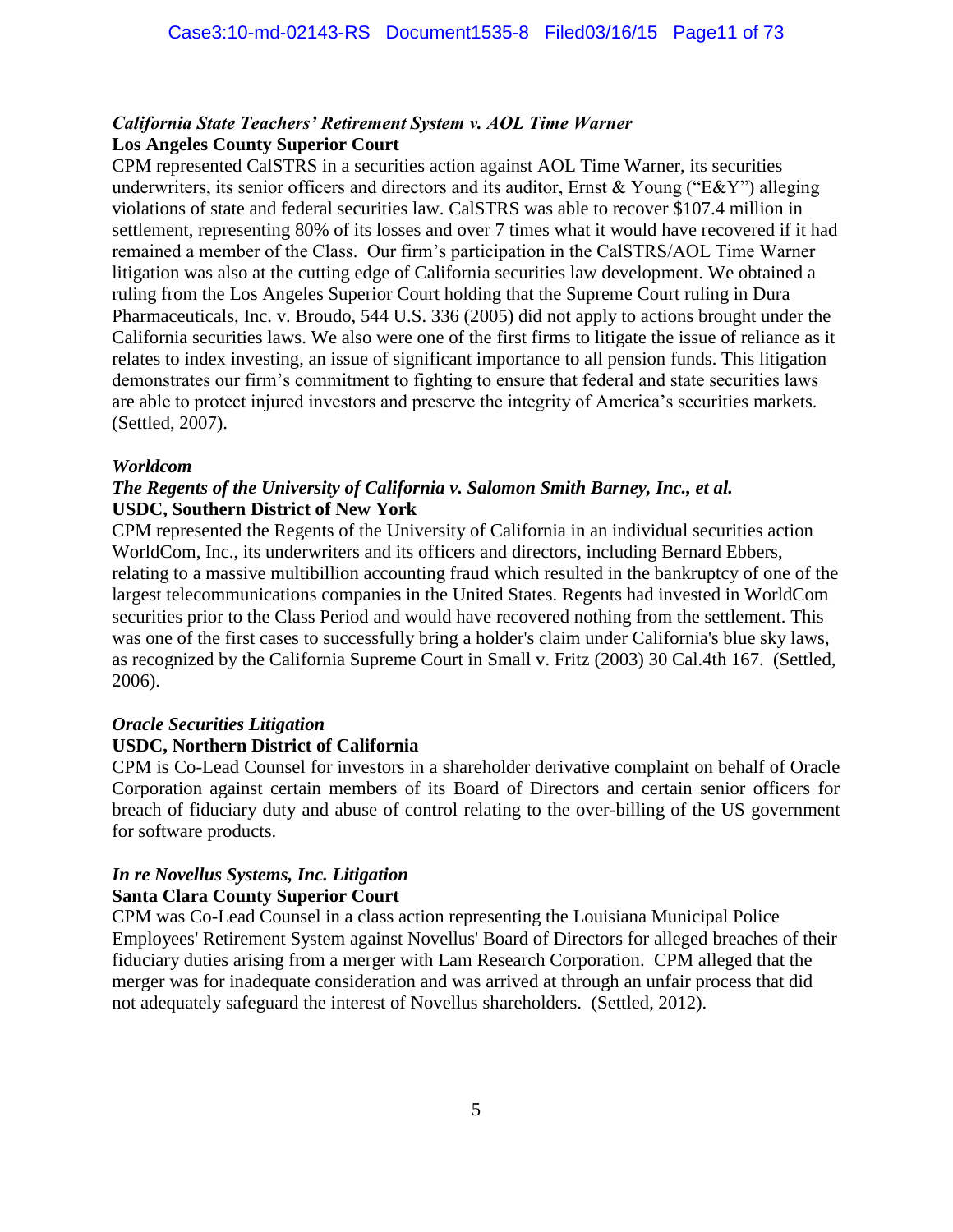#### *In re Homestore.com, Inc. Securities Litigation* **USDC, Central District of California**

CPM was Lead Counsel in a securities fraud class action representing CALSTRS against Homestore.com, Inc., its senior officers and directors, its auditors, and other companies who engaged in fraudulent "roundtripping" transactions, increasing revenues by false accounting methods. In 2004 the court approved a settlement in which Homestore agreed to reform its corporate policies and pay approximately \$93 million in stock and cash. In 2011, CPM obtained a jury verdict against a Homestore executive for securities fraud. (Jury Verdict, 2011).

#### *HL Leasing Ponzi Scheme*

#### **Fresno County Superior Court**

CPM obtained a jury verdict for \$46.5 million against the top two senior officers of HL Leasing, Inc. for their involvement in a Ponzi scheme. The jury verdict came three days after the court had entered a directed verdict for \$114 million against HL Leasing, Inc., Heritage Pacific Leasing and Air Fred, LLC for a Ponzi scheme in which over 1200 victims lost approximately \$137 million. (Jury Verdict, 2011).

#### *Lehman Brothers Litigation*

#### **USDC, Southern District of New York**

CPM is Liaison Counsel and represents San Mateo County, Monterey County, the cities of Auburn, San Buenaventura, Burbank, and Zenith Insurance Company in a securities action relating to their investment losses in Lehman Brothers. Defendants allegedly hid the company's exposure to mortgage-related losses, as it reported record profits and gave lucrative bonuses to its executives.

#### *Monterey County/ San Buenaventura / WaMu* **USDC, Western District of Washington**

CPM represented Monterey County and the City of San Buenaventura relating to their investment losses in Washington Mutual. Defendants allegedly deceived investors relating to their underwriting and exposure to subprime losses, and engaged in misleading accounting practices. (Settled, 2011).

#### *Pay By Touch Litigation*

#### **San Francisco County Superior Court**

CPM represented investors, including the Getty family trusts, in a securities action against UBS Securities and former executives of Pay By Touch alleging fraud and negligent misrepresentation. (Settled, 2011).

#### *In re Mutual Funds Investment Litigation* **USDC, District of Maryland**

CPM was Lead Counsel in a securities fraud class action filed against Janus mutual funds for allowing select investors to make substantial profits at the expense of other investors. The suits were filed in September 2003 and accuse the funds of allowing "market timing" and "late trading" by its largest customers resulting in millions of dollars of losses to other shareholders. (Settled, 2010).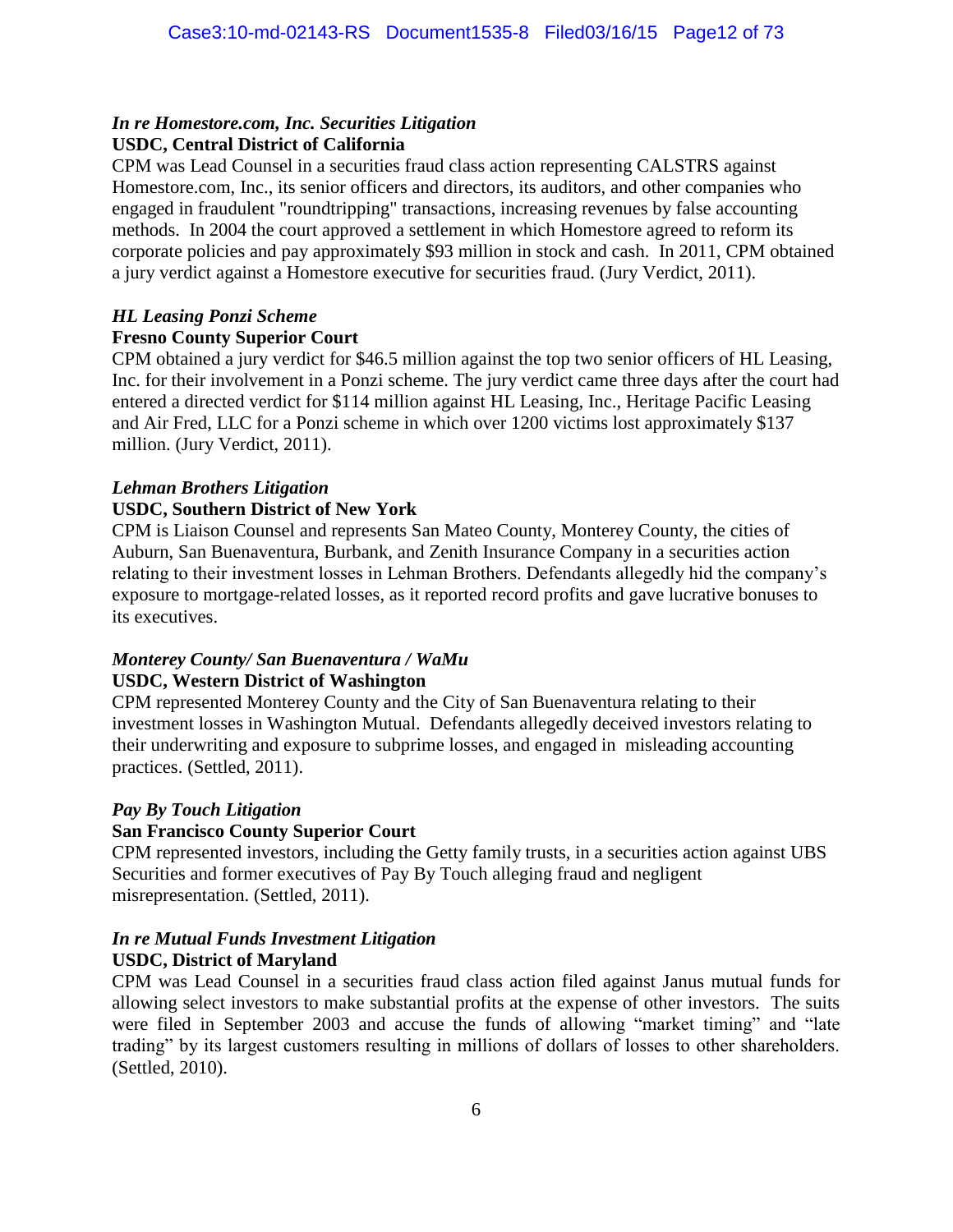# *In re Genentech/Roche Shareholder Litigation*

# **San Mateo County Superior Court**

CPM was Co-Lead Counsel in a class action alleging several defendants breached their fiduciary duty relating to a proposed buy-out offer of Genentech by its largest and controlling shareholder, Roche Holdings. (Settled, 2009).

#### *Merrill Lynch Class Action*

#### **USDC, Southern District of New York**

CPM represented former First Republic Bank shareholders in a securities class action against Merrill Lynch & Co., which is accused of hiding billions of dollars of losses related to subprime mortgages while the companies' merger was pending. Defendants allegedly mislead First Republic shareholders about its finances as they considered Merrill's \$1.8 billion takeover of the company. (Settled, 2009).

#### *In re Apple Computer Inc. Derivative Litigation*  **USDC, Northern District of California**

CPM was Lead Counsel in a derivative action on behalf of Apple relating to backdating of stock options granted to various executives. The action alleged violations of federal and California state securities statutes, and resulted in Settlement of cash and novel corporate governance reform. (Settled, 2008).

#### *Madoff Litigation*

#### **New York State Supreme Court**

CPM represents investors in a securities action naming individuals and entities who are alleged to be liable in the \$65 billion Ponzi Scheme perpetrated by Bernard Madoff. Plaintiffs allege that Defendants, JP Morgan and the Bank of New York as well as accounting firm KPMG LLP and their international counterparts, KPMG UK and KPMG International were primary players responsible for the fraud. Partners Joseph Cotchett and Nancy Fineman were the first and only attorneys to interview Bernard Madoff in prison.

#### *American Continental Corp./Lincoln Sav. & Loan*

#### **794 F. Supp. 1424, UDSC, District Court of Arizona**

CPM represented shareholder and bondholder victims of Charles Keating in a securities class action, and related insurance coverage litigation, including lengthy jury trial. (Largest jury verdict against an individual defendant in American history – \$3.5 billion against Keating and others.) (Jury Verdict).

#### *Technical Equities Litigation*

#### *Abelson v. National Union*

#### **Santa Clara County Superior Court**

CPM represented hundreds of individual plaintiffs in a fraud litigation, and subsequent insurance coverage and insurance bad faith litigation, and included three lengthy jury trials and three court trials. (Largest verdict in California for 1991).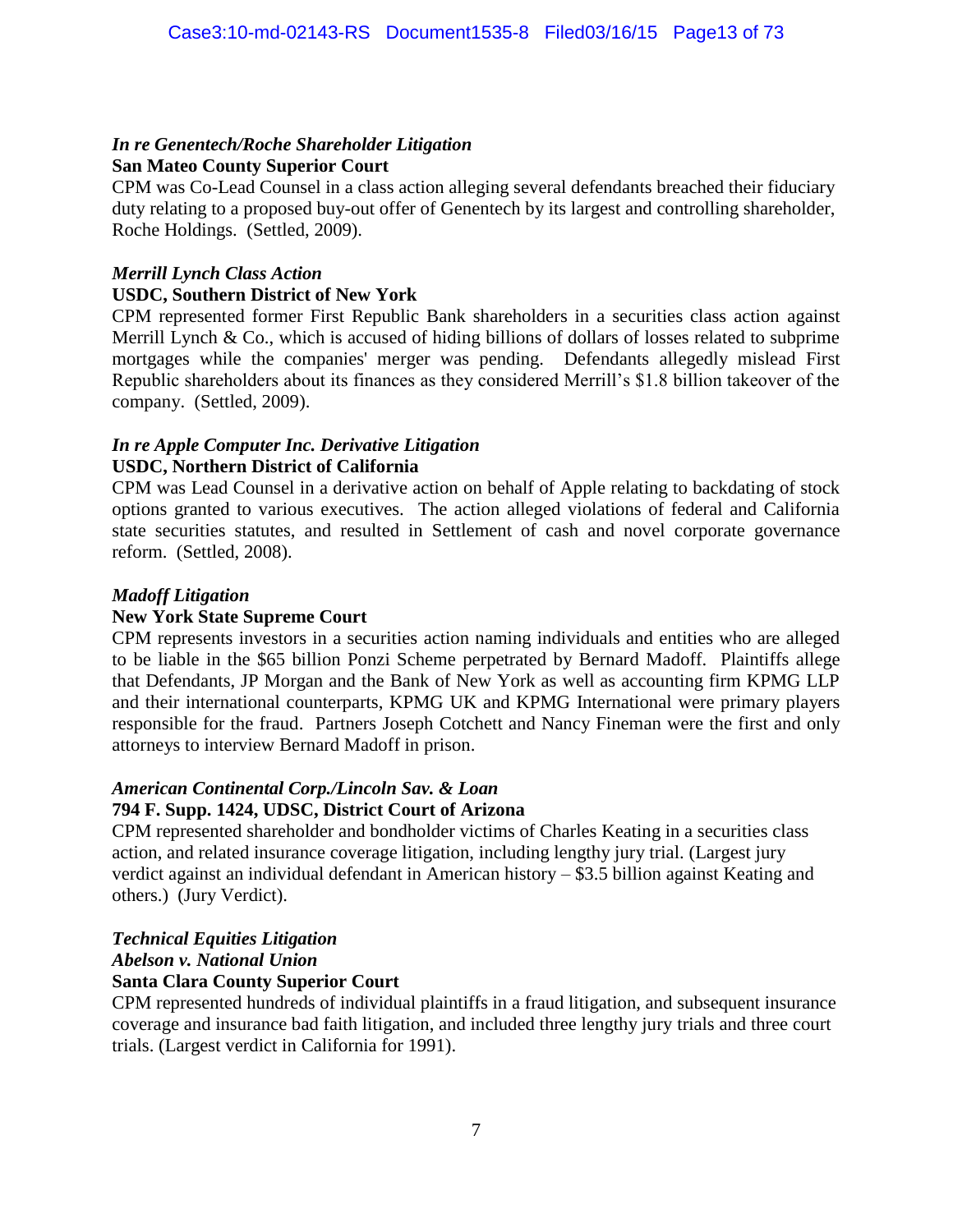#### *Bily v. Arthur Young & Co.* **3 Cal. 4th 370 (1992)**

CPM represented shareholders in a professional negligence action against Arthur Young & Co. for materially misleading financial statements. Seminal case in California discussing auditor liability to shareholders.

#### *In re Federal Home Loan Mortgage Corp. (Freddie Mac) Securities Litigation* **USDC, Southern District of New York**

CPM is Lead Counsel in securities class action against Freddie Mac executives alleging that they misrepresented material facts regarding Freddie Mac's business prior to government conservatorship. The losses suffered by the Class of preferred shareholders exceed \$6 billion.

#### *Diversified Lending Group*

#### **Los Angeles County Superior Court**

CPM represents investors in a securities action involving a multi-hundred million dollar fraudulent investment scheme perpetrated by Diversified Lending Group, Inc., Applied Equities, Inc. Bruce Friedman, and Diane Cano.

#### *In re: American International Group, Inc. Securities Litigation* **USDC, Southern District of New York**

CPM represents SFERS in a securities fraud class action against AIG arising out of defendants false and misleading statements concerning AIG's financial condition and accounting practices.

## *In re Informix Derivative Litigation*

*Smurthwaite v. White* 

#### **San Mateo County Superior Court**

CPM was Lead Counsel in consolidated shareholder derivative actions against corporate officers, directors and accountants relating to accounting fraud. (Settled, 2000).

#### *In re Sybase Derivative Litigation*

**Alameda County Superior Court** 

#### *Krim v. Kertzman*

#### **Alameda County Superior Court**

CPM was Lead Counsel in consolidated shareholder derivative actions against corporate officers and directors. (Settled, 2000).

#### *CBT Group Litigation*

*Durrett v. McCabe*

#### **San Mateo County Superior Court**

CPM represented holders of American Depository Shares in a derivative litigation against officers and directors of CBT Group PLC for accounting fraud and insider trading. (Settled, 2000).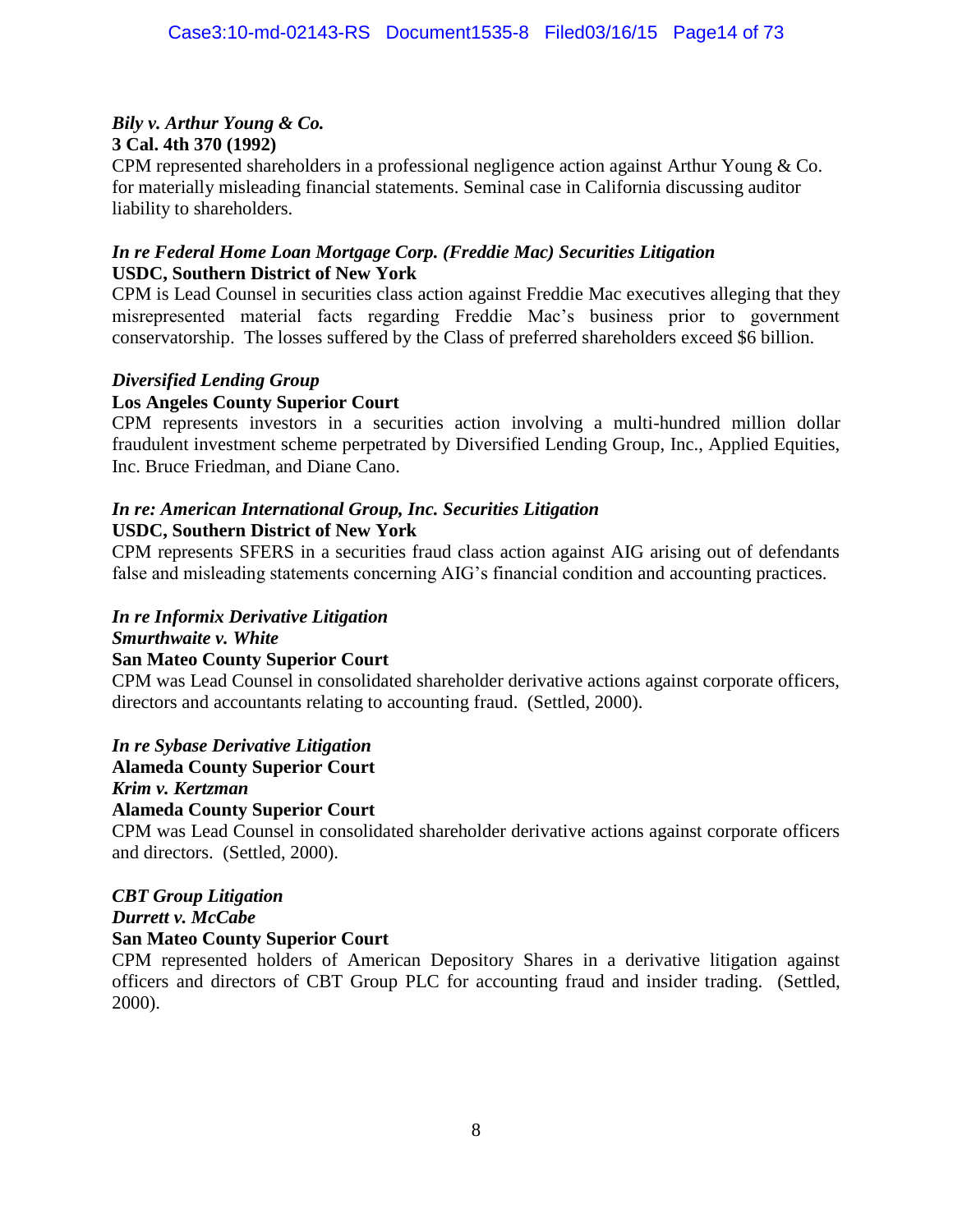#### *In re Global Crossing Ltd. Securities & "ERISA" Litigation* **USDC, Southern District of New York**

CPM represents investors in a securities fraud class action against Global Crossing, Ltd. for misrepresentation and artificially inflating its financial results through 2001.

*Orange County Securities Litigation Smith v. Merrill Lynch* **Orange County Superior Court**

CPM represented debt securities holders of Orange County and its investment pool participants in a securities class action. (Settled, 1997).

*Acclaim Securities Litigation Campbell v. Petermeier, et al.* **Alameda County Superior Court** *Campbell v. Acclaim Entertainment, Inc., et al.* **USDC, Eastern District of New York**

CPM represented investors in a securities class action arising from a stock swap merger. (Settled, 1997).

*In re Pilgrim Securities Litigation* **USDC, Central District of California**

CPM represented investors in a mutual fund fraud class action. (Settled, 1997).

#### *West Valley Litigation*

*Knight v. Rayden*

#### **Santa Clara County Superior Court**

CPM represented real estate limited partnership investors in a securities class action. (Settled, 1996).

# *In re Oak Technologies Securities Litigation*

**Santa Clara County Superior Court**

CPM served as Co-Lead Counsel for investors in a securities class action for insider trading and abuse of control. (Settled).

# *In re HomeFed Securities Litigation*

#### **USDC, Southern District of California**

CPM represented bankrupt S&L as plaintiff in action against former S&L officers, directors and accountants for mismanagement and breach of fiduciary duty. (Settled).

*Giorgetti v. BankAmerica Corp.*

#### **San Francisco County Superior Court**

CPM represented shareholders in a class action for failure to pay control premium in connection with merger between Bank of America and NationsBank Corp. (Settled).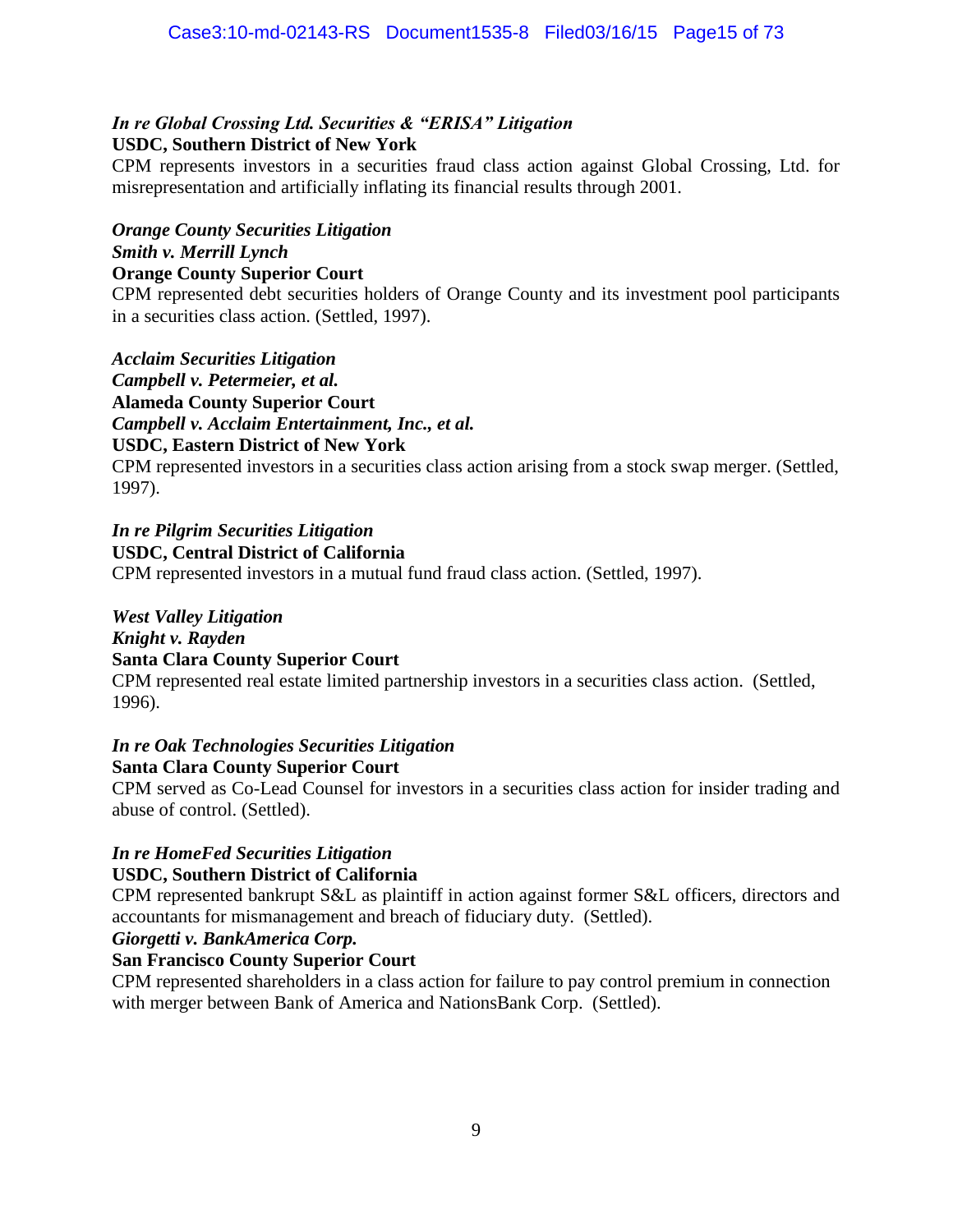*Harmsen v. Smith* **693 F. 2d 932 (9th Cir. 1982) 586 F. 2d 156 (9th Cir. 1978) 542 F. 2d 496 (9th Cir. 1976)**

CPM represented shareholders of United States National Bank, San Diego in a securities class action against C. Arnholt Smith and other officers, directors, and insiders. Multi-million dollar jury verdicts upheld on appeal. The first securities class action tried on both liability and damages to a jury.

#### *J. David Dominelli Litigation*

*Rogers & Wells v. Superior Court*

#### **175 Cal. App. 3d 545 (1986)**

CPM represented hundreds of clients in investor fraud litigation in San Diego County Superior Court including a lengthy jury trial.

#### **ANTITRUST CASES**

#### *Auto Parts Antitrust Litigation* **USDC, Eastern District of Michigan**

CPM is co-lead counsel on behalf of consumers against manufacturers of auto parts, including bearings, fuel senders, heater control panels, safety systems, instrument control clusters and wire harnesses, for a world-wide conspiracy to fix prices for those parts for use in cars and trucks.

# *Webkinz Litigation, Nuts for Candy v. Ganz Inc., et al.*

#### **USDC, Northern District of California**

CPM was lead counsel representing a proposed class of persons or entities in the United States who ordered Webkinz from Ganz Inc. on the condition that they also order products from Ganz's "core line" of products. The complaint alleged that Ganz conditioned the purchase of its popular Webkinz plush line toy with a minimum \$1,000 purchase of non-Webkinz "core" line products in violation of federal antitrust laws. On September 17, 2012, Hon. Richard Seeborg of the Northern District of California approved a class action settlement on behalf of a class of small business retailers against Ganz Inc. for alleged antitrust violations where customers were required to purchase unwanted products as a condition to purchasing Ganz's popular Webkinz Toy. (Settled, 2012).

#### *In re Transpacific Passenger Air Transportation Antitrust Litigation* **USDC, Northern District of California**

CPM is the court-appointed Co-Lead counsel for a proposed class of purchasers who paid fuel surcharges illegally charged by defendants on long-haul passenger flights for transpacific routes. Plaintiffs have settled with Japan Airlines for \$10 million.

#### *In re: Plasma Derivative Protein Therapies Antitrust Litigation* **USDC, Northern District of California**

CPM is lead counsel for indirect purchasers in this antitrust class action alleging price-fixing in the market for the life-saving blood products albumin and immunoglobulin.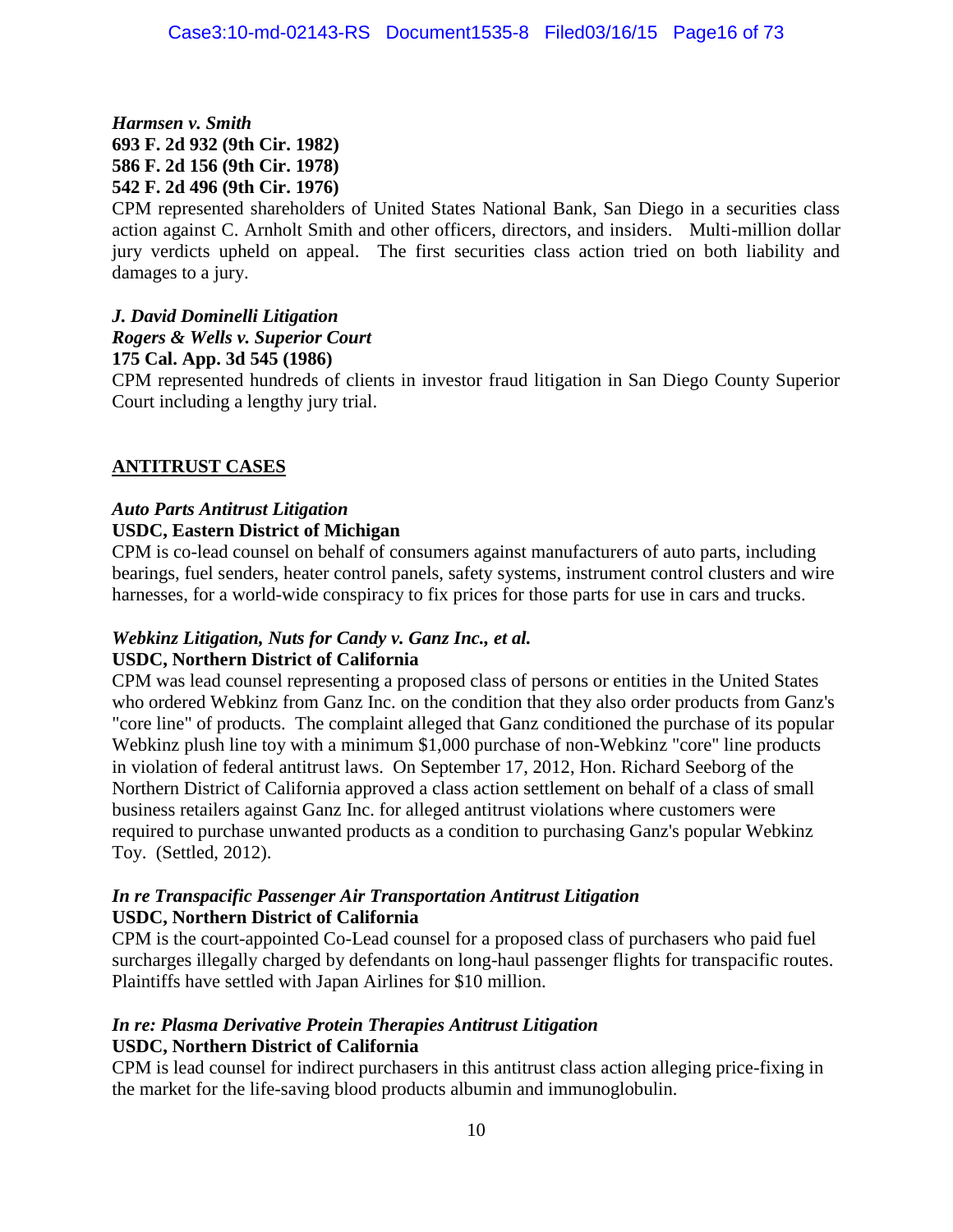#### *Freight Forwarders Antitrust Litigation*

#### **USDC, Eastern District of New York**

CPM is Co-Lead Counsel for Direct Purchasers of Freight Forwarding services in the United States and filed a complaint alleging that the major providers of Freight Forwarding conspired to fix the prices of such services in violation of U.S. federal antitrust law (15 U.S.C. § 1). The action has already led to multiple settlements for the benefit of the class.

#### *In re Cathode Ray Tube (CRT) Antitrust Litigation* **USDC, Northern District of California**

CPM is an Executive Committee Member and represents a class of direct purchaser plaintiffs against manufacturers of cathode ray terminals ("CRT") whose prices were artificially raised, maintained or stabilized at a supra-competitive level by defendants and their co-conspirators. Settlements amounting to \$79.5 million have been reached with four of the defendants.

#### *In re Static Random Access Memory (SRAM) Antitrust Litigation* **USDC, Northern District of California**

The Court appointed CPM as sole Lead Counsel for direct purchaser plaintiffs of Static Random Access Memory ("SRAM") chips. CPM successfully secured a \$77 million settlement on behalf of plaintiffs. Important legal rulings were reached on cutting edge issues such as the extent to which the United States antitrust laws apply to foreign conduct, standing of class representatives and the proper showing for class certification. (Settled, 2011).

#### *In re Dynamic Random Access Memory (DRAM) Antitrust Litigation* **USDC, Northern District of California**

CPM served as chair of the Discovery Committee in a multidistrict litigation arising from the price-fixing of DRAM, a form of computer memory. Shortly before the scheduled trial, class counsel reached settlements with the last remaining defendants, bringing the total value of the class settlements to over \$325 million.

#### *In re Lithium Batteries Antitrust Litigation* **USDC, Northern District of California**

The Court appointed CPM as Co-Lead Counsel on behalf of direct purchasers of lithium-ion rechargeable batteries that defendants allegedly conspired to fix the price on.

#### *Municipal Derivative Investment Antitrust Litigation* **USDC, Southern District of New York**

Along with co-counsel, CPM represents Los Angeles and numerous public entities who purchased Guaranteed Investment Contracts ("GICs") and other derivative investments. GICs and derivative investments are purchased from financial institutions, insurance companies, and others through a competitive bidding process overseen by brokers. They are purchased when public entities issue tax-exempt municipal bonds to raise funds to finance public works projects and have funds that are not immediately needed for the project. CPM's investigation has uncovered, and the complaints allege, that the competitive bidding process is a sham as securities sellers and brokers in the derivative investment market have engaged in a conspiracy to allocate the market and rig the bidding process in violation of antitrust law and common law.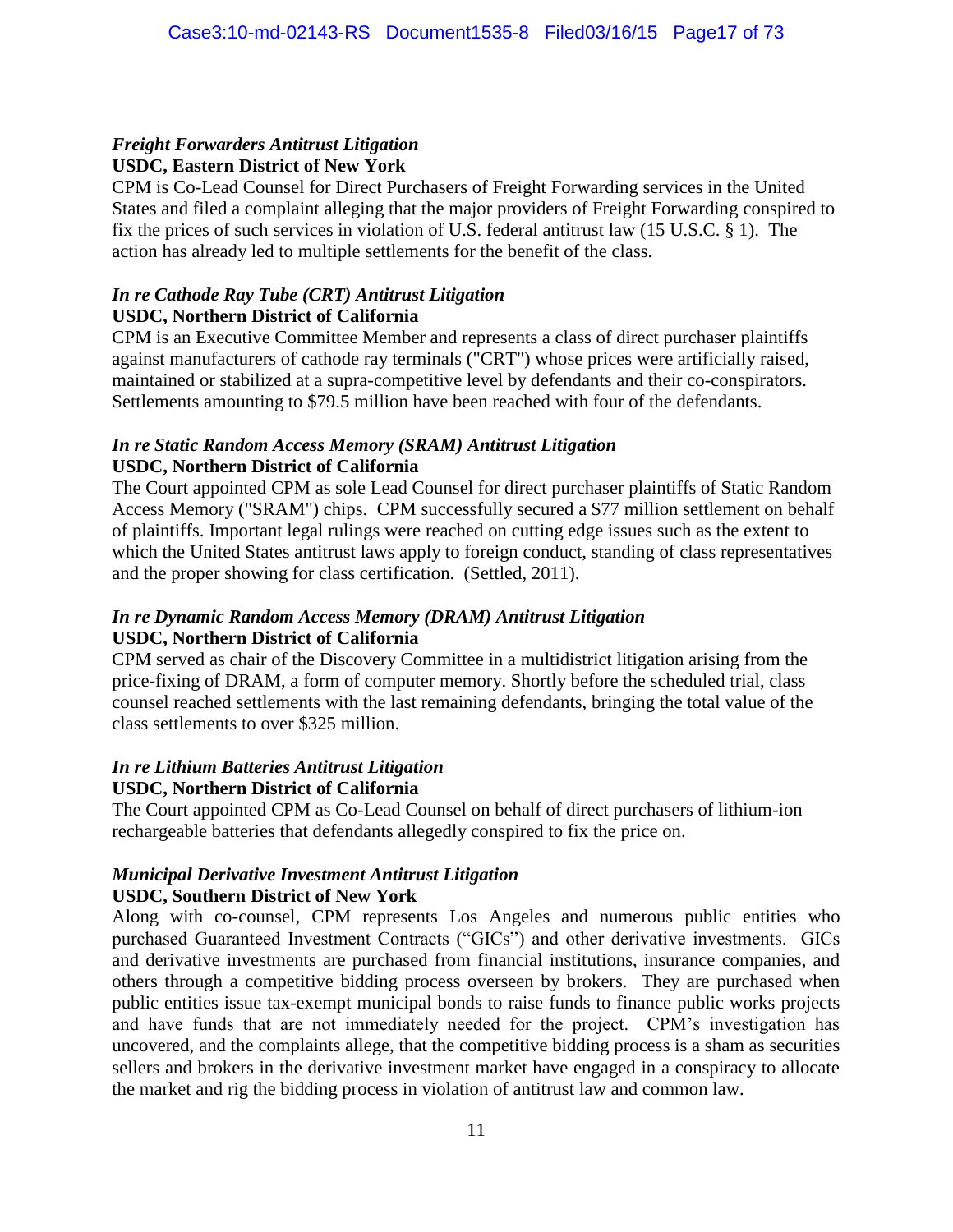#### *In re Digital Music Antitrust Litigation* **USDC, Southern District of New York**

CPM was appointed to the Steering Committee in this class action brought on behalf of all persons who paid inflated prices for music sold as digital files.

#### *E&J Gallo Winery v. EnCana Energy Services, et al.* **USDC, Eastern District of California**

CPM successfully represented E. & J. Gallo Winery in an antitrust action against natural gas companies for manipulating energy prices, which led to the 2000-2001 California energy crisis, in which energy companies not only gouged the State of California and its residents of billions of dollars but led to rolling blackouts throughout California. E. & J. Gallo Winery is one of the largest natural gas users in the State of California and it suffered millions of dollars in losses. CPM's aggressive prosecution of this case resulted in the case settling on the eve of trial for a substantial sum. CPM's efforts led to the landmark Ninth Circuit opinion on the filed rate doctrine at E. & J. Gallo Winery v. EnCana Corporation, 503 F.3d 1027 (9th Cir. 2007).

## *Kopies, Inc, et al. v. Eastman Kodak Co.*

#### **USDC, Northern District of California**

CPM was appointed Co-Lead counsel, and successfully prosecuted an antitrust class action on behalf of copier service firms against parts manufacturer for illegal tying of products and services. CPM successfully reached a \$45 million settlement with Kodak on behalf of plaintiffs.

#### *Municipal Bond Insurance Antitrust Litigation* **San Francisco County Superior Court**

CPM represents Los Angeles and numerous public entities who issued tax-exempt municipal bonds to raise funds to finance public works projects and were compelled to purchase insurance for those bond issuances. When a public entity issues bonds, its credit rating determines the interest it will pay to bond holders. To reduce the interest rate, public entities have had to purchase bond insurance to improve their credit worthiness (despite an historical default rate of less than 0.1 percent). CPM's investigation has uncovered and the complaints allege that the bond insurance companies violated antitrust law and common law by conspiring to maintain a dual credit rating system that discriminates against public entities (versus private corporations), causing public entities to pay unusually high premiums to purchase unnecessary bond insurance, and failure of the bond insurance companies to disclose they made risky investments in the subprime market that has led to the downgrading of the bond insurers' own credit ratings.

#### *In re International Air Transportation Surcharge Antitrust Litigation* **USDC, Northern District of California**

CPM served as Co-Lead Counsel or a class of purchasers who paid fuel surcharges illegally charged by defendants on long-haul passenger flights for transatlantic routes. Plaintiffs secured settlements on behalf of the class with Defendants Virgin Atlantic Airways, LTD and British Airways Plc worth approximately \$204 million. (Settled, 2009).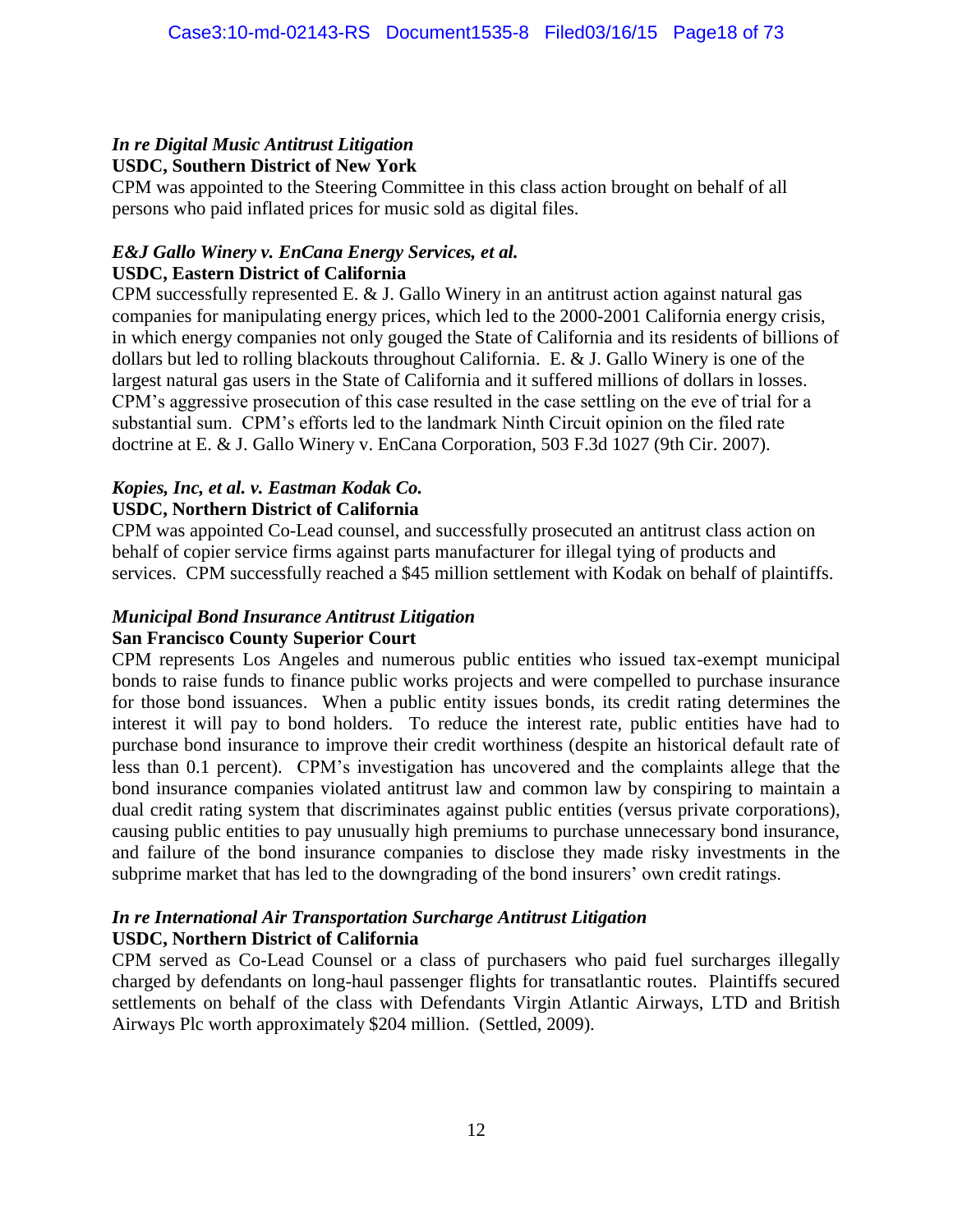#### *In re Optical Disk Drive (ODD) Antitrust Litigation* **USDC, Northern District of California**

CPM is a member of the executive committee in this multidistrict litigation alleging a conspiracy that manufacturers of optical disk drives ("ODD") fixed prices of ODD's sold directly to plaintiffs in the United States. Plaintiffs have reached a \$26 million settlement with the HLDS defendants.

#### *Air Cargo Shipping Services Antitrust Litigation* **USDC, Eastern District of New York**

CPM, along with co-counsel, is the court-appointed lead counsel for a proposed class of U.S. indirect purchasers of international air freight services. The case alleges that the providers of international air freight services conspired to fix the prices of such services, including fuel surcharges. The case names almost forty international air freight carriers as defendants. The claims of the United States indirect purchasers is brought under the antitrust laws and consumer protection laws of various U.S. states. The Court granted approval to a settlement with defendants Deutsche Lufthansa AG, Lufthansa Cargo AG, and Swiss International Air Lines, Ltd. (Settled, 2009).

#### *Toyota Motor Sales USA, Inc.*

*Livingston v. Toyota Motor Sales USA, Inc.*

#### **USDC, Northern District of California**

CPM filed an antitrust class action under Sherman Act by purchasers of Toyota vehicles for secret rebates. (Settled, 1997).

# *Hip And Knee Implant Marketing Litigation*

#### **USDC, Northern District of California**

CPM, with co-counsel, has filed two complaints on behalf of proposed classes of persons who underwent hip or knee implant surgery. The complaints allege that the major manufacturers of hip and knee implants have engaged in a pervasive kickback scheme, using phony consulting agreements with orthopaedic surgeons, to improperly funnel money to doctors and hospitals in return for choosing the manufacturer's device during surgeries. This scheme artificially raised the costs of hip or knee implants paid for by members of the proposed class in violation of state antitrust and consumer protection laws.

# *In re Commercial Tissue Products Public Entity Indirect Purchaser Antitrust Litigation County of San Mateo v. Kimberly-Clark Corp.*

#### **San Francisco County Superior Court**

CPM filed an antitrust class action on behalf of class of public entity consumers of commercial sanitary paper products against alleged price-fixing conspiracy among producers. (Appointed co-lead counsel for public entity class, 1998).

# *Dry Creek Corporation v. El Paso Corporation*

#### **San Diego County Superior Court**

CPM filed an antitrust action against El Paso for withholding natural gas from California in order to drive up prices, which was successfully resolved on behalf of the Plaintiff.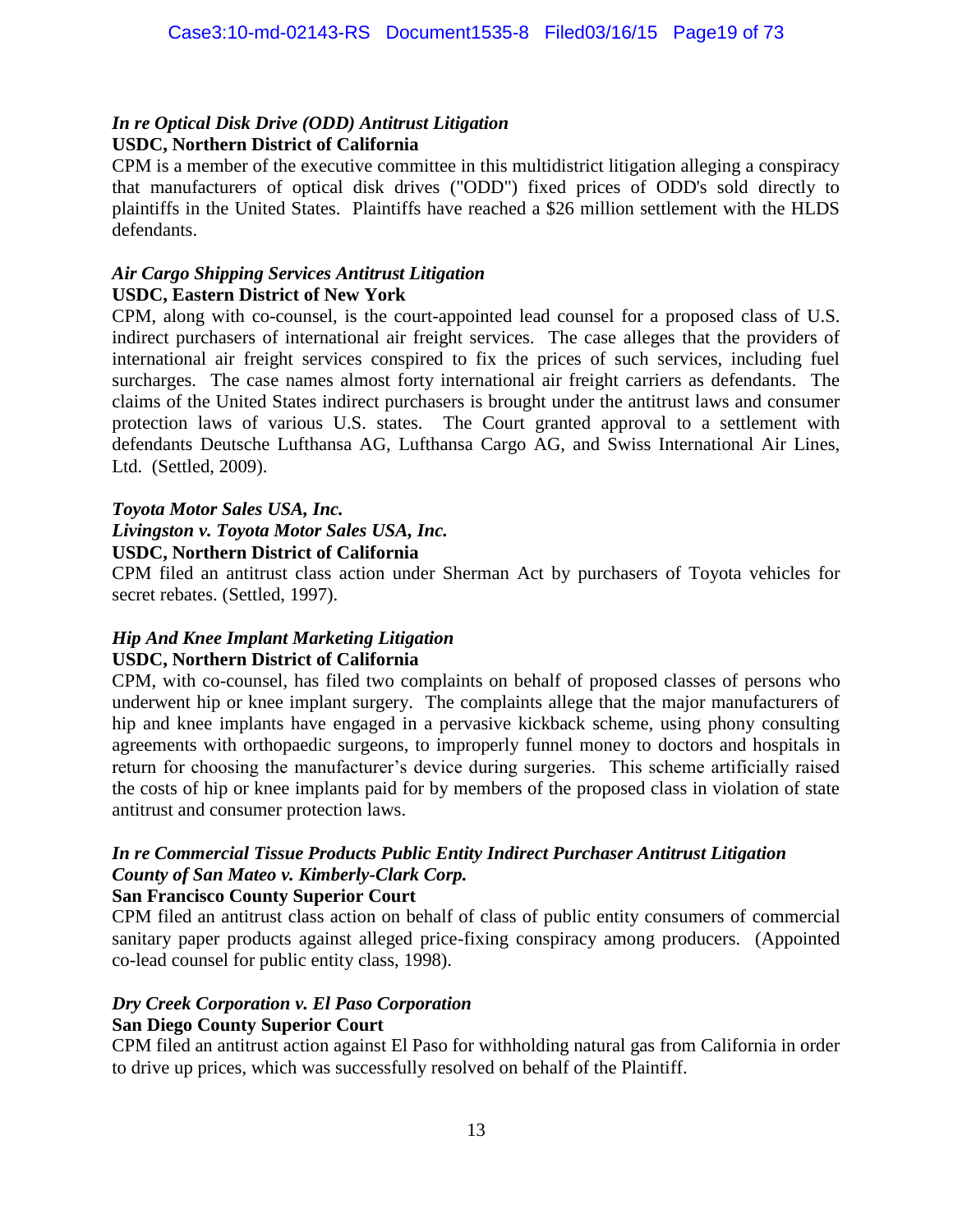## *In re Hydrogen Peroxide Antitrust Litigation*

#### **USDC, Eastern District of Pennsylvania**

CPM filed an antitrust class action for conspiracy to fix prices of hydrogen peroxide manufactured and sold by defendants who were engaged in an alleged price-fixing conspiracy.

#### *In re Intel Corporation Microprocessor Antitrust Litigation* **USDC, District Court of Delaware**

CPM represents entities against Intel Corporation for antitrust violations relating to monopolization. CPM has been active in assisting lead counsel with discovery.

#### *National Gas Anti-Trust Cases I, II, III, & IV* **San Diego Superior Court**

CPM represented eleven public entities and others for the reporting of false information by noncore natural gas retailers to published price indices to manipulate the natural gas market during the California energy crisis. CPM successfully prosecuted this case, concluding in approximately \$124 Million in settlements.

#### *Bathroom Fittings Cases*

#### **USDC, Northern District of California**

CPM was a member of the Executive Committee in an antitrust class action for a conspiracy to fix prices of Bathroom Fitting manufactured by defendants participating in an alleged pricefixing conspiracy.

#### *Magazine Paper*

#### **San Francisco County Superior Court**

CPM filed an antitrust class action for price-fixing conspiracy against magazine paper products International Paper Co., MeadWestvaco Corporation, Norse Skog, Stora Enso, Sappi Limited, S.D. Warren Company and others.

#### *Foundry Resins*

#### **USDC, Southern District of Ohio**

CPM filed an antitrust class action for conspiracy to fix prices of resins manufactured by Ashland Inc., Ashland Specialty Chemical Company, Borden Chemical Inc., Delta HA, Inc., HA International LLC.

#### *In re Automotive Refinishing Paint Cases* **Alameda County Superior Court**

CPM was appointed Co-Liaison Counsel in an antitrust class action for conspiracy to fix the price of auto paint by manufacturers engaged in an alleged price-fixing conspiracy. The class was certified in 2004.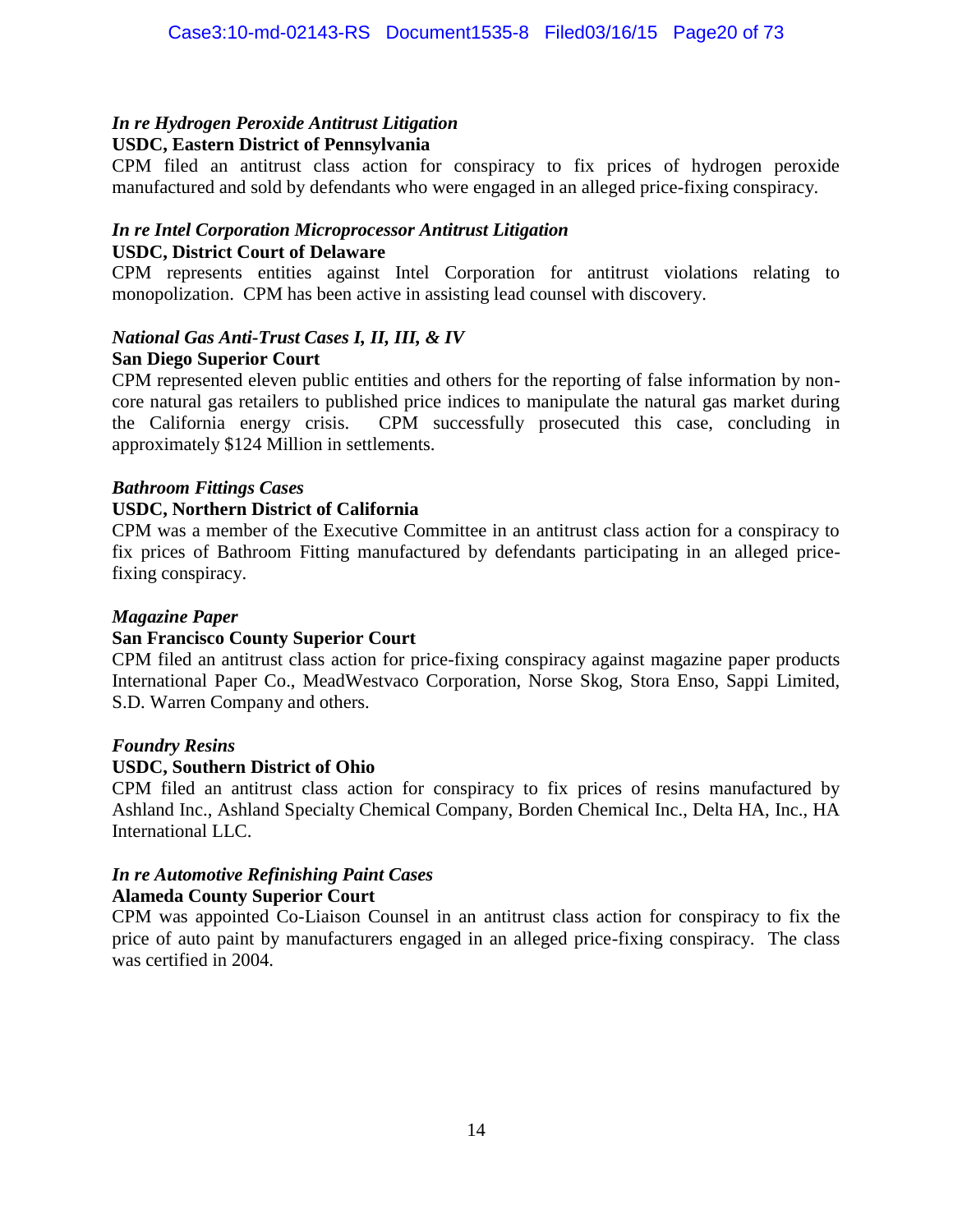#### *In re Methionine Antitrust Litigation* **USDC, Northern District of California**

CPM was appointed Co-Lead Counsel in this antitrust class action against several methionine manufacturers involved in a conspiracy to fix the prices of and allocate the markets for methionine. This case settled for \$107 million.

#### *In re Citric Acid Antitrust Litigation* **USDC, Northern District of California**

CPM served as Co-Lead Counsel in an antitrust class action against the five largest sellers of citric acid in the United States, who conspired to raise and fix the price of citric acid at artificially high levels. Co -Lead counsel successfully certified the class in October 1996. Co-Lead Counsel also reached approximately \$86.5 million in combined settlements with defendants Archer Daniels Midland Co., Hoffmann-La Roche Inc., Jungbunzlauer, Inc., Haarmann & Reimer Corp., and Cerestar Bioproducts B.V.

## *In re Beer Antitrust Litigation*

#### **USDC, Northern District of California**

CPM was appointed Co-Lead counsel in an antitrust class action on behalf of specialty beer brewers against Anheuser-Busch, Inc. for attempt to monopolize U.S. beer industry by denying access to distribution channels.

# *In re Sodium Gluconate Antitrust Litigation*

#### **USDC, Northern District of California**

CPM served as Lead Counsel in an antitrust class action against defendants who allegedly price fixed sodium gluconate, and industrial cleaning agent. CPM successfully certified the class, and reached a settlement on behalf class plaintiffs in the amount of \$4,801,600.

#### **PRODUCT LIABILITY CASES**

#### *In re: Toyota Motor Corp. Unintended Acceleration Marketing, Sales Practices, and Products Liability Litigation*

#### **USDC, Central District of California**

CPM was Co-Lead counsel in a class action against Toyota Motor Corporation and its U.S. sales and marketing arms, Toyota Motor Sales, U.S.A., Inc. and Toyota Motor North America, Inc. United States District Judge James V. Selna appointed Frank M. Pitre as Co-Lead Counsel for the Economic Loss Committee in the Toyota sudden unintended acceleration litigation. The MDL involves more than 200 lawsuits divided into two groups: those seeking losses on behalf of consumers and others who have lost value on their Toyotas, and those seeking damages for people who have been injured or killed in a Toyota. (Settled, 2012 - \$1.3 billion).

#### *Bextra and Celebrex Marketing Sales Practices and Product Liability Litigation* **USDC, Northern District of California**

CPM was co-lead trial counsel in the In Re: Bextra and Celebrex Mktg., Sales Practices & Product Liability Litigation, which culminated in Pfizer agreeing to pay \$894 million to settle consolidated injury and class action cases related to its pain killers Bextra & Celebrex.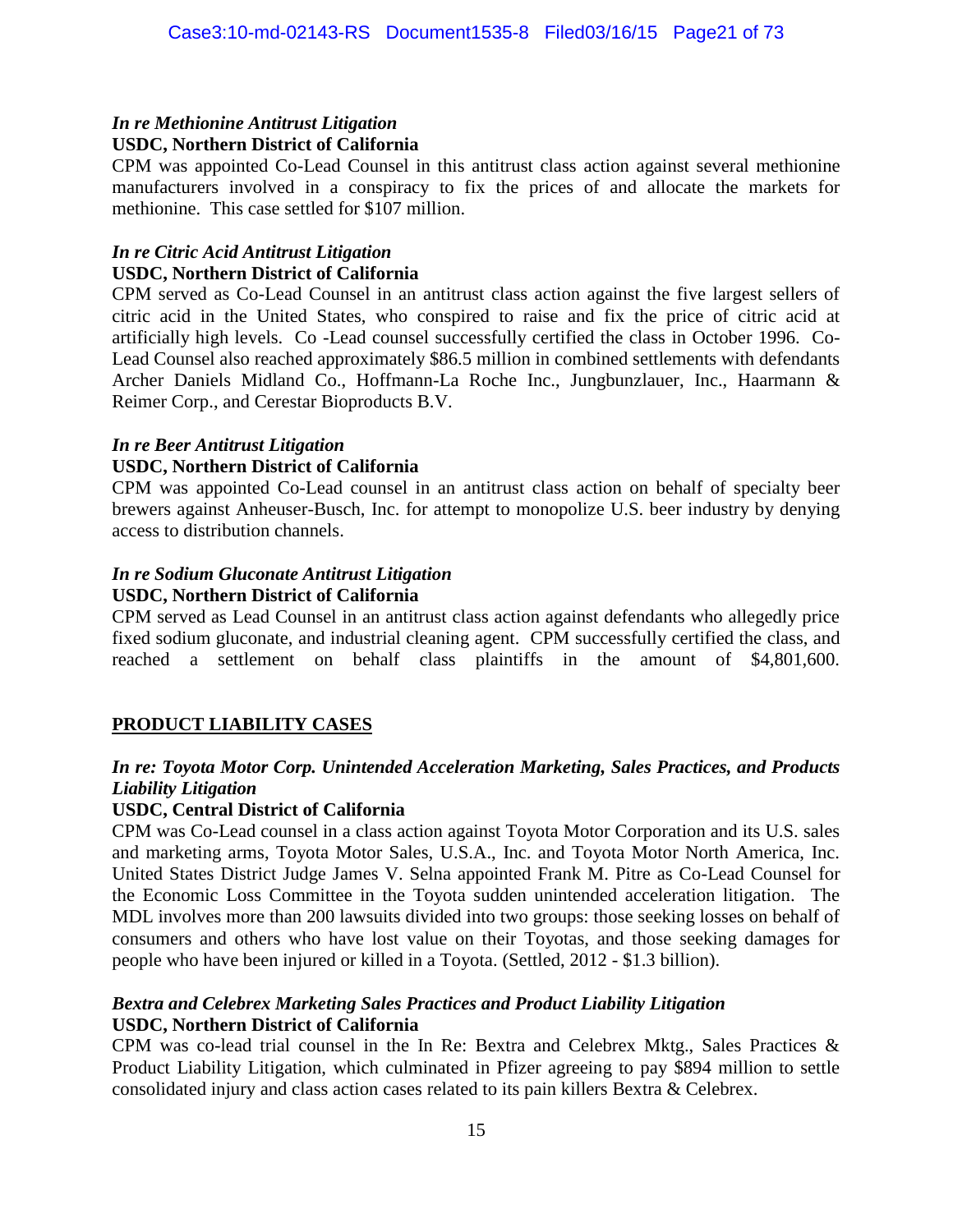#### *Vioxx Product Liability Litigation* **USDC, Northern District of New York**

CPM represents a number of individuals who suffered medical injuries such as heart attacks and strokes after taking the prescription drug Vioxx. The drug was withdrawn from the market by its manufacturer and distributor, Merck & Co., Inc., after evidence emerged linking the drug to heart attacks, strokes, sudden cardiac death and other serious cardiovascular risks.

#### *Sharper Image Corporation v. Consumers Union of United States* **USDC, Northern District of California**

CPM was successful in defending under California's Anti-SLAPP statute of product disparagement claim brought by Sharper Image relating to reviews of Sharper Image's Ionic Breeze air cleaner published in Consumer Reports.

## *Isuzu Motors Ltd. v. Consumers Union of the United States, Inc.*

#### **USDC, Central District of California**

CPM represented defendant publisher of Consumer Reports in defamation/product disparagement litigation brought by auto manufacturer against non-profit consumer testing organization. Jury verdict for Consumers Union after a two-month jury trial.

#### *Suzuki Motor Corp. Japan v. Consumers Union of the United States, Inc.* **USDC, Central District of California**

CPM represented defendant publisher of Consumer Reports in defamation/product disparagement litigation brought by auto manufacturer against nonprofit consumer testing organization. Summary judgment in favor of defendants was granted in May 2000.

#### *Diet Drug Litigation*

#### **Los Angeles County Superior Court**

#### **USDC, Eastern District of Pennsylvania**

CPM represented approximately 100 individuals in consumer fraud and product liability individual actions.

#### *Rhonda Albom, et al. v. Ford Motor Company/Firestone Tires* **Los Angeles Superior Court**

CPM represented a young child and her mother who were injured when their Ford Explorer veered out of control and rolled over in Half Moon Bay, California. The case was one of several against Ford Motor Company and Firestone Tires consolidated before the Superior Court of Los Angeles.

*Swine Flu Immunization Products Litigation Adleson v. United States* **USDC, Northern District of California (1981) 523 F. Supp. 459 USDC, District of Columbia (1980) 89 F.R.D. 695** MDL actions for product liability.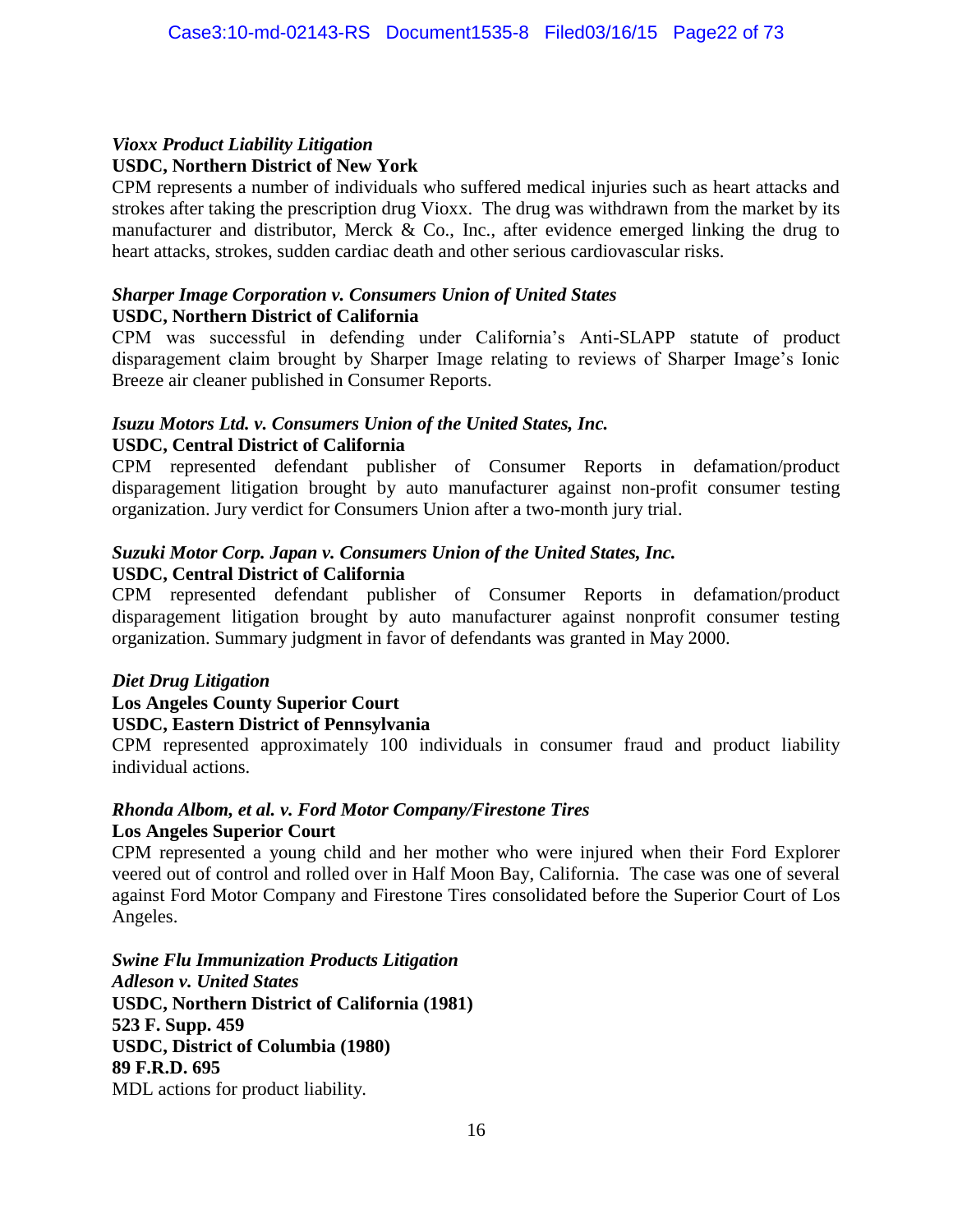#### *Bausch & Lomb Contact Lens Solution Product Liability Litigation* **USDC, District of South Carolina**

CPM represents individuals who sustained serious eye injuries as a result of the use of the contact lens solution ReNu with MoistureLoc. The product was withdrawn from the market by its manufacturer and distributor, Bausch & Lomb, after it was associated with fungal keratitis (a rare type of eye infection).

#### *Dephlia Davis, et al. v. Actavis Group, et al.* **USDC, Northern District of California**

CPM represented individuals who were injured or killed after injecting the drug Digitek, which was formulated and distributed by the manufacturers and suppliers at a level more than double the FDA prescribed maximum.

#### *Trawick v. Parker-Hammifin, et al.*

#### **Monterey County Superior Court**

CPM successfully prosecuted a product liability claim against the manufacturer and supplier of a defective rubber hose coupling installed on a forklift which failed and killed a construction foreman at the Monterey Plaza Hotel.

#### *Austin Hills, et al. v. S & G Ragsdale Equipment Co., LLC, et al.* **Napa County Superior Court**

CPM represented the Hills family in a product liability/negligence claim against the parties responsible for the defective operation of a truck/trailer hitch system which caused a 5 ton trailer with drilling equipment to disengage, then swerve into the opposing lane of traffic killing Erika Hills, a resident of Napa.

#### *Munoz, et al. v. Bayer Corporation, et al.* **San Joaquin County Superior Court**

CPM successfully represented multiple individuals who were killed or injured after ingesting the drug Baycol, which was promoted by Bayer Pharmaceutical without alerting users of a severe muscle adverse reaction known as rhabdomyolysis.

#### *In re Cable News Network and Time Magazine "Operation Tailwind" Litigation, Sheppard v. Cable News Network, Inc.*

#### **USDC, Northern District of California**

CPM represented Vietnam veterans in an action against Time and CNN who falsely reported to have committed war crimes in Laos.

#### **QUI TAM CASES**

#### *Medical Laboratories Medi-Cal Fraud Case*

#### **Sacramento County Superior Court**

CPM represented a whistleblower, Chris Riedel, who owns a lab company, Hunter Laboratories of Campbell, California. The California Attorney General's office joined the case in late 2008.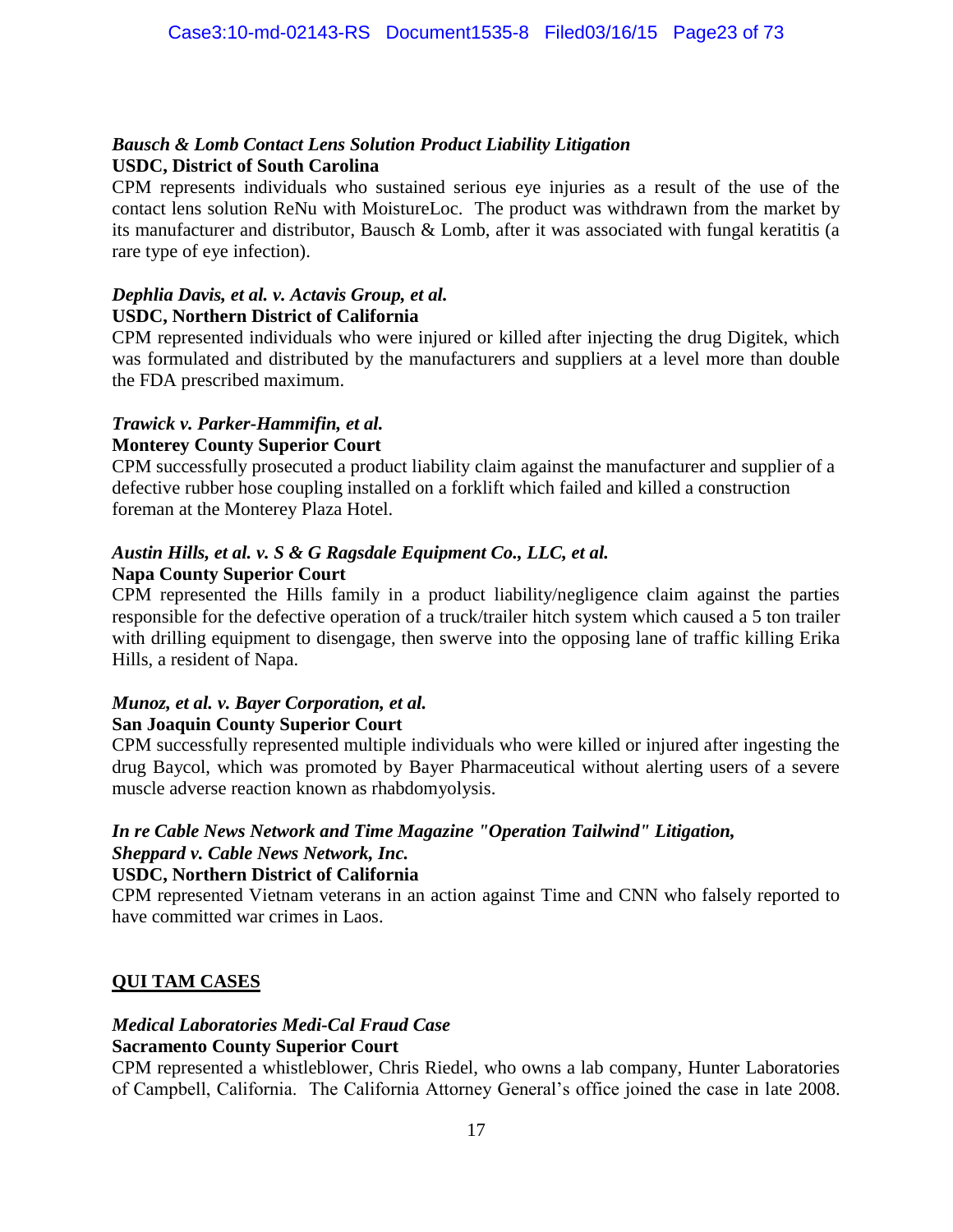The lawsuit alleged that, despite state law requiring that California's Medi-Cal program receive the lowest price for lab services, Quest Diagnostics, the largest lab in California, and LabCorp, the second largest, routinely billed California prices far above what it was charging others. The case settled in 2011, recovering \$301 million in taxpayer money from the lab defendants, including \$241 million from Quest Diagnostics, Inc. The \$241 million settlement is the largest False Claims Act recovery in California history, and the largest single-state False Claims Act settlement ever in United States history.

#### *California ex rel. Richardson v. Ischemia Research & Education Foundation* **San Francisco Superior Court**

CPM filed a Qui Tam California False Claims Act case against research foundation for failure to pay direct and overhead costs in clinical drug studies to its host university. (Settled, 1997)

*United States v. Columbia HCA*

#### **USDC, Northern District of California**

CPM filed a Qui Tam False Claims Act litigation against healthcare provider for false billing.

## *United States v. Tenet Healthcare Corporation*

#### **USDC, Central District of California**

CPM filed a Qui tam False Claims Act litigation against healthcare provider for false claims for payment.

#### **CONSUMER FRAUD CASES**

#### *Credit Counseling Industry Suit names Chase, Money Management International and Others* **USDC, Central District of California**

CPM filed a consumer fraud case against JP Morgan Chase & Co., Chase Manhattan Bank USA, Money Management International (also known as Consumer Credit Counseling Service) and Money Management By Mail, Inc. for fraudulent "debt counseling" and debt collections in the subprime credit industry.

#### *Anastasiya Komarova v. MBNA America Bank, N.A.; National Credit Acceptance, Inc.* **San Francisco Superior Court**

In a rare jury trial against a credit card collection agency, a San Francisco jury ruled in favor of a young woman who was the victim of an abusive campaign to force her to repay a debt she never incurred. Anne Marie Murphy and Justin T. Berger, two Associates at CPM represented Anastasiya Komarova, who was awarded \$600,000 from National Credit Acceptance, Inc. in 2008. Komarova had been subjected to nearly a year of hostile telephone calls to her work place and a spurious arbitration proceeding, all over a bogus credit card debt and despite the fact that she repeatedly told the agency she never had an account with the credit card company in question. In issuing its verdict, the San Francisco Superior Court jury described National Credit Acceptance's conduct as "outrageous." The verdict is believed to be one of the largest verdicts in the country by a sole plaintiff alleging credit abuse.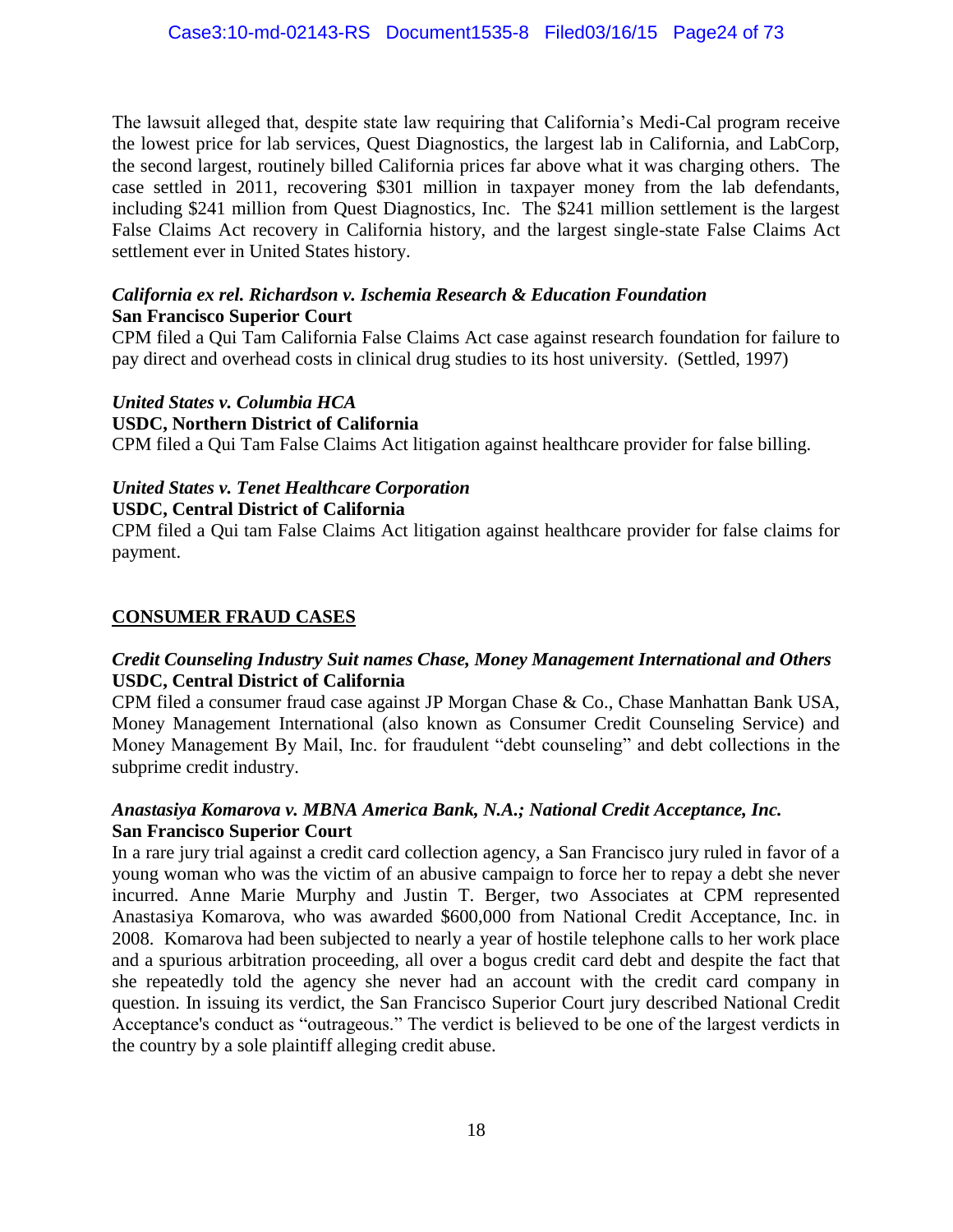#### *Hidden Wireless Telephone Fees* **San Mateo County Superior Court**

CPM filed a class action lawsuit against AT&T Wireless, Sprint and Cingular Wireless for illegally charging subscribers for services, including "local number portability" fees, even though the services are not available. The case went to the Court of Appeal and is now back in the Superior Court.

#### *In re: Hewlett-Packard Inkjet Printer Litigation* **USDC, Northern District of California**

CPM represents consumers who have been deceived by inaccurate low-on-ink warnings on Hewlett-Packard Inkjet Printers. The low-on-ink warnings appear even when there is a substantial amount of ink remaining in the ink cartridges, thereby misleading consumers into unnecessarily buying expensive ink cartridges.

#### *Rich v. Hewlett-Packard*

#### **USDC, Northern District of California**

CPM represents consumers in a class action lawsuit against Hewlett-Packard, which has designed its printers to use color ink even when printing in black and white. Hewlett-Packard does not disclose this design to consumers, who are forced to buy expensive color ink cartridges even when they only print simple black and white documents.

#### *Citigroup*

#### **San Francisco County Superior Court**

CPM filed a consolidated class action on behalf of mortgage "packing" and "flipping" victims. Nationwide class certification for settlement purposes, and final approval of settlement, 2003.

#### *Ameriquest*

#### **San Mateo County Superior Court**

CPM filed a "Bait and Switch" class action on behalf of mortgage borrowers. Class certified for all purpose in 2003. Settlement finally approved in 2005.

#### *Northern Trust Bank of California*

#### **Los Angeles County Superior Court**

CPM filed a class action on behalf of beneficiaries of fixed-fee trusts charged excess trustee fees over a 21 year period. Class certification for settlement purposes and final approval of settlement, 2005.

#### *Old Republic*

*Wisper v. Old Republic Title Co. Verges v. Old Republic Title Co.*

#### **San Francisco County Superior Court**

CPM was Lead and liaison counsel in consolidated consumer class action against title company for unfair business practices regarding fee overcharges and "cost avoidance" relationships with banks. Class certified for all purposes. Verdict of \$14 million in 2001.

#### *Household Lending*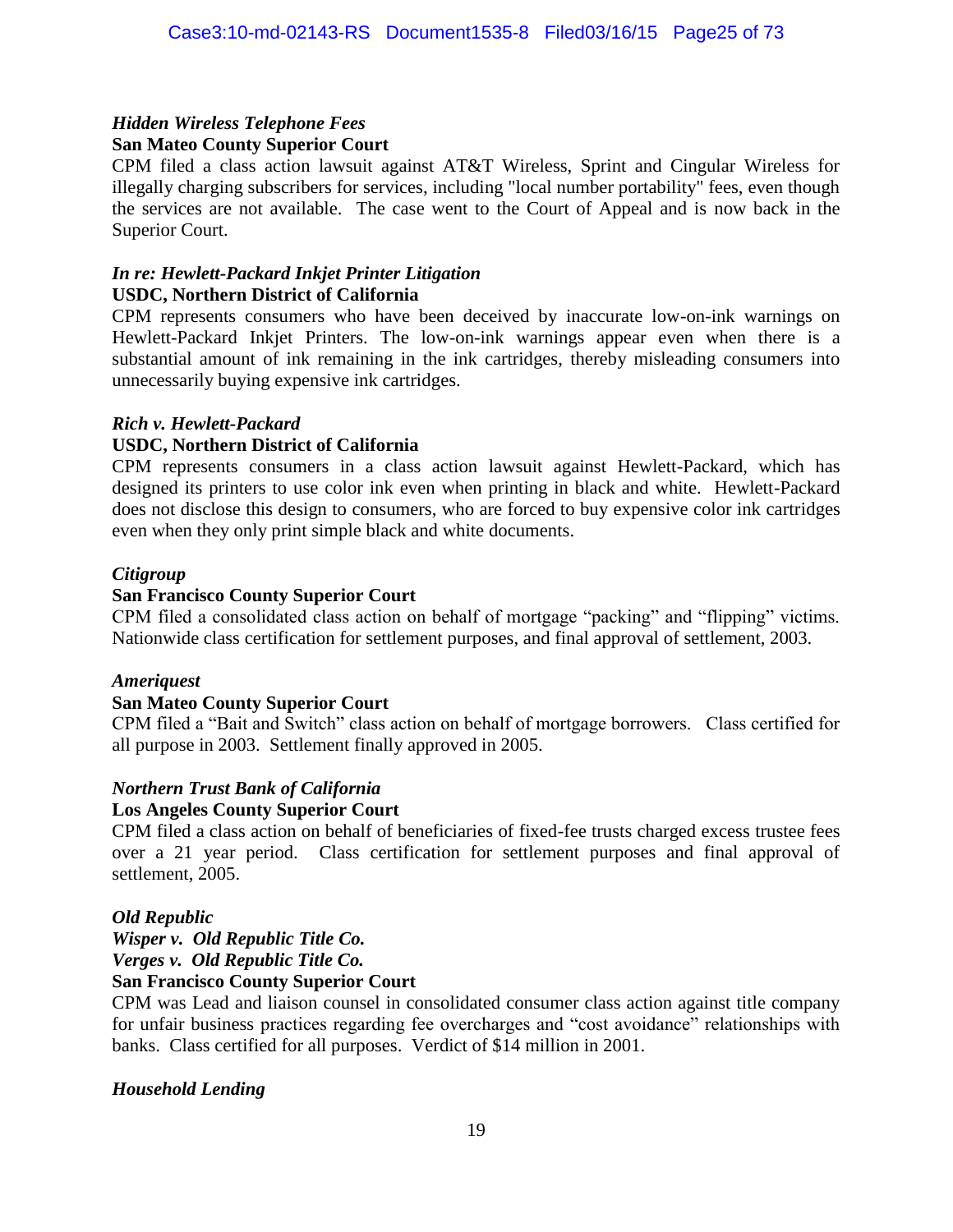#### **USDC, Northern District of California**

CPM filed a nationwide class action on behalf of predatory lending victims. Class certification for all purposes, 2003. Final approval of settlement, 2004.

#### *Fairbanks Capital Corp.*

#### **USDC, District of Massachusetts**

CPM filed a nationwide class action against mortgage loan servicing company for charging various improper fees, costs and charges. Class certification for settlement purposes and final approval of settlement, 2004.

#### *Massachusetts General Life Ins. Co.* **Santa Clara County Superior Court**

CPM filed a "vanishing premium" class action on behalf of life insurance policyholders. Class certified for all purposes, 1999.

#### *Commonwealth Life Ins. Co.*

#### **Alameda County Superior Court**

CPM filed a consumer fraud class action against provider of reverse mortgages to elderly consumers. Class certified on Business and Professional Code Violation for all purposes.

#### *Transamerica HomeFirst, Inc.*

#### **San Mateo County Superior Court**

#### **69 Cal. App. 4th 577 (1999)**

CPM filed a consumer fraud class action against provider of reverse mortgages to elderly consumers. Class certified on Business and Professional Code Violations for all purposes.

#### *Stewart Title Co. of California*

#### **San Mateo County Superior Court**

CPM represented 115 individual plaintiffs in 81 consolidated cases arising from pyramid scheme fraud relating to fractionalized deeds of trust.

#### *In re Louisiana-Pacific Corp. Inner-Seal OSB Trade Practices*

#### *Agius v. Louisiana-Pacific Corp.*

#### **USDC, Northern District of California**

CPM filed a nationwide product defect/Lanham Act class action on behalf of owners and operators of building and homes with defective and improperly certified oriented strand board wood sheathing. (Class certified and settlement finally approved, 1998).

#### *Executive Life*

#### **Los Angeles County Superior Court**

CPM filed an action by Insurance Commissioner on behalf of failed insurance company (Filed April 1991); also filed as a class action. (Settled, 1994/95).

# *Goodyear Tire & Rubber Co.*

#### **USDC Southern District of California**

CPM filed a class action on behalf of franchisees for unfair business practices. (Settled, 1996).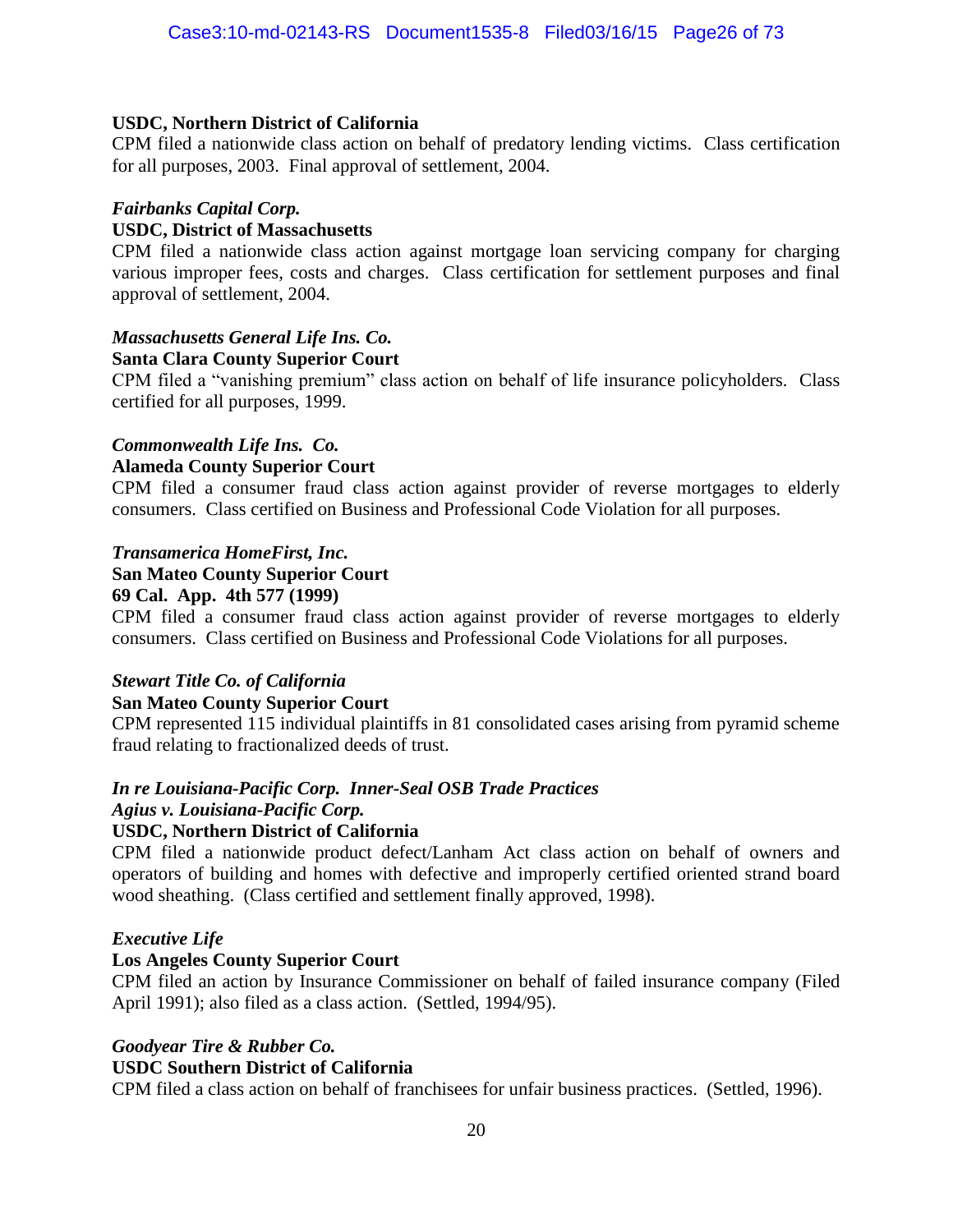#### *First Capital Holdings* **San Diego County Superior Court**

CPM filed a class action on behalf of policy holders of failed insurance company. (Settled, 1992/93).

*Fidelity Federal Bank* **USDC, Central District of California (1993) 824 F. Supp. 909 9 th Circuit Court of Appeals (1996) 91 F. 3d 75** CPM filed a class action on behalf of adjustable rate mortgage borrowers.

#### *In re: Diet Drugs (Phentermine, Fenfluramine, Dexfunfluramine) Products Liability* **Los Angeles County Superior Court USDC, Eastern District of Pennsylvania**

CPM filed a consumer fraud and product liability individual actions on behalf of approximately 100 individuals.

# *Prop. 103*

# *Calfarm Ins. Co. v. Deukmejian*

**48 Cal. 3d 805 (1989)**

CPM filed a lawsuit on behalf of Ralph Nader and his organization regarding Proposition 103 (rate controls on insurance carriers).

#### **BUSINESS CASES**

#### *Humboldt Creamery Litigation* **Humboldt County Superior Court**

CPM is representing the Liquidating Trustee of Humboldt Creamery, LLC in a lawsuit filed against the company's former Chief Executive Officer, Richard Ghilarducci, its Chief Financial Officer, Ralph A. (Tony) Titus and its independent auditor, Frank X.Gloeggler alleging financial fraud. Defendants are alleged to have had manipulated financial data by creating different sets of financial statements for different purposes and inflating revenue.

#### *Siller v. Siller Brothers, Inc.*

#### **Sutter County Superior Court**

CPM successfully represented a minority shareholder in a dissolution proceeding and trial establishing a value for his corporate interest at more than double that of the court appointed appraisers.

#### *Olympus v. Taisei Construction*

#### **Santa Clara County Superior Court**

CPM represented the owner of the prestigious Calistoga Ranch Resort in an action for fraudulent overbilling against Taisei Construction.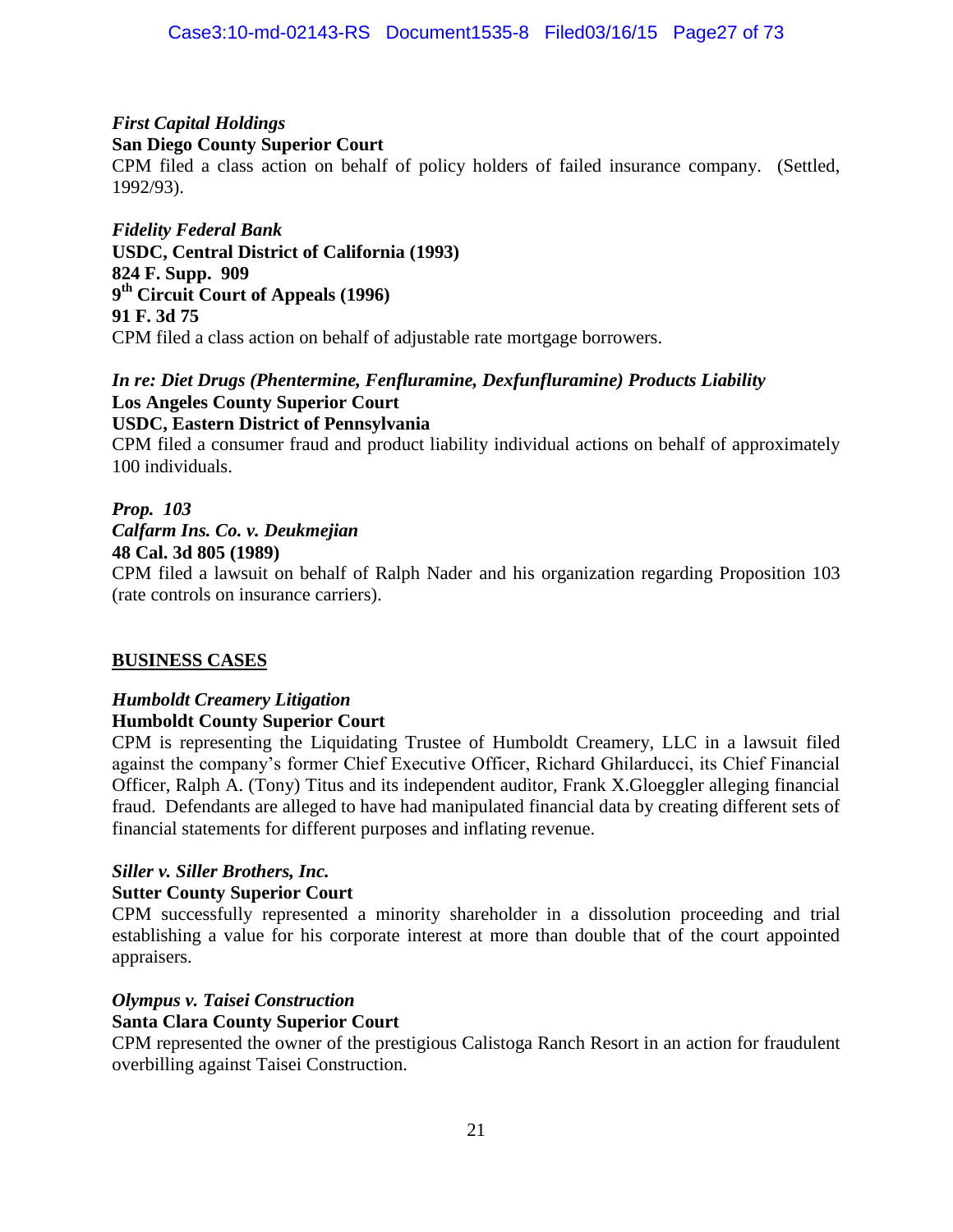#### **ENVIRONMENTAL AND TOXIC CASES**

#### *Lawsuit Against Caltrans to Protect Ancient Redwoods* **USDC, Northern District of California San Francisco County Superior Court**

CPM filed an environmental action against Caltrans challenging Caltrans' approval of a controversial highway widening and realignment project alleging that they violated the California Environmental Quality Act in approving the project.

*Cosco Busan Oil Spill Tarantino, et al. v. Hanjin Shipping Co., Ltd., et al.*  **San Francisco County Superior Court** *Loretz, et al. v. Regal Stone, Ltd., et al.*  **USDC, Northern District of California**

CPM is co-lead counsel for settlement and litigation classes of San Francisco Bay fishermen economically injured by the November 7, 2007 Cosco Busan oil spill. (Partially Settled, 2010).

# *Californians for Native Salmon Litigation* **221 Cal. App. 3d 1419 (1990)**

Representative action regarding approval of timber harvest plans.

#### *Avila Beach Environmental Litigation*

#### *Poist v. Unocal Corporation*

#### **San Luis Obispo County Superior Court**

CPM represents owners of interest in timeshares in cost-side towns in an environmental toxic class action arising out of petroleum contamination and remediation efforts.

#### *Cambria Community Services District/Chevron Litigation*

#### **San Luis Obispo County Superior Court**

CPM represented Cambria Community Services District against Chevron for a leak which contaminated the town's drinking water supplies with MTBE. The firm was successful in securing a settlement for Cambria which permitted it to insure that alternate water sources were available for the community.

#### *Santa Maria Valley Litigation*

*Story, et al. v. Unocal Corporation, et al.* 

**Santa Barbara County Superior Court**

*Span, et al. v. Unocal Corporation, et al.*

**Santa Barbara County Superior Court**

*Adelhelm, et al. v. Unocal Corporation, et al.*

**Santa Barbara County Superior Court**

*Chabot, et al. v. Unocal Corporation, et al.*

#### **Santa Barbara County Superior Court**

CPM represented homeowners and families living in Santa Maria, California, an old oil field which was the setting of the film There Will be Blood. When production in the oil field tapered off, residential communities were constructed atop the old oil fields – and on top of the waste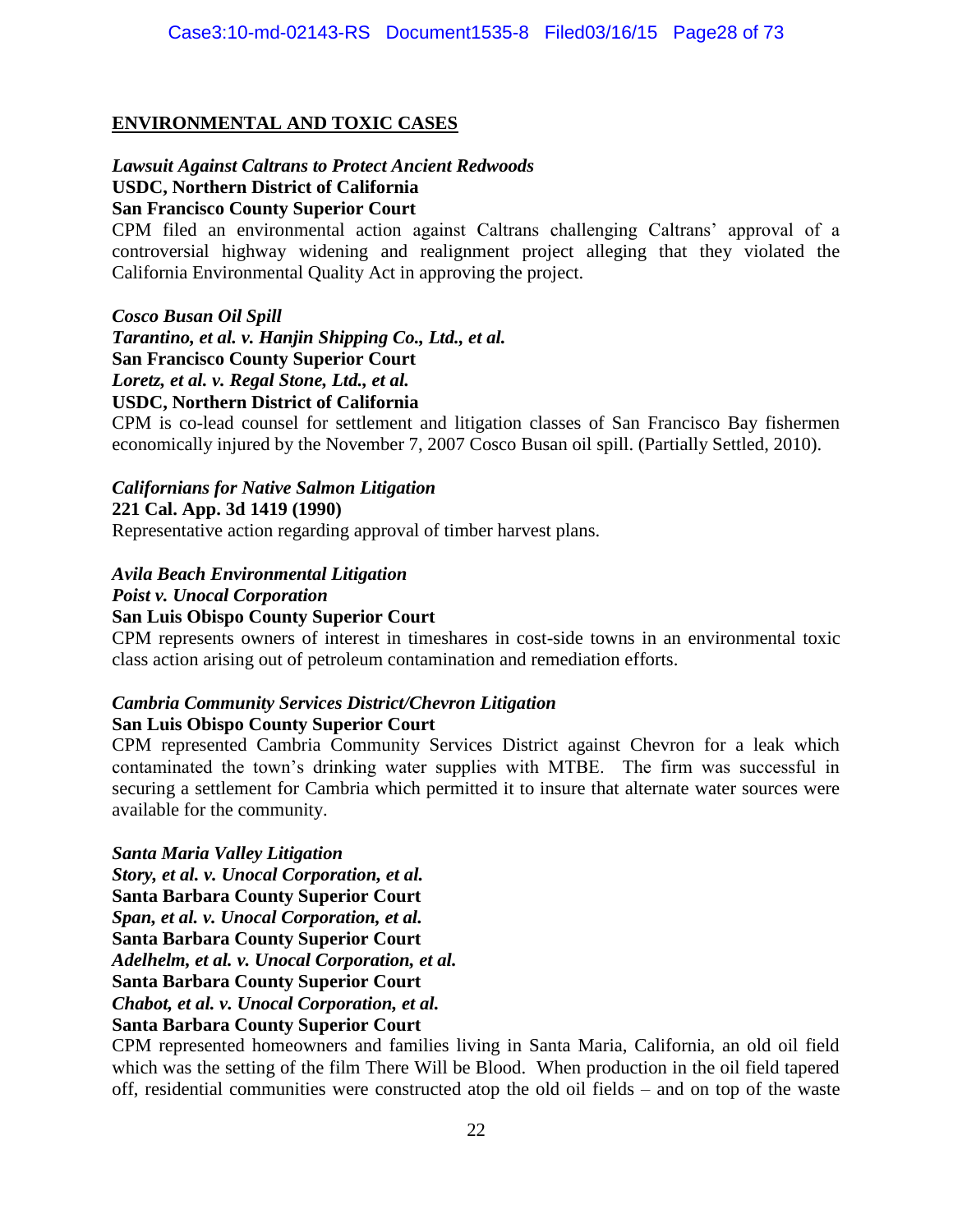which the oil companies left behind. The firm has been successful in providing remedies to these families, who have been able to leave behind their polluted homes and communities and restart their lives.

#### *Burbank Litigation*

#### **USDC, Central District of California**

CPM represented homeowners for nuisance arising from environmental remediation efforts at site of massive toxic contamination.

#### *Voisinet Litigation*

*Voisinet, et al. v. Unocal, et al.*

**San Luis Obispo County Superior Court**

CPM represented home developers for nuisance and fraud arising out of petroleum contamination.

#### *Bridgestone/Firestone Litigation Dower, et al. v. Bridgestone/Firestone North American Tire, LLC, et al.* **USDC, Northern District of California**

CPM represented homeowners for toxic groundwater contamination released from the Crazy Horse Sanitary Landfill in Salinas, California.

#### **AVIATION CASES**

#### *Asiana Flight 214 Crash*

#### **USDC, Northern District of California**

CPM is currently representing several passengers who were aboard Asiana Airlines Flight 214 that crashed and caught fire while landing at San Francisco International Airport on July 6, 2013.

#### *Tesla Plane Crash Litigation*

#### **San Mateo County Superior Court**

CPM is representing victims of the February 17, 2010 crash of the Cessna 310R aircraft that took off from the Palo Alto Municipal Airport and collided with power lines, then crashed into multiple homes, narrowly missing a day care center. All three people killed in the plane crash were Tesla engineers.

#### *Alaska Airlines Litigation*

#### **USDC, Northern District of California**

CPM represented the survivors of one of the victims of crash of Alaska Airlines Flight 261 on January 31, 2000 off the coast of California.

#### *Singapore Airlines Litigation*

#### *Thomas v. Singapore Airlines*

#### **USDC, Central District of California**

CPM represented victims of the October 31, 2000 crash of a Singapore Airlines passenger jet in Taiwan in which 83 people were killed and dozens injured.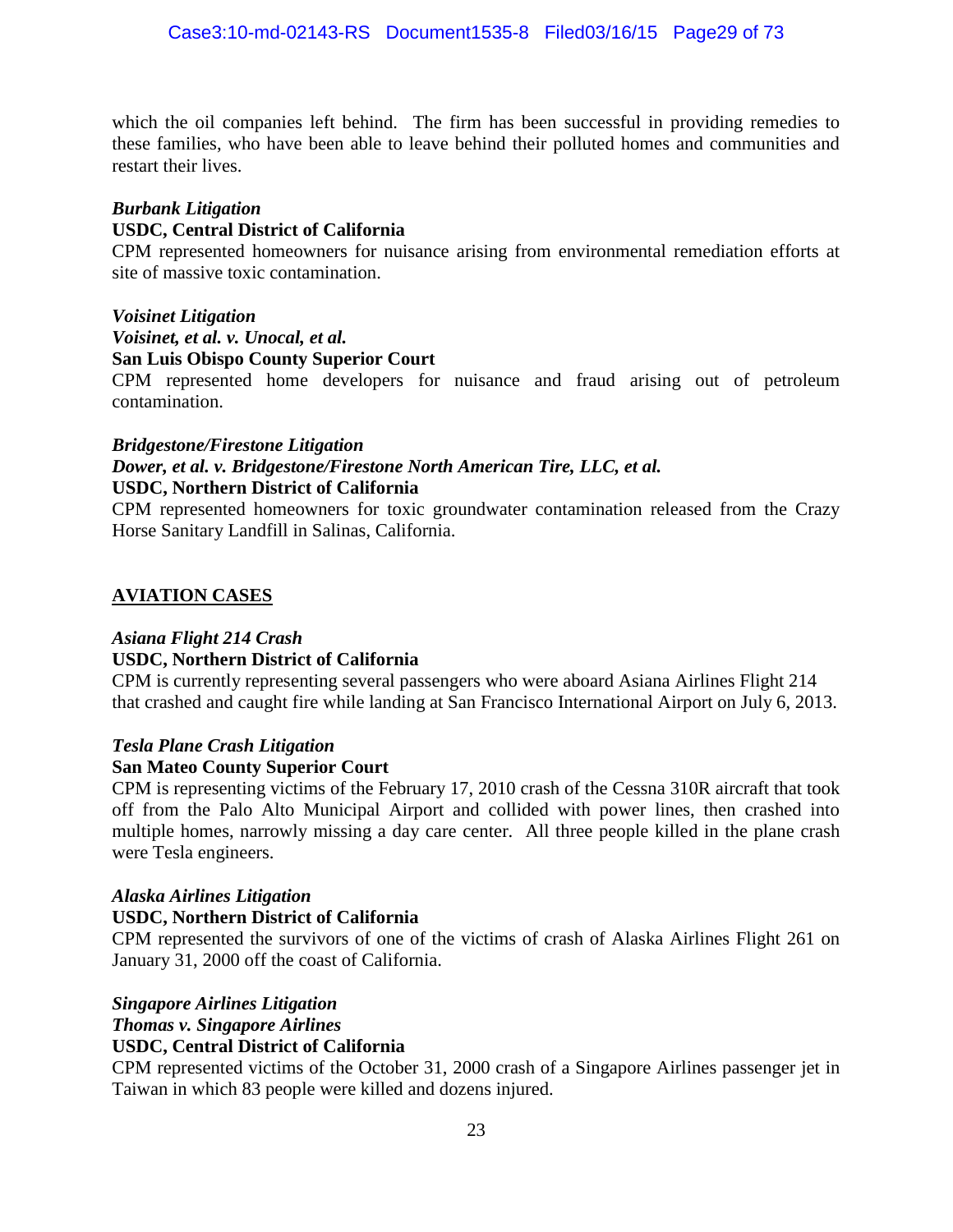#### *Montoya v. Bell Helicopter* **USDC, Northern District of Texas**

CPM represented the wife and children of the executive and against the helicopter manufacturer and the French company, which supplied the component parts. This case involved pursuit of a claim for product liability in the design of the engine shroud incorporated into a Bell helicopter, which crashed in the jungle of New Guinea killing a Chevron executive.

#### *PSA Flight 1771 Litigation*

#### **Los Angeles County Superior Court**

CPM represented victims of the December 7, 1989 air crash of a PSA jetliner near San Luis Obispo. The case was unique due to the focus on breaches of security by the airline and airport security, which permitted a disgruntled former airline employee to by-pass security with a gun later used to kill the pilot and crew during flight.

#### **CONSTRUCTION CASES**

# *Delgado vs. City of Millbrae, et al.*

# **Santa Clara County Superior Court**

CPM served as co-lead counsel in a successful 5-year battle against various engineers and contractors responsible for a hillside failure during the winter storms of 2001–2002.

#### **ELDER ABUSE CASES**

#### *San Mateo County Public Guardian (Muhek) v. Miller* **San Mateo County Superior Court**

CPM filed an action on behalf of senior citizen against care giver who took life savings.

#### *Santa Clara Public Guardian (McCulla) v. Walia* **Santa Clara County Superior Court**

CPM filed an action against the companies, real estate brokers and others as a result of \$1.4 million in fraudulent loans to a senior citizen.

#### *Alameda Public Guardian (Bowie) v. First Alliance Mortgage* **Alameda County Superior Court**

CPM field an action against lenders for allowing loans to be placed on senior citizen's home by a third party.

#### *Melder v. Pacific Grove Convalescent Hospital* **Monterey County Superior Court**

CPM filed an action against nursing home for alleged inappropriate sexual behavior by employee.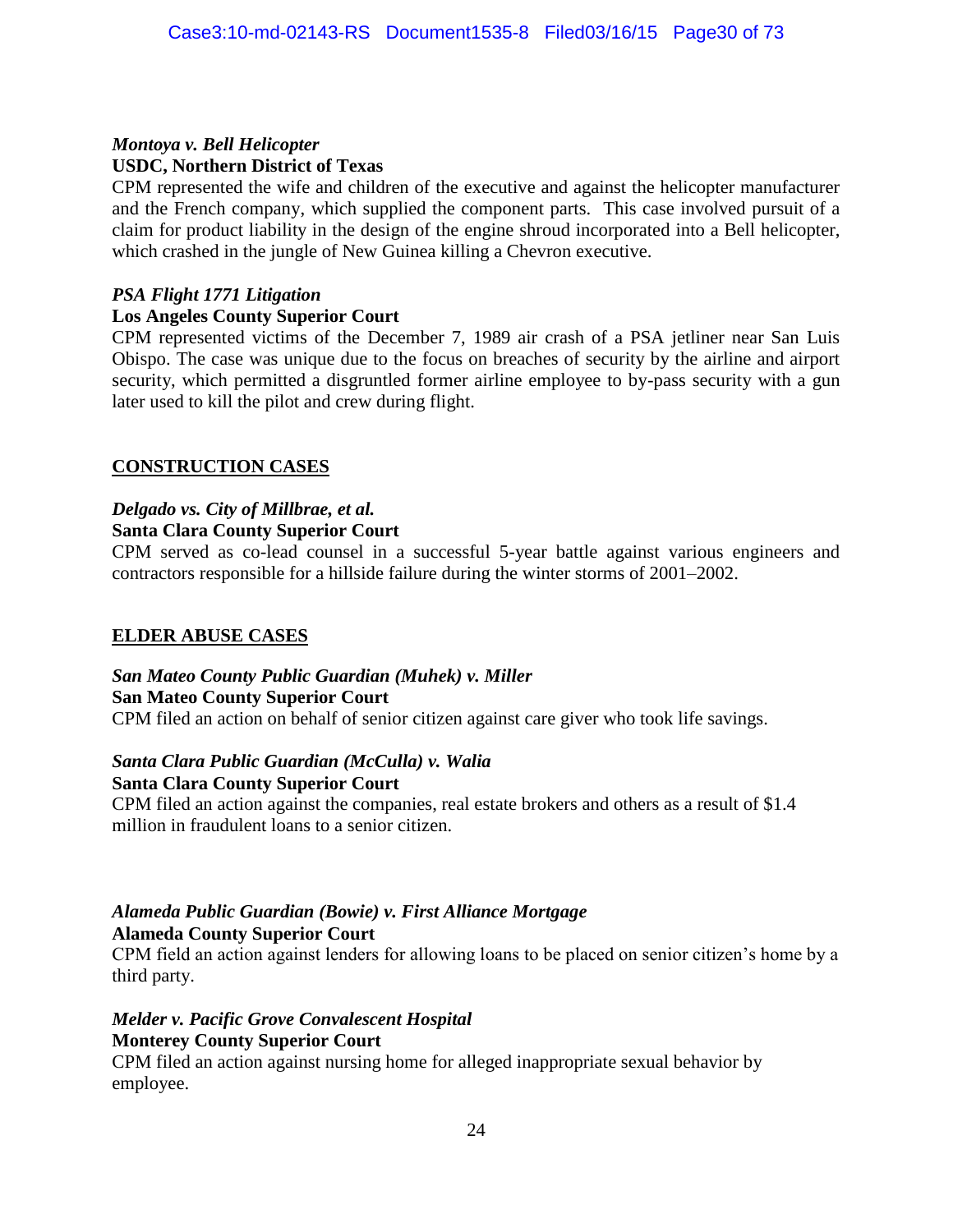#### *Rodriguez v. Res-Care, Inc. et al.* **San Mateo County Superior Court**

CPM filed an elder abuse case against ResCare on behalf of a victim who suffered second and third degree burns when she was put in a shower for 20 minutes with scalding, 130 to 135-degree temperature water. The suit also seeks punitive damages and funding for future care. The case settled in 2008.

#### *Gogol v. Mills-Peninsula Health Services d/b/a Mills-Peninsula Skilled Nursing* **San Mateo Superior Court**

In July 2012, CPM won a \$1,844,400 jury verdict after a two week trial on behalf of an 86 year old resident of San Mateo County who was injured in a nursing home. The jury also made a finding of clear and convincing evidence of recklessness, oppression, fraud or malice for an additional award of attorneys' fees and punitive damages. Ms. Gogol was recovering from a hip replacement at defendant's nursing home when she was dropped, breaking her recently replaced hip. She was placed back in bed without the injury being reported. Due to her cognitive impairment she had no memory of how her injury occurred. She received treatment only after a family member discovered her injuries. The case settled before the punitive damage phase of the trial.

#### *Pauline B. Reade v. Fetuu Tupofutuna, et al.* **San Mateo County Superior Court**

CPM and The Legal Aid Society of San Mateo County provided *pro bono* representation to a 89 year old elderly widow, Pauline Reade, who was bilked out of nearly \$600,000. Ms. Reade faced foreclosure on her Pacifica home after a scam contractor tricked her into signing loan documents with various banks and mortgage entities. The action was filed to stop the sale against various individuals and entities involved in the loan transaction, including, RBS Financial Products, Inc., Deutsche Bank National Trust Co., GMAC Mortgage, LLC, Mortgage Electronic Registration Systems, Inc. Executive Trustee Services, Paul Financial, Fetuu Tupoufutuna and Mohammed Ali George.

#### *Snyder v. Menon et al.*

#### **Marin County Superior Court**

Action against lender, title company and individuals for fraud and elder abuse based upon the fraudulent inflation of the purchase price of a property the Plaintiffs sought to purchase.

#### *Foroudian v. Wilson et al.*

#### **San Mateo County Superior Court**

Action for fraud and elder abuse against title company, hard money lenders, plaintiffs' son and his ex-girlfriend for fraud and elder abuse resulting in Foroudians incurring \$2M in debt for the benefit of defendants. The Plaintiffs recovered their funds.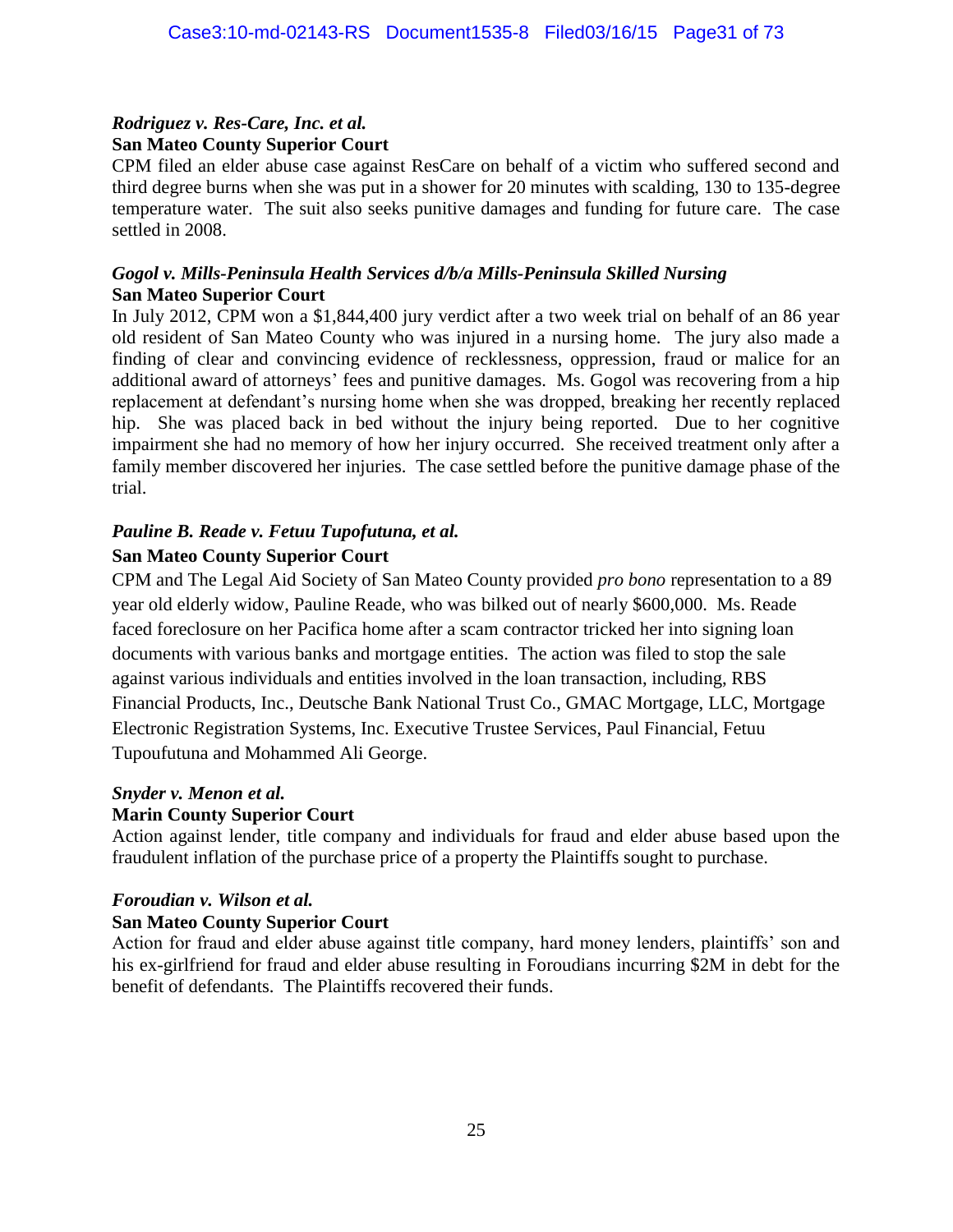#### **EMPLOYMENT CASES**

#### *Los Angeles Times / Zell* **USDC, Northern District of Illinois**

CPM represents current and former journalists of the Los Angeles Times in a lawsuit filed against Sam Zell, the Tribune Company and others for a breach of their fiduciary duties, violating ERISA, improper valuation and misuse of employee pension fund assets and conflicts of interest. Other allegations include that Tribune Company employees, who technically own the company through the Tribune ESOP, have been and continue to be damaged by the go-private transaction and by the subsequent mismanagement and self-dealings of Tribune executives, including Sam Zell, the result of which has been to diminish the value and the products of the employee-owned company.

#### *Cynthia Sotelo, et al. v. MediaNews Group, Inc., et al.* **Alameda County Superior Court**

CPM represented a class of Hispanic newspaper carriers whose labor is exploited by the ANG Newspaper Group, a conglomerate news-media company. The class seeks damages for violations of the California Labor Code and Unfair Competition Laws.

#### **PUBLIC INTEREST / HUMAN RIGHTS CASES**

# *Lawsuit Filed Regarding Confiscated Armenian Lands*

### **USDC, Central District of Los Angeles**

CPM filed a class action on behalf of Armenians seeking compensation for confiscated properties and belongings as a result of the Genocide of 1915-1923. The lawsuit targets the Central Bank of Turkey and the Ziraat Bank as financial instruments of the Turkish Government. Defendants are alleged to selling and deriving income from real estate and personal property that was owned by hundreds of thousands of Armenians who were killed during the Genocide.

#### *WWII Filipino Veterans Compensation*

#### *De Fernandez et al. v. US Dep't of Veterans Affairs, et al.* **USDC, Northern District of California**

CPM filed a class action on behalf of United States WWII Filipino Veterans, and their service organizations, challenging decisions by the VA to deny benefits to such veterans according to criteria that are arbitrary, capricious and impossible to satisfy.

#### **FIRST AMENDMENT CASES**

#### *Sharper Image Corporation v. Consumers Union of United States* **USDC, Northern District of California**

CPM successfully defended under California's Anti-SLAPP statute of product disparagement claim brought by Sharper Image relating to reviews of Sharper Image's Ionic Breeze air cleaner published in Consumer Reports.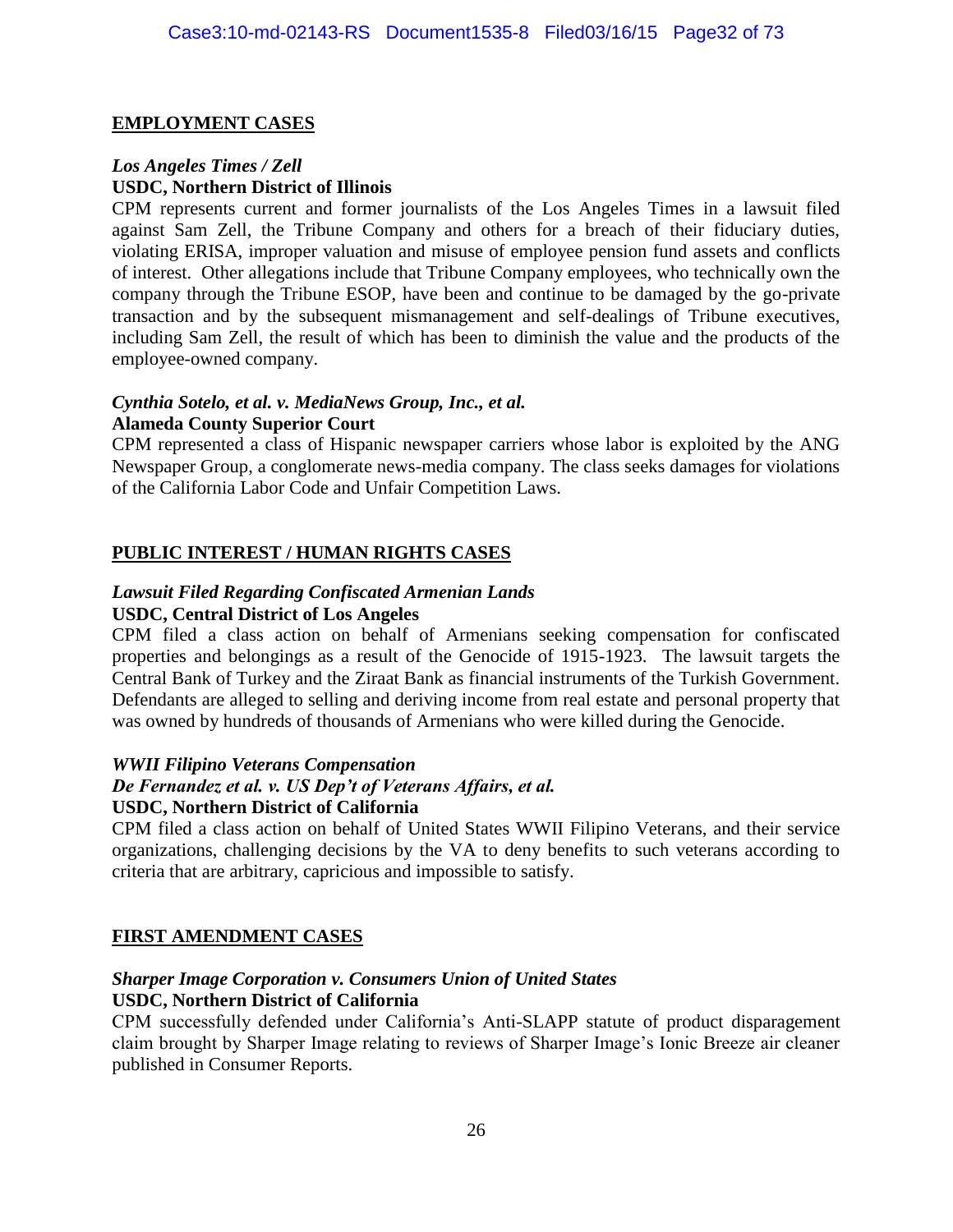#### *Kendall-Jackson Winery v. E.J. Gallo Winery* **USDC Northern District of California 9 th Circuit Court of Appeals (1998)**

#### **150 F. 3d 1042**

CPM represented defendant in trade dress and unfair business practice litigation. (Judgment and verdict for defendant after jury trial).

#### *Isuzu Motors Ltd. v. Consumers Union of the United States, Inc.*

#### **USDC, Central District of California**

CPM represented defendant publisher of Consumer Reports in defamation/product disparagement litigation brought by auto manufacturer against non-profit consumer testing organization. Jury verdict for Consumers Union after a two-month jury trial.

#### *Suzuki Motor Corp. Japan v. Consumers Union of the United States, Inc.*

#### **USDC, Central District of California**

CPM represented defendant publisher of Consumer Reports in defamation/product disparagement litigation brought by auto manufacturer against nonprofit consumer testing organization. Summary judgment in favor of defendants was granted in May, 2000.

# *In re Cable News Network and Time Magazine "Operation Tailwind" Litigation*

# *Sheppard v. Cable News Network, Inc.*

#### **USDC, Northern District of California**

CPM represented Vietnam veterans against Time and CNN who falsely reported to have committed war crimes in Laos.

#### **PERSONAL INJURY CASES**

#### *San Bruno Pipeline Explosion*

#### **San Mateo County Superior Court**

CPM filed multiple actions on behalf of victims of the PG&E pipeline explosion which occurred in San Bruno. The natural gas-fed fire killed eight people and injured dozens more, and destroyed or damaged several dozen homes.

#### *Murillo, et al. v. National Railroad Passenger Corporation, et al.* **Contra Costa County Superior Court**

CPM successfully represented the family of an elderly couple who were killed by an Amtrak train while their car was trapped at a dangerously designed grade railroad crossing in Crockett, California in an action against the National Railroad Passenger Corporation ("Amtrak"), Union Pacific Railroad Company and the State of California Department of Transportation.

#### *Manlapaz, et al. v. Bills Trucking, et al.*

#### **Santa Clara County Superior Court**

CPM represented the family of a woman who was killed after being crushed by a semi-truck with two dirt hauling trailers while she was crossing the street near a construction site in Mountain View, California.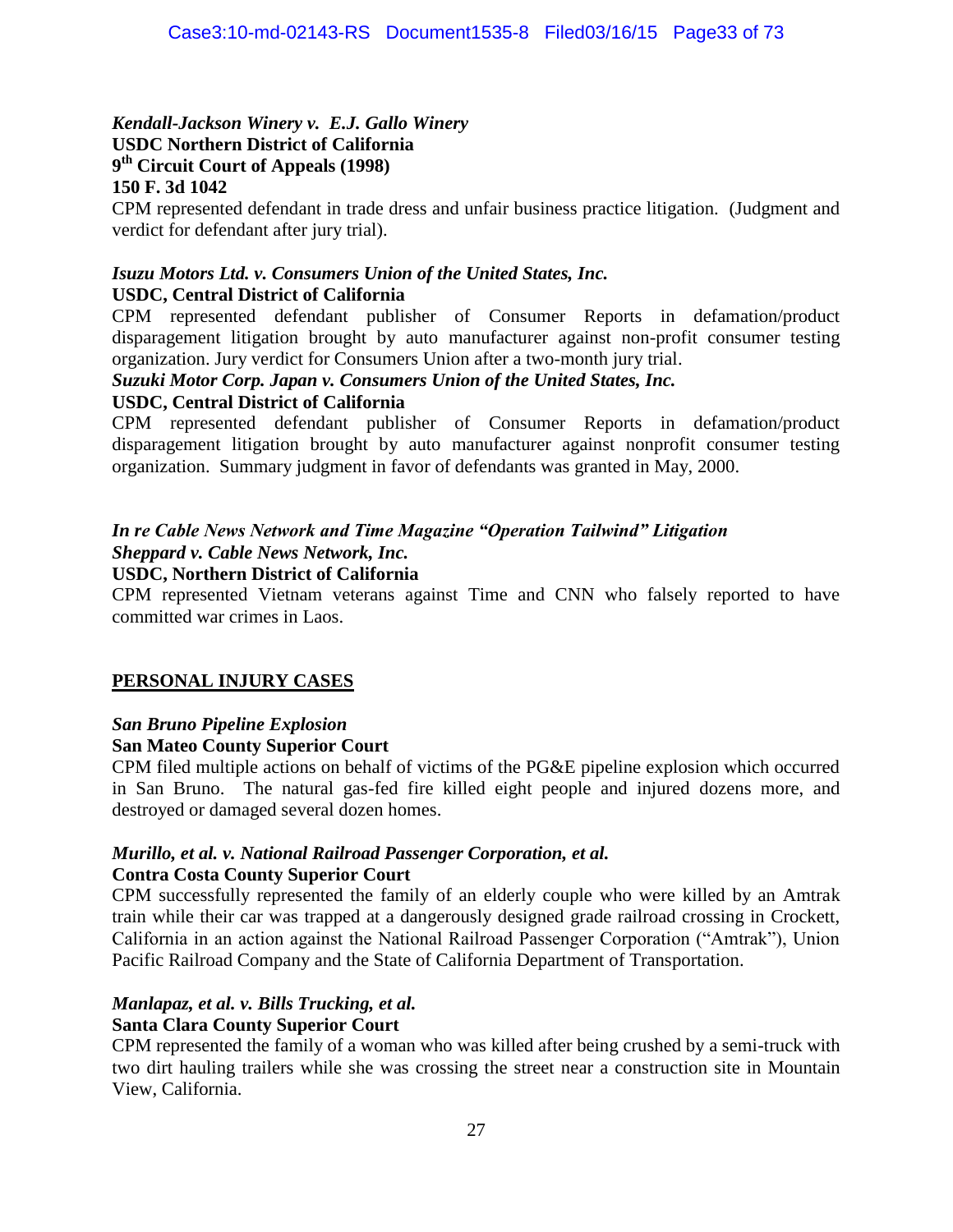#### *Gonzalez v. Oil Can Henry's International* **Monterey County Superior Court**

CPM successfully represented a four-year-old child who suffered brain damage after being struck and run over by a driver at an oil change service shop which failed to properly control vehicle and pedestrian safety in conjunction with its promotion of quick service.

#### *Balcony Collapse*

#### **San Francisco County Superior Court**

CPM represented 13 victims of personal injuries and wrongful death arising out of Franklin Street balcony collapse in 1996.

## *In re MGM Grand Hotel Fire Litigation*

#### **570 F. Supp. 913 USDC, District of Nevada**

MDL consolidated litigation by personal injury wrongful death claims in the mamoth fire that destroyed the MGM Grand in Las Vegas, Nevada.

#### *Carnaham v. State of California*

#### **Fresno County Superior Court**

CPM filed an action against the State of California and more than 100 separate defendants on behalf of scores of individuals killed or injured in a severe dust storm on I-5 over the Thanksgiving weekend in 1991.

#### *Hyman v. Nahi*

#### **Orange Count Superior Court**

CPM represented victims of balcony collapse against landlord and termite company in a case involving slum landlord condititions.

#### *Walton v. Samuels*

#### **Los Angeles County Superior Court**

CPM filed an action for lung injury victims arising out of a four-alarm apartment fire in a major disaster in Los Angeles.

#### *Malhotra v. Nathan*

#### **San Francisco County Superior Court**

CPM represented 13 victims of personal injuries and wrongful death arising out of Franklin Street balcony collapse in 1996 in San Francisco.

#### *In re Diet Drug Litigation*

#### **Los Angeles County Superior Court** *In re Diet Drugs (Phentermine, Fenfluramine, Dexfenfluramine) Products Liability Litigation* **USDC, Eastern Division of Pennsylvania**

CPM filed consumer fraud and product liability individual actions on behalf of approximately 100 individuals.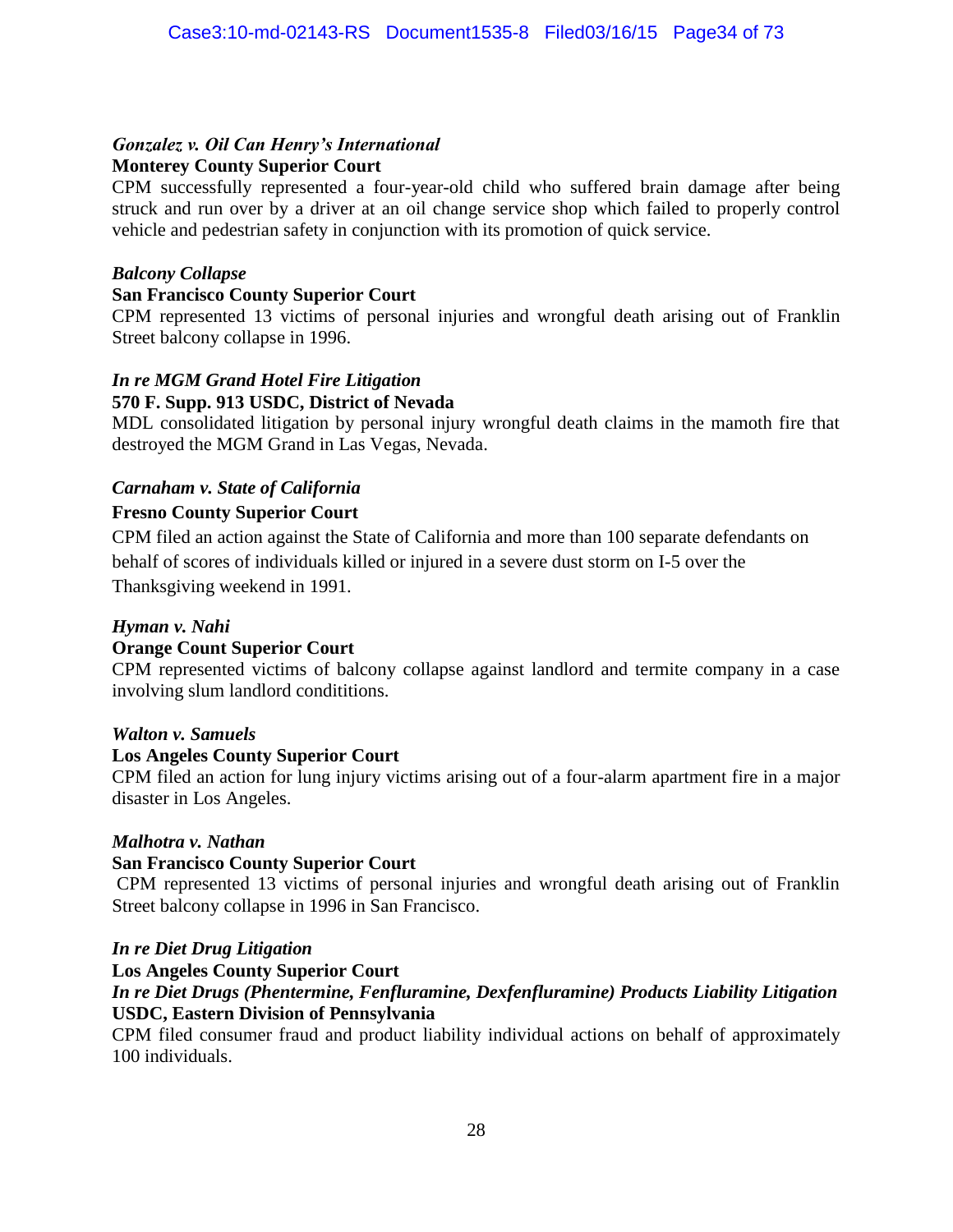*Adleson v. United States* **USDC, Northern District of California 523 F. Supp. 459 (1981)**

MDL actions for product liability of the Swine Flu Immunization Program out of Washington, D.C.

#### **INSURANCE CASES**

*Dupell v. Massachusetts General Life Ins. Co.* **Santa Clara County Superior** CPM filed "vanishing premium" class action on behalf of life insurance policyholders. Class certified for all purposes, 1999.

*Prop. 103 Litigation Calfarm Ins. Co. v. Deukmejian* **48 Cal. 3d 805 (1989)**

Litigation regarding Proposition 103 (rate controls on insurance carriers) on behalf of Public Citizen.

#### **INTELLECTUAL PROPERTY CASES**

*Kendall-Jackson Winery v. E&J Gallo Winery* **USDC, Northern District of California**

# **150 F. 3d 1042 (9th Cir. 1998)**

CPM represented defendant in trade dress and unfair business practice litigation. (Judgment and verdict for defendant after jury trial.)

## *MP3.Com Copyright Cases*

#### **USDC, Southern District of New York**

CPM filed multiple cases alleging that MP3.Com committed copyright infringement. Issues of infringement and damages.

#### *Dolores Huerta et al v. Corbis Corporation* **USDC, Northern District of California**

CPM represented defendant Huerta, muralists Susan Kelk Cervantes and Juana Alicia, and the United Farm Workers Union of America against Internet retailer Corbis for the illegal sale of copyrighted and trademarked images.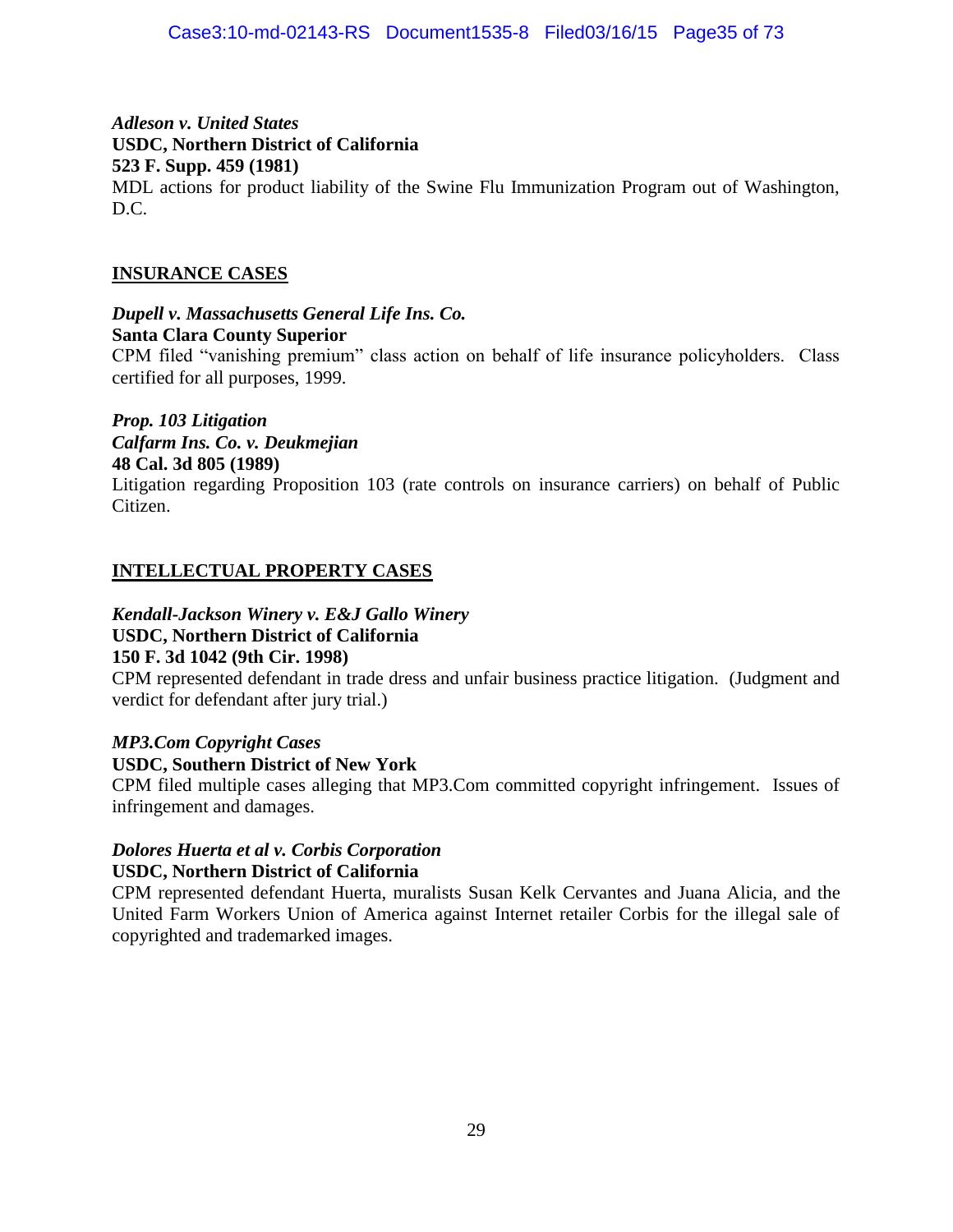#### **WAGE AND HOUR CASES**

#### *Cynthia Sotelo, et al. v. MediaNews Group, Inc., et al.* **Alameda County Superior Court**

CPM represented a class of Hispanic newspaper carriers whose labor is exploited by the ANG Newspaper Group, a conglomerate news-media company. The class seeks damages for violations of the California Labor Code and Unfair Competition Laws.

#### *In re: Wachovia Securities, LLC, Wage and Hour Litigation* **USDC, Central District of California**

CPM has been designated co-lead plaintiffs' counsel by a federal judge in a collection of lawsuits against Wachovia Securities, LLC, on behalf of over 10,000 current and former stock brokers who were not paid in accordance with state and federal law.

#### *In re: AXA Wage and Hour Litigation*

#### **USDC, Northern District of California**

CPM has been appointed co-Lead Plaintiffs' Counsel by a federal judge in a collection of lawsuits against the AXA family of insurance companies, on behalf of over 7,000 current and former financial sales representatives who were not paid in accordance with state and federal law.

#### *LaParne, et al. v. Monex, et al.*

#### **USDC, Central District of California**

CPM represents current and former sales representatives in a federal lawsuit against Monex, a commodities trading company based in Southern California, for failure to pay overtime, failure to provide meal and rest breaks, and other violations of state and federal law.

#### **WRONGFUL DEATH CASES**

#### *Murillo, et al. v. National Railroad Passenger Corporation, et al.*

#### **Contra Costa County Superior Court**

CPM successfully represented the family of an elderly couple who were killed by an Amtrak train while their car was trapped at a dangerously designed grade railroad crossing in Crockett, California in an action against the National Railroad Passenger Corporation ("Amtrak"), Union Pacific Railroad Company and the State of California Department of Transportation.

#### *Manlapaz, et al. v. Bills Trucking, et al.*

#### **Santa Clara County Superior Court**

CPM represented the family of a woman who was killed after being crushed by a semi-truck with two dirt hauling trailers while she was crossing the street near a construction site in Mountain View, California.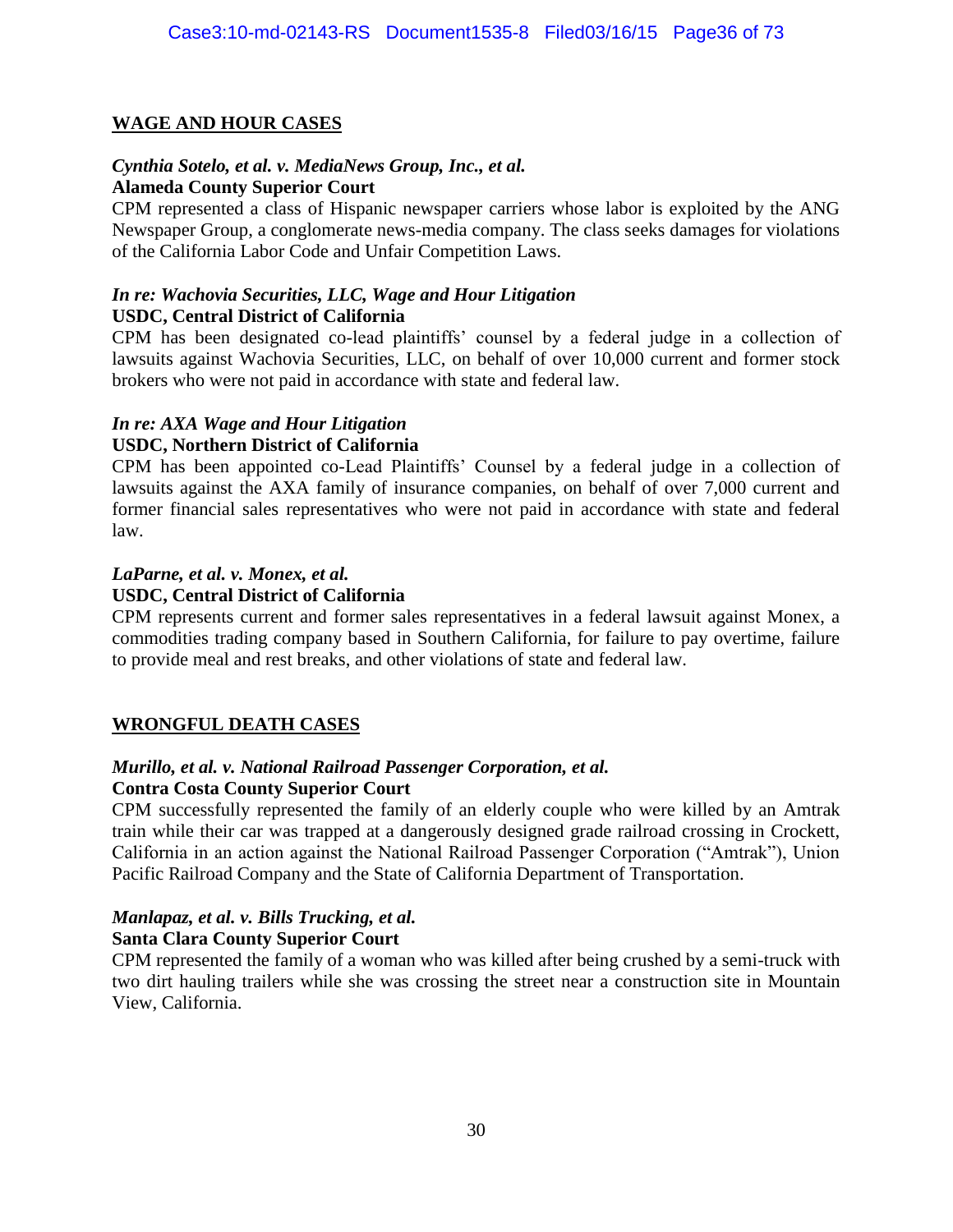#### *In re MGM Grand Hotel Fire Litigation* **570 F. Supp. 913 USDC, District of Nevada**

MDL consolidated litigation by personal injury wrongful death claims in the mamoth fire that destroyed the MGM Grand in Las Vegas, Nevada.

#### *Carnaham v. State of California* **Fresno County Superior Court**

CPM filed an action against the State of California and more than 100 separate defendants on behalf of scores of individuals killed or injured in a severe dust storm on I-5 over the Thanksgiving weekend in 1991.

#### *Hyman v. Nahi*

#### **Orange County Superior Court**

CPM represented victims of balcony collapse against landlord and termite company in a case involving slum landlord conditions.

#### *Malhotra v. Nathan*

#### **San Francisco County Superior Court**

CPM represented 13 victims of personal injuries and wrongful death arising out of Franklin Street balcony collapse in 1996 in San Francisco.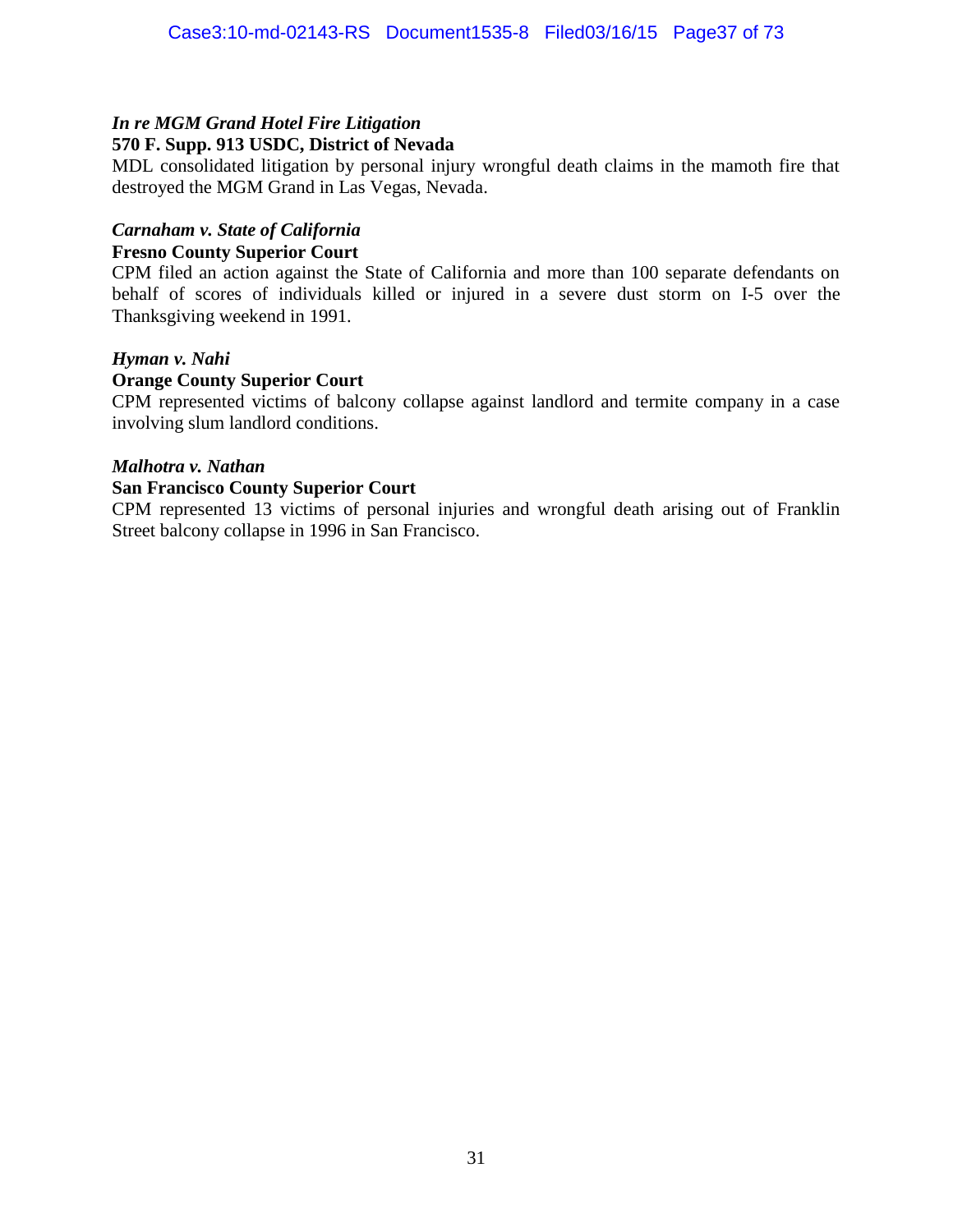# **OUR ATTORNEYS**

# *PARTNERS*

# **JOSEPH W. COTCHETT**

As stated by the National Law Journal, Joseph W. Cotchett is considered by plaintiffs and defense attorneys alike to be one of the foremost trial lawyers in the country. He has been named one of the 100 most influential lawyers in the nation for the past 15 years.

As reported in the San Francisco / Los Angeles Daily Journal, he is "considered one of the best trial strategists in the state" who built a career out of representing the underdog against powerful interests. He is a fearless litigator and once tried two cases at the same time (one in the morning and one in the afternoon) and won them both in San Diego Superior Court in 1984. His clients range from corporate giants to groups like Consumers Union – but the issue must be correct for Cotchett. In 2003, the San Francisco Chronicle rated him as one of the best in the Bay Area, saying, "*The Burlingame attorney has had a star career that's not only talked about in legal circles but has made headlines around the country. Known mostly as a plaintiffs' lawyer, many of his cases are filed on behalf of fraud victims, and have a widows-and-orphan flavor to them*." Cotchett consistently has been named one of the most influential lawyers in California, and has been named by the legal press as one of the top 10 trial attorneys in the state and has been listed in every edition of Best Lawyers in America since its inception.

During his 45-plus year legal career, he has tried more than 100 cases to verdict, and settled hundreds more, winning numerous jury verdicts, ranging from multi-million dollar malicious prosecution jury verdicts to several defense verdicts in complex civil cases. He successfully negotiated a multi-million dollar settlement in a qui tam suit on behalf of the University of California and hundreds of millions of dollars in antitrust, securities and major fraud cases. In the 1980s, Cotchett won mammoth judgments and settlements for investors in white-collar fraud cases, with jury verdicts of more than \$200 million arising out of the collapse of the Technical Equities Corp. in San Jose. He is known nationally as the lead trial lawyer for 23,000 plaintiffs in the Lincoln Savings & Loan Association/American Continental Corp. downfall in 1990 involving Charles Keating and others. He won one of the then largest jury verdicts, \$3.3 billion. He obtained nearly \$300 million in settlements from lawyers, accountants and other professionals caught up in the scandal in a jury trial in Tucson, Arizona.

He has represented both the National Football League and teams since the early 1980s in various legal actions. As counsel for E. & J. Gallo Winery, he won a defense jury verdict in a celebrated trade dress infringement case involving a wine produced by Gallo and the firm regularly represents Gallo in numerous matters.

In recent years, Cotchett has taken on major corporate entities and Wall Street. He and the firm are involved in litigation resulting from nearly every major corporate scandal including Enron, Worldcom, Global Crossing, Homestore.com, Qwest, Montana Power Company, Lehman, Bank of America, Goldman Sachs and numerous others on behalf of private investors and public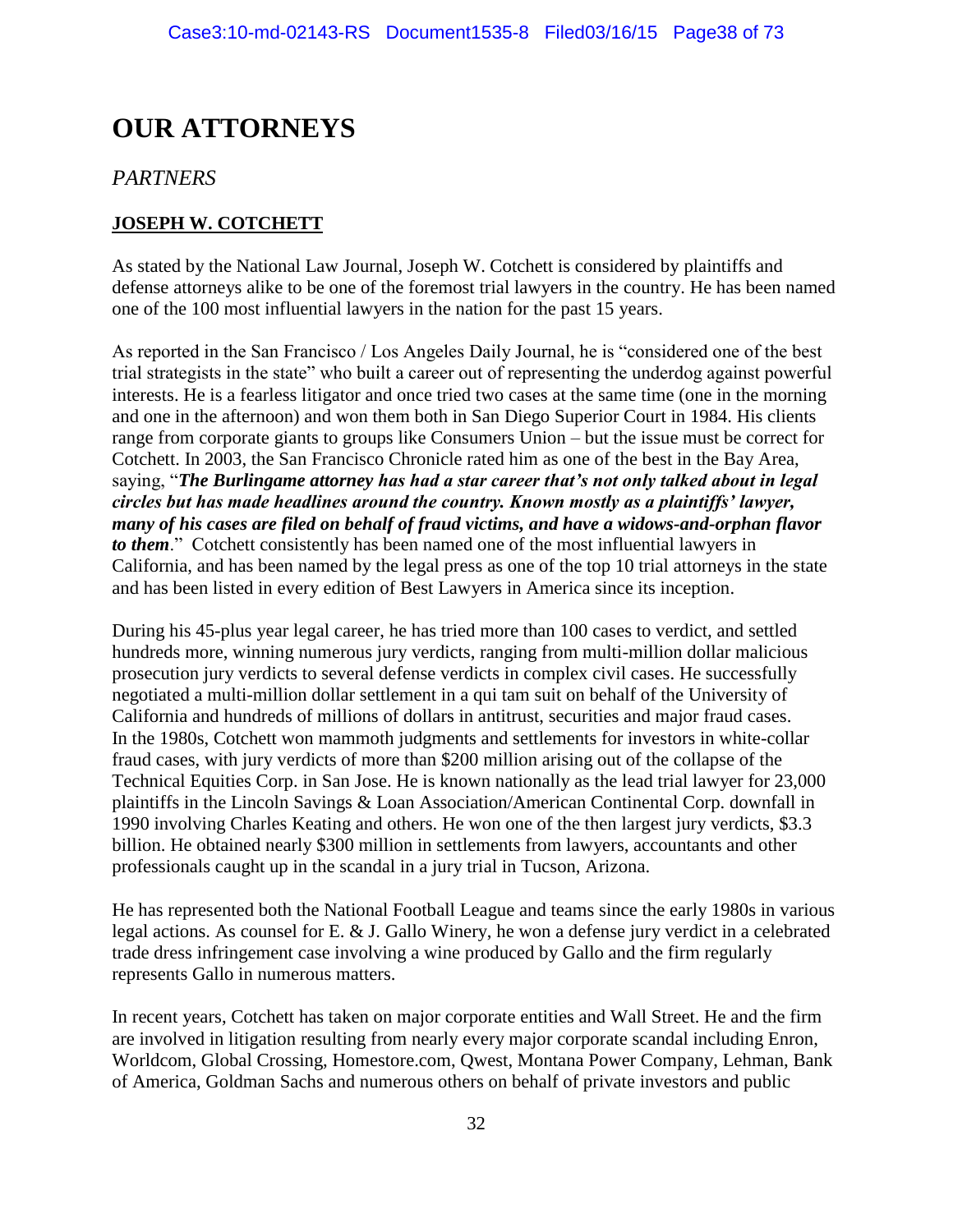pensions. The firm has represented the California Public Employees' Retirement System, California State Teachers' Retirement System, and the University of California Board of Regents, along with numerous political subdivisions of the state, such as counties, cities and districts.

In 2000, he served as trial counsel for Consumers Union, successfully defending the watchdog consumer group in a product disparagement and defamation suit. Isuzu Motors of Japan had sued Consumers Union for disparagement to the 1995-96 Trooper, claiming millions in damages. Following an eight-week trial, a jury ruled in favor of Consumers Union. Trial Lawyers for Public Justice honored Cotchett as "Trial Lawyer of the Year Finalist" in 2000 in honor of his "outstanding contribution to the public interest" through his work for Consumers Union. Also in 2000, Consumer Attorneys of California gave Cotchett its "Presidential Award of Merit." In 2004, he was the lead trial counsel for Consumers Union in a product defamation suit. The suit was dismissed in what was considered a major victory for a free press and the First Amendment. Cotchett is involved in extensive pro bono work. In one such case, he brought a lawsuit against the United States Navy on behalf of 8,600 Amerasian children in the Philippines who were left in villages after the closing of the Subic Bay Naval Base. The case ended in a settlement giving direct U.S. aid to the children fathered by U.S. servicemen and a television documentary on the subject. He regularly takes on pro bono causes including environmental and public policy matters and the firm represents and advises several Native American groups.

In 2002, Cotchett successfully represented the Chief Justice of the California Supreme Court and the individual judges and members of the Judicial Council, in litigation brought against them by the New York Stock Exchange and the National Association of Securities Dealers. The two Wall Street forces had filed suit against the Judicial Council challenging the State of California on establishing guidelines for arbitrators who hear complaints from investors in the state.

Cotchett received his B.S. in Engineering from California State Polytechnic University, San Luis Obispo in June 1960, being named an Outstanding Graduate, and his J.D. from Hastings College of Law at the University of California in June 1964. In June 2002, Cotchett received an Honorary Doctor of Laws from Cal Poly and The California State University Board of Trustees. In May 2006, Cotchett received an Honorary Doctor of Letters from Notre Dame de Namur University. In May 2011, Cotchett received an Honorary Doctor of Letters from the University of San Francisco. In each case, he was the graduation speaker honored by the Universities.

Following California Polytech, he served in the U.S. Army Intelligence Corps, followed by years as a Special Forces paratrooper and JAG Corps officer, in the active reserves, and retired in 1991 with the rank of Colonel. He is a member of many veteran and airborne associations having served on active duty 1960-1961. From 2001 to 2005, he served on the board of the Army War College Foundation in Carlisle, Pennsylvania. The Foundation supports the prestigious Army War College at Carlisle Barracks, the graduate school for the senior commanders of all branches of the service, including officers from foreign allies.

He has been an active member of national, state and local bar associations, including the California, New York and District of Columbia bars. He is a Fellow of the prestigious American College of Trial Lawyers and The International Society of Barristers and an Advocate in the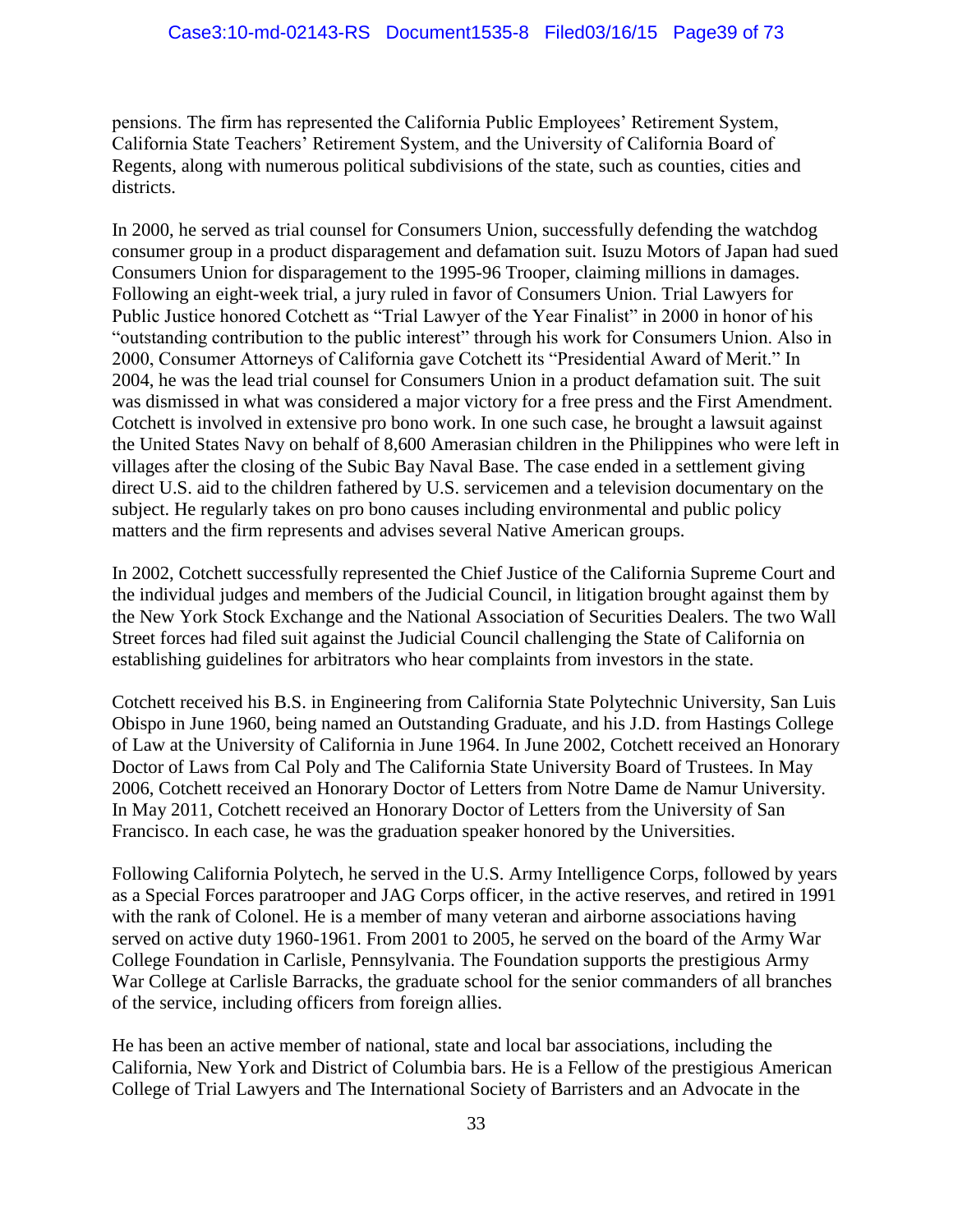American Board of Trial Advocates. He also is a Fellow and former board member of The International Academy of Trial Lawyers. A former Master of the American Inns of Court, he serves on various advisory boards for professional organizations.

He also has served on the Advisory Board of the Witkin Institute, the mission of which is to further B.E. Witkin's commitment to advancing the understanding of California law and improving the administration of justice.

He is the author of numerous articles and a contributing author to numerous magazines. His books include California Products Liability Actions, Matthew Bender; California Courtroom Evidence, LexisNexis; Federal Courtroom Evidence, LexisNexis; Persuasive Opening Statements and Closing Arguments, California Continuing Education of the Bar (1988); The Ethics Gap, Parker & Son Publications (1991); California Courtroom Evidence Foundations, Parker Publications (1993); and numerous law review articles. He is a prolific author of op-ed pieces and articles on public policy, environmental issues and public integrity. In 2002, he coauthored and published the book The Coast Time Forgot, a historic guide to the San Mateo County coast.

Cotchett serves on the Federal Judicial Advisory Committee that submits and reviews federal judicial nominations in California to President Obama. The committee was authorized by the Obama Administration and California's two Democratic senators, Dianne Feinstein and Barbara Boxer. Cotchett is Chair of the Boxer Committee for the Central District of California (Los Angeles) and advises statewide. Cotchett also serves on a Judicial Advisory Committee to Governor Jerry Brown on state judicial appointments.

Cotchett has lectured at numerous law schools including Harvard Law School, the University of Southern California, Georgetown Law Center, Stanford, Boalt, and his alma mater U.C. Hastings. His subjects include complex cases, evidence, trial practice and professional ethics. He also is a keynote public speaker and lecturer on contemporary subjects of law.

He has been honored by the State Bar of California by serving on the Board of Governors from 1972 to 1975. Cotchett served on the California Judicial Council from 1976 to 1980; the Board of Directors, Hastings College of Law, University of California for twelve years; California Commission on the Future of the Courts; the California Select Committee on Judicial Retirement, the California Blue Ribbon Commission on Children in Foster, the latter three appointed by the Chief Justice of California.

His civic work includes past memberships on the board of directors of the San Mateo County Heart Association; San Mateo Boys & Girls Club (Past President); Peninsula Association of Retarded Children and Adults; Bay Meadows Foundation; Disability Rights Advocates; and numerous Bay Area organizations. He formerly served as a member of the board of Public Citizen in Washington, D.C. and served on the board of Earth Justice.

In 1996, he was awarded the Anti-Defamation League's Distinguished Jurisprudence Award. The award was established to recognize individuals in the legal community who have exhibited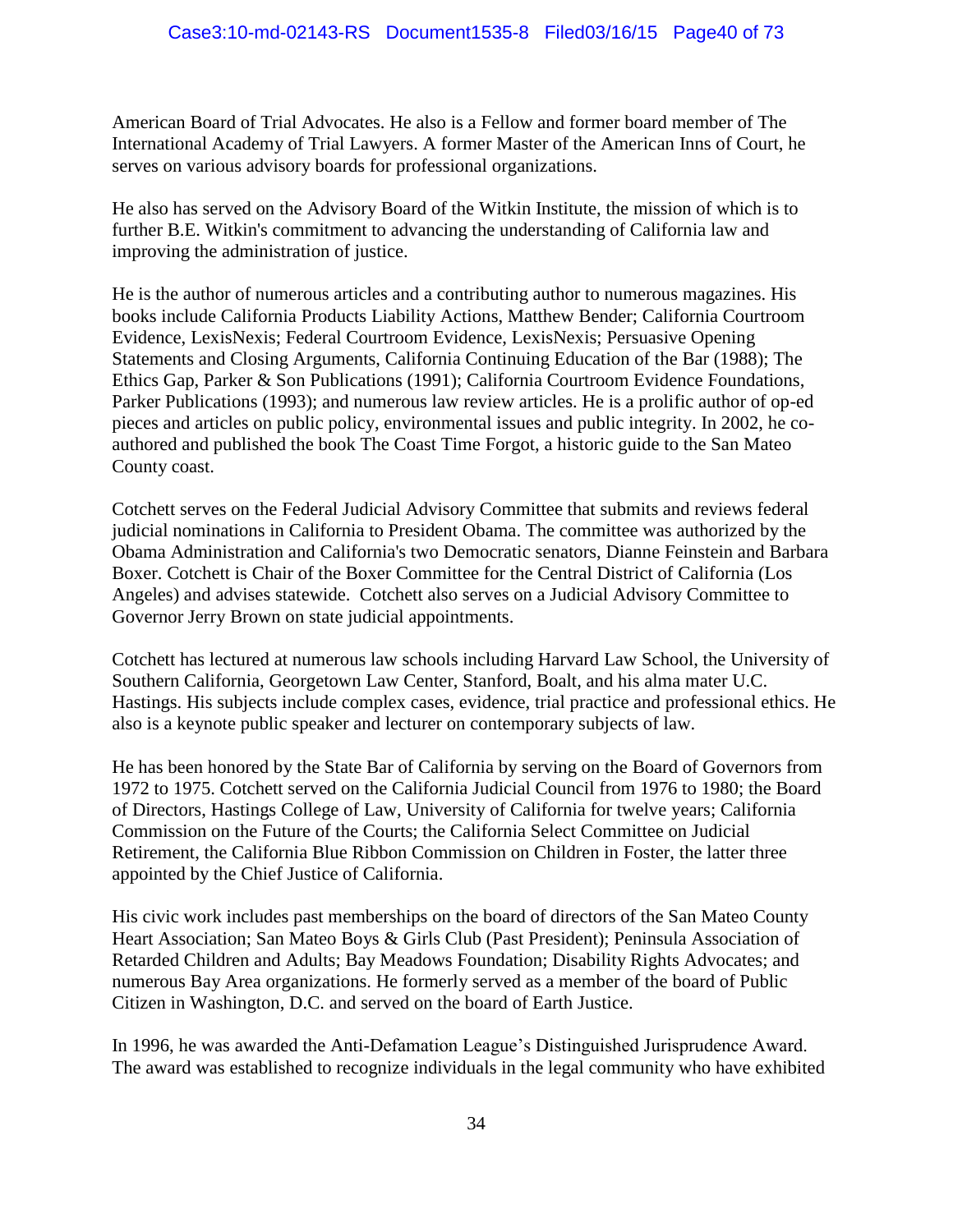humanitarian concerns, and whose everyday actions exemplify the principals on which the Anti-Defamation League was founded.

In 1999, Cotchett was inducted by the State Bar of California to the Litigation Trial Lawyers Hall of Fame. This award is given to professionals who have excelled as trial lawyers and whose careers exemplify the highest values and professional attainment.

In 2000, the University of California Hastings College of Law opened the Cotchett Center for Advocacy recognizing Cotchett as one of its outstanding graduates. Chief Justice Ronald M. George of the California Supreme Court and Associate Justice Anthony Kennedy of the U.S. Supreme Court honored Cotchett as speakers at the Founder's Day dedication of the center. In November of 2006, Notre Dame de Namur University in Belmont, California dedicated the Joseph W. Cotchett Business Lab for students.

In March of 2000, Cotchett was named to the California State Parks Commission by Governor Gray Davis. The commission establishes general policies for the guidance of the Parks Department in the administration, protection and development of the 260 state parks in the system. He served as Chairperson in 2002-2003.

In 2003, Cotchett was honored by Disability Rights Advocates for his nearly 40 years of civil rights work. At a San Francisco dinner in October attended by lawyers, judges and community leaders, this was how Cotchett was described:

*Joe Cotchett has been a champion for justice since his college days. As an engineering student in North Carolina, Joe challenged segregation by drinking from segregated water fountains and riding in the back of buses. Later, as a student at Cal Poly, in 1958 Joe successfully established the first integrated fraternity, which prompted the other fraternities on campus to follow suit. Joe's legal career has involved representing the underdog and doing extensive pro bono work. His civil rights commitment has been leveraged over and over by his financial support of legal fellowships. He has given a 'kick-start' to the public interest careers of the new law graduates at Trial Lawyers for Public Justice, Public Citizen, Southern Poverty Law Center and Disability Rights Advocates. Through these fellowships, Joe has helped to ensure social change through law. Joe guided DRA as a board and litigation committee member from its infancy years into the defender of disability rights it has become today.* 

In 2004, continuing a distinguished history of community and civic involvement, Cotchett endowed a \$7 million fund to support science and mathematics teacher education at California State Polytechnic University to serve inner city and rural minority children. To honor Cotchett , the university renamed its landmark Clock Tower building the "Cotchett Education Building." The gift supports science and mathematics teacher education initiatives at Cal Poly through the University Center of Teacher Education and the College of Science and Mathematics.

In 2011, Cotchett was inducted into the prestigious American Trial Lawyer Hall of Fame for his work nationwide in civil rights, and litigation on behalf of the under-privileged in our society. In 2011, he received the Distinguished Service Award from the Judicial Council of California and named the Antitrust Lawyer of the Year by the State Bar. In April of 2011, he was honored by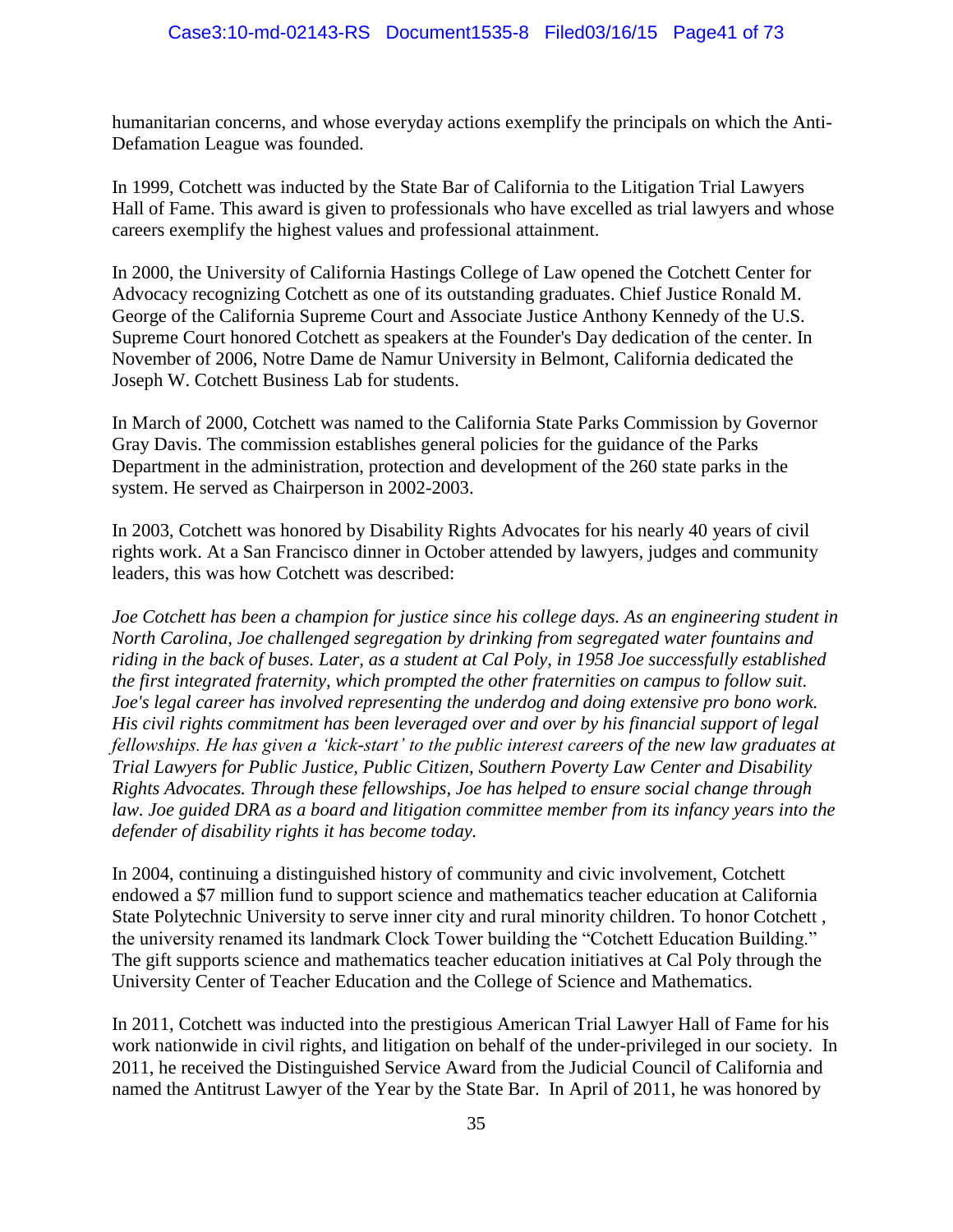the California League of Conservation Voters with the Environmental Leadership Award and honored by the Consumer Watchdog with the Lifetime Achievement Award.

Cotchett and his family members are active in numerous Bay Area charitable organizations involving animals, children, women and minorities. They established the Cotchett Family Foundation that aids individuals and groups in need of assistance.

#### **FRANK M. PITRE**

Frank M. Pitre, a San Francisco native, earned his B.S., Cum Laude, in Business Administration and his J.D. from the University of San Francisco. While at USF, Pitre served a legal externship with the California Supreme Court.

Considered to be one of the outstanding trial lawyers in areas of personal injury/wrongful death, consumer fraud and commercial torts, Pitre has won millions of dollars for victims of injustice. His skill as a trial lawyer has earned him recognition among his peers who have elected him as a member of the prestigious American College of Trial Lawyers, American Board of Trial Advocates, International Academy of Trial Lawyers, International Society of Barristers, and the National Board of Trial Advocacy.

Recently, Pitre recovered the largest individual wrongful death verdict in San Diego County history, when a jury awarded \$17.4 million to the wife and three children of a high ranking U.S. Naval Officer, who was killed while riding his bike in a collision with an American Medical Response transport van. Mazurek, et al. v. American Medical Response, et al., San Diego Superior Court Action No. 10-83975 May 20, 2011. As a result, he was named a finalist for the 2011 Trial Lawyer of the Year by the Consumer Attorneys of California.

Currently, Pitre serves as Co-Lead Counsel for the Economic Loss Class Plaintiffs in the nationwide Toyota Sudden Acceleration Cases, having been appointed by Federal District Court Judge James Selna. In Re: Toyota Unintended Acceleration Marketing Sales Practices and Product Liability Litigation, MDL 2151 JVS. In addition, he was appointed Plaintiffs Liaison Counsel by San Mateo Superior Court Judge Steven L. Dylina, to spearhead the coordination and prosecution of over 200 claims against PG&E arising out of the San Bruno Fire which occurred on September 9, 2010, when a natural gas pipeline exploded. In Re: San Bruno Fire Cases, JCCP Action No. 4648.

In 2009, Pitre was recognized by the National Law Journal's "Plaintiff's Hot List" for his work as co-lead trial counsel in the In Re: Bextra and Celebrex Mktg., Sales Practices & Product Liability Litigation (MDL 1699), which culminated in Pfizer agreeing to pay \$894 million to settle consolidated injury and class action cases related to its pain killers Bextra & Celebrex. In 2006, Pitre obtained one of the largest verdicts in Sutter County history where he obtained over \$45 million on behalf on an elderly minority shareholder who had been frozen out of participation in a lucrative family timber harvesting business. Siller v. Siller, Sutter County Superior Court Action No. CVCS01-1083.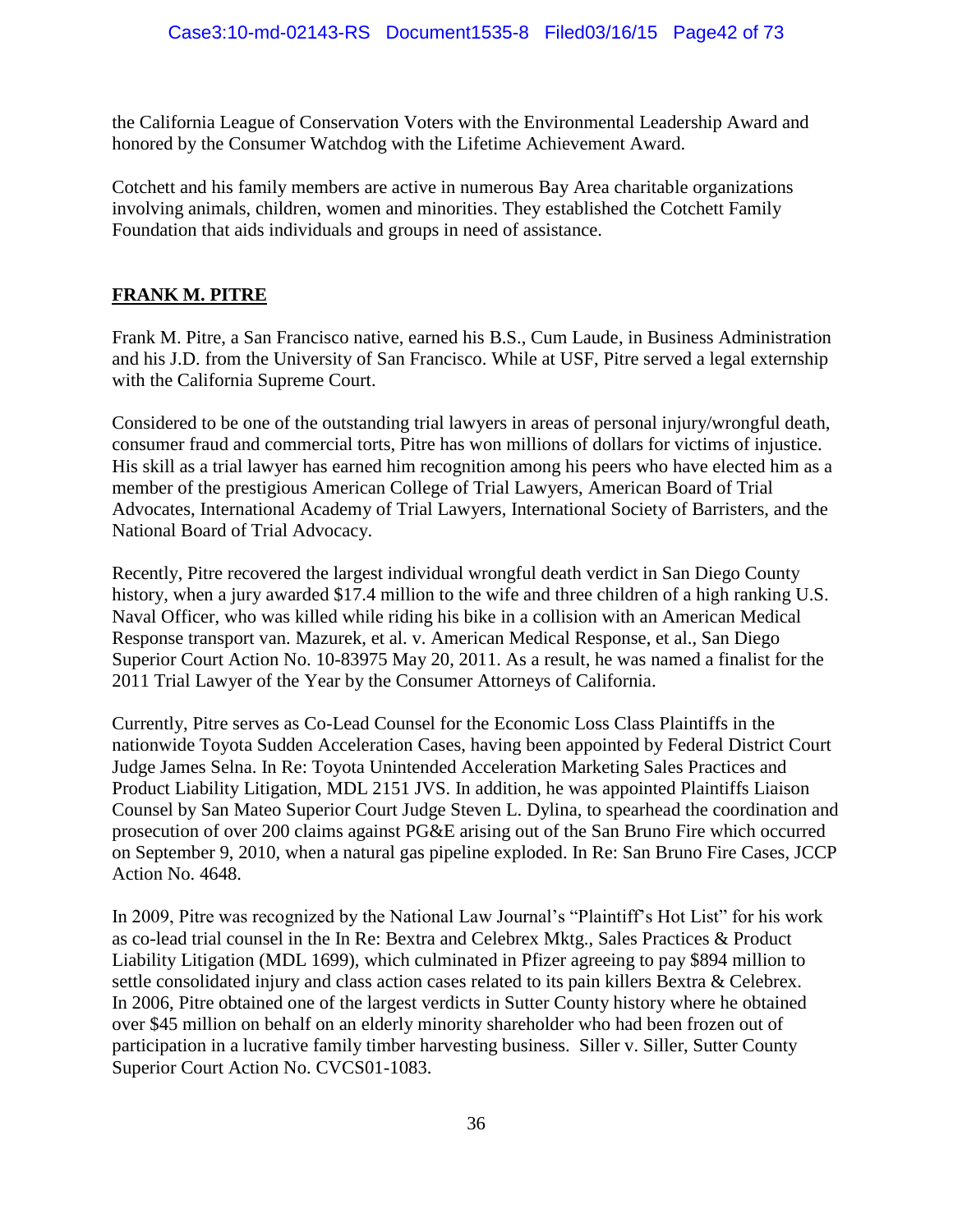He is a past president of Consumer Attorneys of California (CAOC), the 3,000-member group of lawyers dedicated to protecting and seeking justice for consumers.

Pitre served as liaison counsel and a member of the Plaintiffs Steering Committee in the Alaska Air Flight 261 air crash. In addition, he was a member of the Plaintiffs Executive Committee arising out of the Singapore Airlines Flight 006 air crash in Taiwan. Immediately prior to his committee appointments in Alaska Air and Singapore Airlines, he served as a member of the Plaintiffs Management Committee in the California Diet Drug Litigation where thousands of individuals were victimized by the diet pill combination Fen-Phen, which was condemned by the FDA for causing adverse health effects.

Pitre's numerous jury trials include a multi-million dollar wrongful death verdict in Orange County Superior Court in Santa Ana, California, against the State Department of Transportation, a highway contractor and a trucking company. The verdict, one of the largest of its kind for Orange County at the time, was affirmed on appeal, and as a result Pitre was a finalist for CAOC's Trial Lawyer of the Year award (2004).

Pitre served as co-lead trial counsel for Consumers Union, obtaining a defense verdict in favor of Consumers Union in a product disparagement case where the plaintiff, Isuzu Motors of Japan, sought damages of multi- million dollars. His work in defense of Consumers Union earned him recognition as a finalist for Trial Lawyer of the Year Award 2000.

Pitre won a multi-million dollar verdict for the victims of a high profile San Francisco balcony collapse. He also secured a significant verdict for compensatory and punitive damages before a San Francisco jury which found the defendant to have wrongfully deprived the plaintiff of her partnership interest in a successful business. In addition, he served as co-lead trial counsel with Joseph W. Cotchett for E. & J. Gallo, winning a landmark trade dress infringement case for the winery.

His notable federal class action cases include Livingston v. Toyota Motor Sales USA, Inc., involving a nationwide antitrust class action under the Sherman Act by purchasers of more than three million Toyota vehicles.

His experience in mass tort cases began in 1987 with the PSA Air Crash Cases, representing numerous plaintiffs in wrongful death actions following the crash of PSA Flight 1771, where he served as a member of the Plaintiffs Steering Committee, and later as plaintiffs co-lead trial counsel for the six-week jury trial which established the defendants' liability. The success of the PSA Air Crash Cases led to his appointment as a member of the Plaintiffs Steering Committee in Carnahan et al. v. State of California, which successfully resolved hundreds of claims for personal injuries and damages against more than 100 defendants.

Pitre is the author of numerous articles, including "Abuse of Process," California Tort Damages, California Continuing Education of the Bar, 1988; and "Tort Trends," The Docket, San Mateo County Bar Association, 1989-1994. He is co-author of "Jury Instructions: A Practical Approach to their Use," Civil Litigation Reporter, March, 1984; "Arguing Punitive Damages," Civil Litigation Reporter, California Continuing Education of the Bar, 1991; "Effective Opening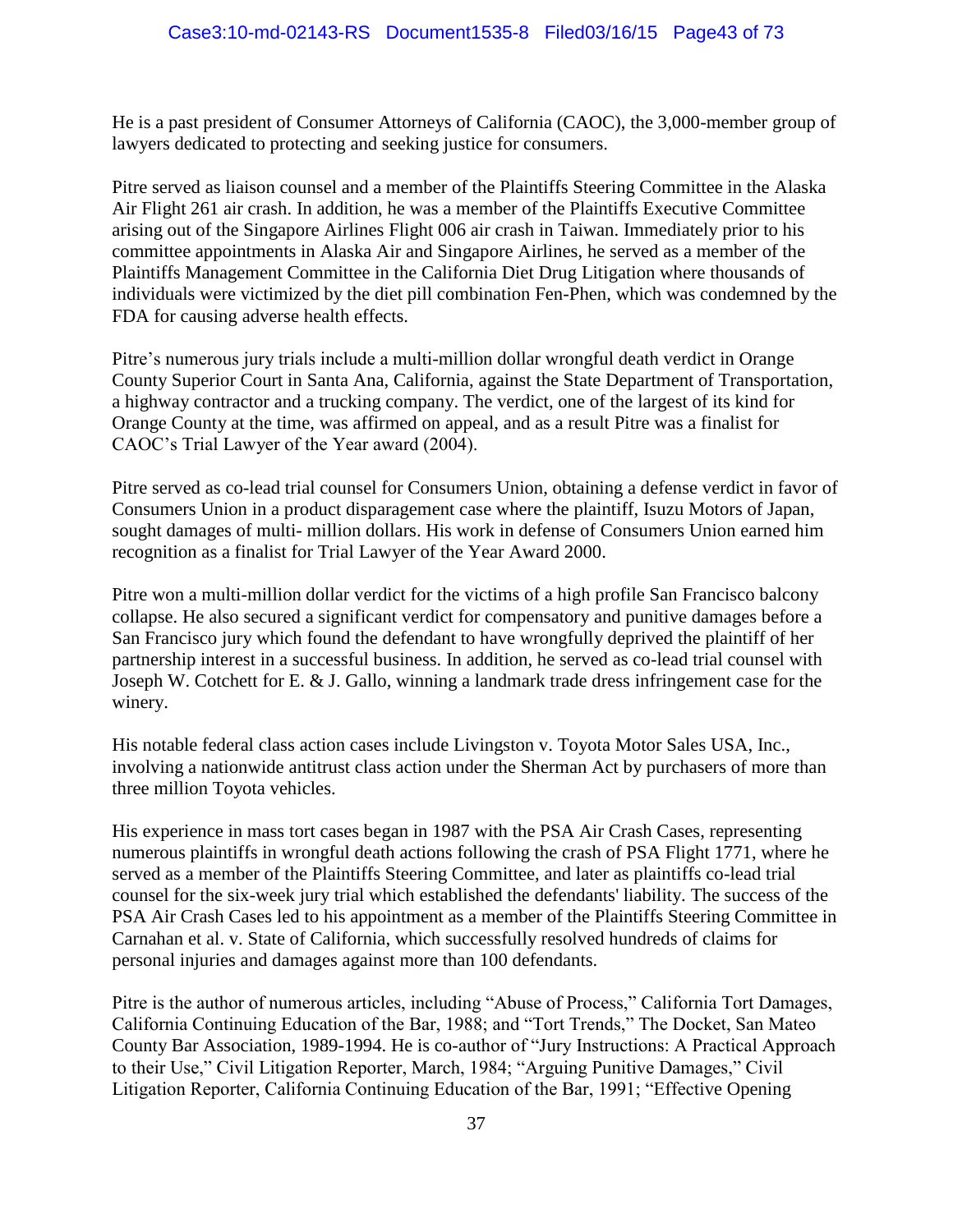Statements," California Litigation, Journal of The Litigation Section, California State Bar, 1991; "Jury Trial Tips: Witnesses," California Litigation, Journal of The Litigation Section, California State Bar, 1991; and "Winning Through a More Effective Direct Examination," California Litigation, Journal of the Litigation Section, California State Bar, 1991. Since 1998 he has served as the author of the Annual Supplement to "California Personal Injury Proof," published by the California Continuing Education of the Bar.

Pitre has served on the faculty of the Hastings College of Advocacy and the University of San Francisco Trial Advocacy Program. He also has served as the Co-Chair and presenter at several Masters In Trial programs sponsored by the ABOTA Foundation.

# **NIALL P. McCARTHY**

Niall P. McCarthy, a principal at Cotchett, Pitre & McCarthy, LLP, is a graduate of the University of California at Davis and Santa Clara University School of Law. He has practiced with the firm since 1992.

McCarthy has repeatedly been selected as one of the top plaintiff attorneys in California and the United States by multiple publications, including the Daily Journal, the National Law Journal, and Lawdragon Magazine. From 2004 to 2013 he was selected as a Northern California "Super Lawyer" by San Francisco Magazine. He has the highest possible rating, AV, from Martindale-Hubbell. McCarthy was also selected as one of the Top 100 Lawyers in California by the Daily Journal and he received a California Lawyer Magazine Attorney of the Year (CLAY) Award.

McCarthy has represented qui tam realtors in False Claims Act cases in state and federal courts. McCarthy handled the Hunter Laboratories Litigation in which he negotiated the then largest False Claims recovery in California history, \$301 million. In the mid 1990s, he was the lead attorney in a groundbreaking case brought under the California False Claims Act on behalf of the University of California San Francisco with respect to direct and overhead costs to the university. McCarthy has extensive experience pursuing false claims cases arising out of health care fraud against the government. He coauthored the articles "Qui Tam Litigation, A Primer for the General Litigator," "Answering the Call: Attacking Healthcare Fraud with the False Claims Act," "Recent Developments in False Claims and Healthcare Litigation," and "False Claims Act Fundamentals." He is presently working with the Department of Justice and Attorneys General offices in several states on False Claims cases.

McCarthy has handled many consumer fraud class actions. He has acted as Co-Lead National Class Counsel in actions against some of the largest banks and credit card companies in the country, which returned hundreds of millions of dollars to consumers. He is the author of "Home Equity Loss in California Through Predatory Lending," "Combating Predatory Lending in California," and has spoken in many forums on consumer fraud.

McCarthy also has practiced extensively in the area of elder abuse, including obtaining multimillion dollar recoveries on behalf of senior citizens in actions involving reverse mortgages. He has been retained by San Mateo County, Santa Clara County, Alameda County and Santa Cruz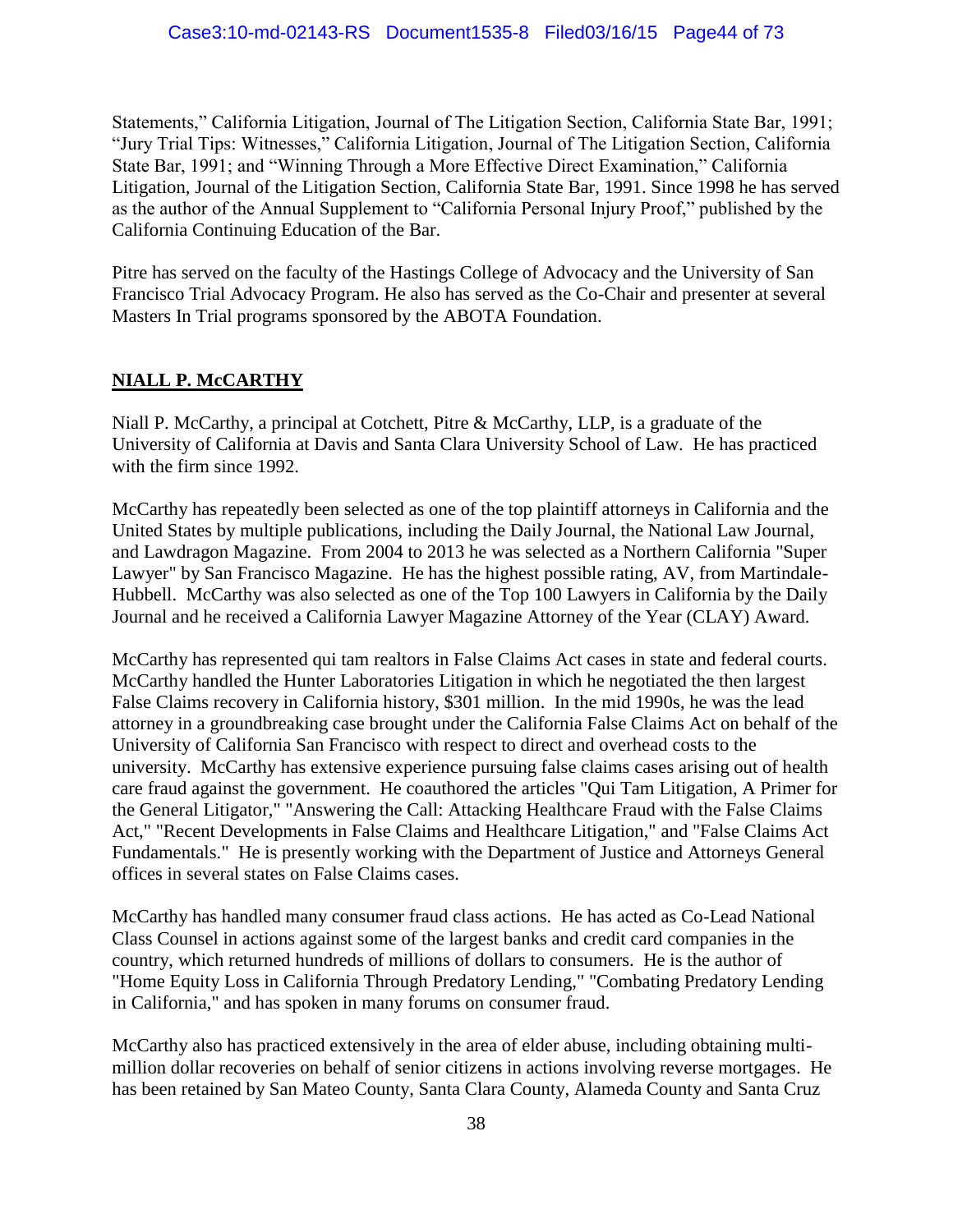County to prosecute financial elder abuse cases. In addition, he has handled many notable cases against nursing homes, including well-publicized actions for the families of three victims who died at a San Mateo County nursing home during a heat wave, and an action on behalf of a developmentally disabled person who was severely burned while left unattended in a nursing home shower.

He authored "The Elder Abuse Statute: California's Underutilized Law," "Elder Abuse: Recent Legal and Legislative Developments," "Financial Elder Abuse in Real Estate Transactions Under the 2000 Revisions to the Elder Abuse Act" and "Elder Abuse Claims Not Subject to MICRA." He is a frequent speaker on elder abuse and has been featured in California Lawyer with respect to his work for seniors.

McCarthy has received many legal service awards including the William Nagle, Jr. Memorial Award from the San Mateo County Bar Association for innovations in the law and for professionalism, the Community Service Award from Santa Clara University School of Law for his work on behalf of consumers, the Bar Association of San Francisco's Award of Merit, the Access to Justice Award from the Lawyer's Club of San Francisco and the California Supreme Court Chief Justice's Award for Exemplary Service and Leadership.

McCarthy's other notable cases include compelling an insurance company to pay for a lifesaving bone marrow transplant for a cancer patient, and obtaining a punitive damage jury verdict in a case which unveiled a multi-state health insurance fraud. McCarthy obtained a defense award on a multi-million-dollar fraud claim against his clients, and obtained a million-dollar recovery for the same clients on a cross-complaint in a year-long arbitration arising out of a failed healthcare industry merger. As co-lead counsel, he tried an action on behalf of the victims of a balcony collapse in San Francisco which resulted in a \$12 million verdict. He served as lead class counsel obtaining a \$15 million dollar verdict against Old Republic Title Co. after a trial in San Francisco Superior Court. He also obtained a substantial verdict against the government in a high profile FTCA case after a trial in federal court. McCarthy also prosecuted a case which returned \$10 million to a non-profit organization in Alameda County. In 2012, he obtained a punitive damage jury verdict after trying an elder abuse case against a nursing home. McCarthy has tried cases in state and federal court, including class actions. He has also won multiple FINRA arbitrations.

McCarthy is a past president of the Consumer Attorneys of California and the San Mateo County Trial Lawyers. He was chairman of the Business Litigation Section of the San Mateo County Bar Association. He is currently a co-chair of the Open Courts Coalition, a diverse group of attorneys from all practice areas whose goal is to restore court funding. McCarthy has been an MCLE panelist on many topics including courtroom conduct, complex litigation, financial fraud, financial and physical elder abuse, the fundamentals of business litigation, Business and Professions Code 17200, predatory lending, qui tam actions, discovery for trial, trial of class actions, the Consumer Legal Remedies Act and taking effective depositions. He also is active in various Peninsula community activities, including having served as chairman of the Board of Directors of Community Gatepath, a nonprofit organization which benefits children and adults with disabilities. McCarthy received ABC 7/KGO TV's "Profiles of Excellence" Award for his work on behalf of Community Gatepath.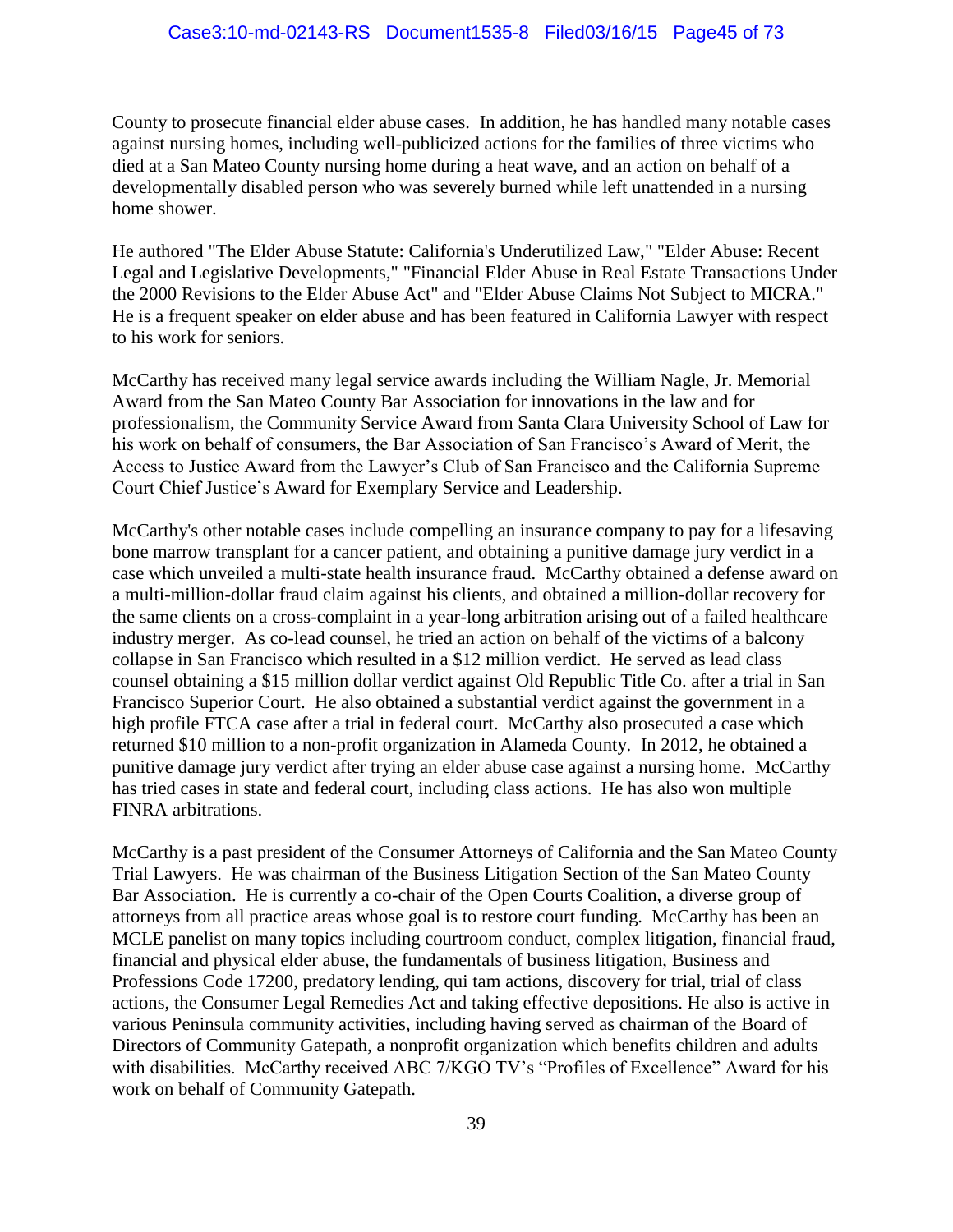# **HON. FRANK C. DAMRELL, JR. (RET.)**

Hon. Frank C. Damrell, Jr. (Ret.), a principal at Cotchett, Pitre & McCarthy, was a distinguished Federal Judge of the United States District Court, Eastern District of California.

Prior to Damrell's appointment as a Federal Judge in 1997 by President Clinton, Damrell was a Deputy Attorney General for the State of California and a Deputy District Attorney in Stanislaus County. Damrell started his own law firm in 1968 in Modesto and headed that firm until his appointment to the United States District Court.

During his career as an Attorney, Damrell was a leader of numerous charitable, educational, political, and cultural organizations and activities. He served as President of the Consumers Federation of California, and subsequently, was appointed to the California State Consumer Advisory Council by Governor Ronald Reagan and was appointed Chair of the Advisory Council by Governor Jerry Brown. He served on the Board of Regents for University of Santa Clara, the Board of Visitors for the University of Santa Clara Law School, the Board of Overseers of the McCarthy Center for Public Services, University of San Francisco, and the Board of Trustees, University of California, Merced.

During Damrell's judicial service, he was appointed to numerous national and circuit judicial committees, including the Judicial Branch Committee of the United States Judicial Conference, Chair of the Judicial Branch Subcommittee on Civic Education for the Federal Judiciary, and 9th Circuit Education Committee. In addition, Damrell was a leader of the National Advisory Committee on Judicial Pay.

On December 8th, 2008, Judge Damrell was appointed by Chief Justice of the United States, John Roberts, to serve on the Judicial Panel on Multidistrict Litigation. He served on the panel until his retirement.

Judge Damrell presided over numerous civil and criminal jury and bench trials and has written numerous opinions and orders in the fields of environmental law, civil rights, employment law, anti-trust, copyright and patent law, banking, real estate, and commercial law. In addition, Judge Damrell has had extensive experience in the mediation of complex matters in federal court. As a nationally recognized advocate for civic education, Judge Damrell was selected by the Chief Justice of the California, Tani Cantil-Sakauye, to be a leader of the Federal/State Steering Committee on Civic Education.

He has been an invited guest speaker at national and state conferences of educators, law schools, and bar associations and has been the Commencement Speaker at the University of Santa Clara School of Law and the University of the Pacific McGeorge School of Law.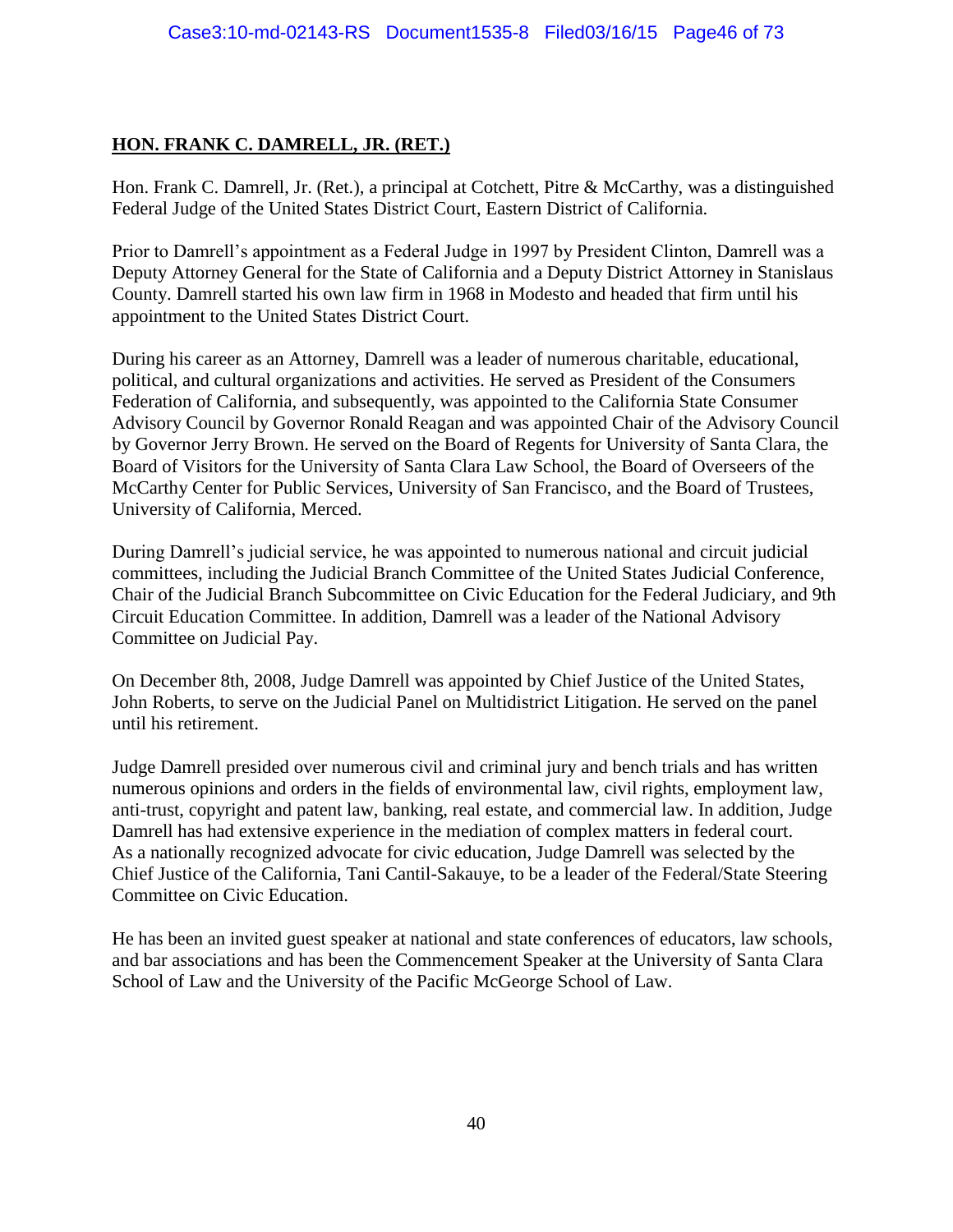#### **MARK C. MOLUMPHY**

Mark C. Molumphy, a principal at Cotchett, Pitre & McCarthy, is native of the Bay Area, born in San Mateo, California.

Molumphy joined Cotchett, Pitre & McCarthy in 1993, practicing civil litigation with an emphasis on complex business disputes, securities, antitrust, insurance bad faith, and products liability. In 1996, Molumphy was presented the Community Service Award by the Jack Berman Advocacy Center of the American Jewish Congress for his work on the landmark 101 California Shooting Litigation.

Molumphy has extensive experience in consumer and investor fraud class actions, including Smith v. Merrill Lynch (Orange County Bond Litigation), Estate of Jim Garrison v. Warner Bros. Inc., Campbell v. Acclaim Entertainment, Inc., In re Pilgrim Securities Litigation and Central Bank Litigation. More recently, he has been involved as lead counsel in the groundbreaking Apple stock option backdating litigation, the Informix securities litigation which involved the restatement of revenues in excess of \$300 million, and on the Sybase, CBT and Rational Software derivative cases, resulting in millions of dollars recovered for the companies and their shareholders. Molumphy also negotiated multi-million dollar settlements on behalf of former shareholders of Bay Meadows Race Track and mutual fund shareholders of Janus.

He presently serves as lead counsel for a nationwide class of investors of Medical Capital, which operated a multi-billion dollar Ponzi scheme, as well as lead counsel in the Freddie Mac preferred shareholder securities litigation, following the government's historic takeover. Molumphy also serves as co-lead Counsel for investors of BP, relating to the losses from the Gulf of Mexico disaster and represents numerous cities and counties in California related to their investment losses in Lehman Brothers, Washington Mutual and AIG, amongst others.

He is active in community affairs. He served on the Board of Directors and as a volunteer for the Legal Aid Society of San Mateo County, which provides free legal services to low-income children, families and seniors. He also has been appointed counsel by the Federal Court as part of the court's pro bono program.

In September 2007, the Parca Auxiliary honored Molumphy and Cotchett, Pitre & McCarthy with "Parca's Angel Award." Molumphy and Neil Swartzberg accepted the award in recognition of the law firm's donations to Parca Organization, a private nonprofit association that serves people with developmental disabilities and their families in the Bay Area. Molumphy expressed hope that other law firms and companies will be encouraged to give back to the community with this example.

Molumphy is a frequent speaker on complex litigation and co-authored "Punitive Damages: How Much Is Enough?" Civil Litigation Reporter, CEB, 1998. He also has appeared as a panelist on programs, including "Strategic Tips For Successfully Propounding and Opposing Written Discover," "Punitive Damages: Maximizing your Client's Success or Minimizing Your Client's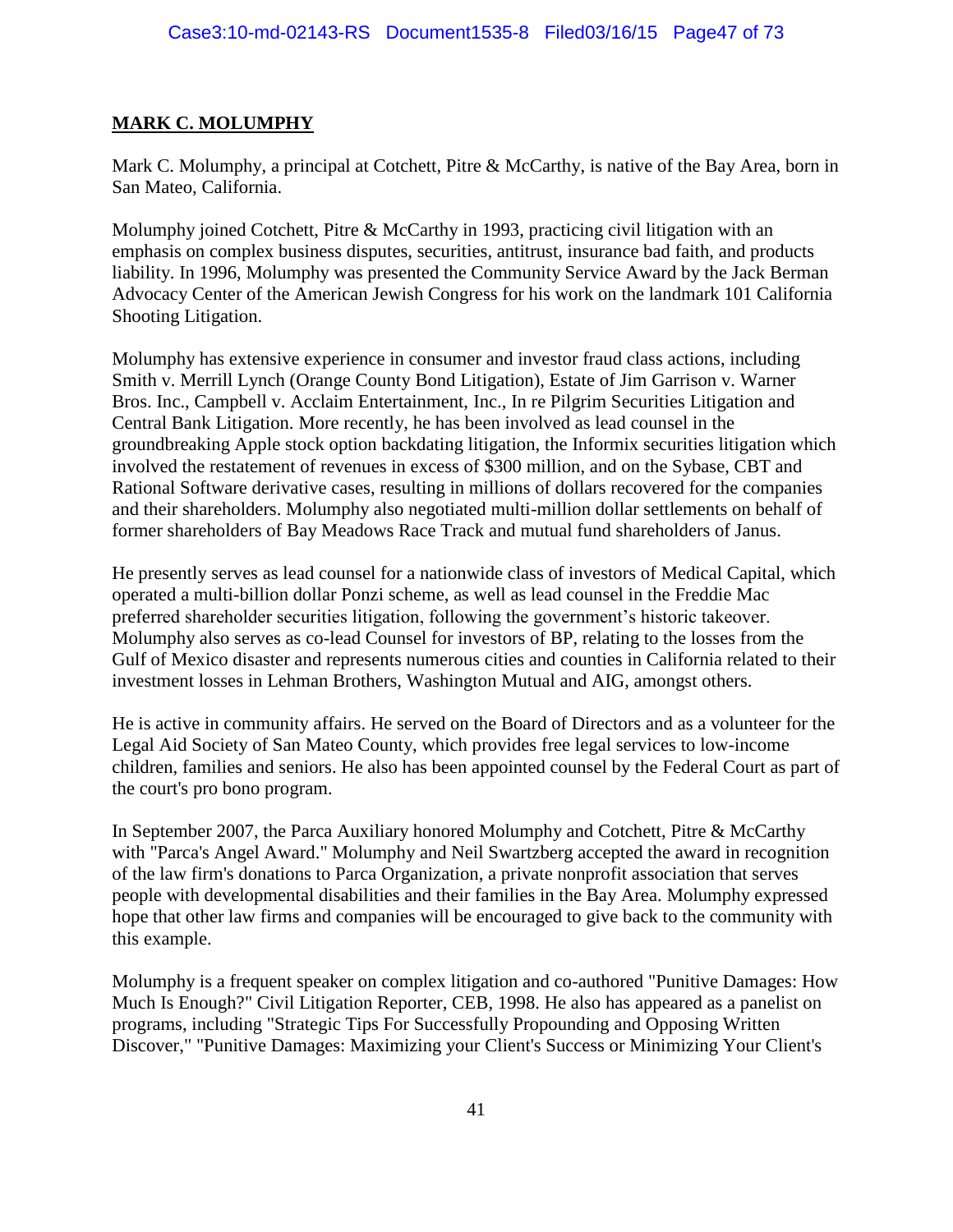Exposure," "Developments in Class Action Litigation," and "FDA 2009 - Key Issues Facing Life Sciences Companies."

#### **STEVEN N. WILLIAMS**

Steven N. Williams joined Cotchett, Pitre & McCarthy in 1997 and became a partner of the firm in 2003. Williams practices exclusively in the fields of litigation, trial, and client counseling. Williams concentrates in the fields of business disputes, constitutional law, environmental, securities, antitrust and consumer law.

#### Representative Clients:

Chief Justice of California Ronald George; California Judicial Council; residents of Avila Beach, California; residents of Santa Maria, California; residents of Burbank, California; California State Teachers' Retirement System; Regents of the University of California; Cambria Community Services District; Consumers Union of United States, Inc.; United Farm Workers; Dolores Huerta; City of Oakland, California; E. & J. Gallo Winery; borrowers from Ameriquest (class action); purchasers of iPods (class action); purchasers of air transportation between UK and US (class action); purchasers of flash memory products (class action); purchasers of SRAM memory products (class action); purchasers of Kodak copier equipment and parts (class action).

#### Representative Matters:

Represents End-Payor Plaintiffs against several auto companies whose auto parts prices were artificially raised, maintained or stabilized at a supra-competitive level by defendants and their co-conspirators. The auto parts included in this action are: Wire Harness Systems, Ball Bearings, Fuel Senders, Heating Control Panels, Instrument Panel Clusters and Occupant Safety Systems.

Represents direct purchasers on behalf of businesses and consumers of freight forwarding and logistic services alleging a world-wide conspiracy to fix prices for the shipment of goods.

Represents direct purchasers in a complaint against several semiconductor companies for allegedly price fixing optical disk drive products.

Represents (as lead counsel) class alleging antitrust violations in the market for worldwide passenger air transportation into and out of seven Asian nations.

Represented (as lead counsel) class alleging antitrust violations in the market for SRAM. This action recovered overcharges to a nationwide class of consumers of SRAM memory chips, which were subject to concerted price-fixing by their manufacturers.

Represented (as lead counsel) class alleging antitrust violations in the market for Flash memory. This action, similar to the SRAM action, seeked to recover overcharges to a nationwide class of consumers of flash memory, such as memory sticks and cards routinely used to store and transfer data.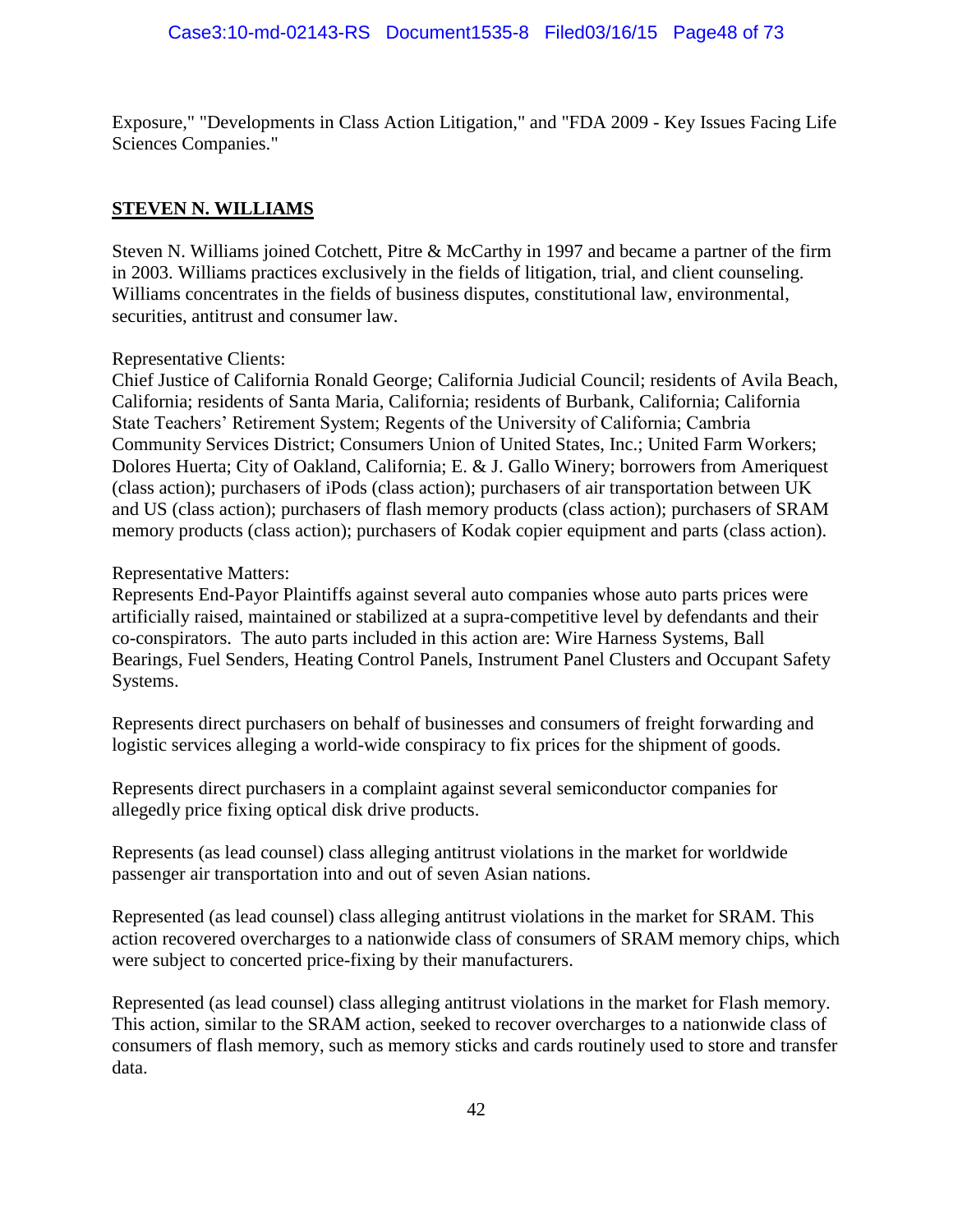Represented (as lead counsel) class alleging antitrust violations in the market for passenger air transportation between the US and the UK. This action led to a settlement valued at over \$200 million for passengers overcharged by a price-fixing conspiracy involving air travel between the US and London, England.

Represented Chief Justice George, California Judicial Council, and its members in action brought by New York Stock Exchange and NASDAQ challenging California's Ethics Rules for Neutral Arbitrators. The New York Stock Exchange and NASDAQ alleged that California's Ethics Rules for Neutral Arbitrators were preempted by federal law.

Represented California State Teachers' Retirement System in separate actions recovering losses suffered due to securities fraud by AOL/Time Warner and Qwest. In these actions, California's public school teachers recovered over \$150 million in losses to their pension and retirement funds.

Represented City of Oakland, California in defense of anti-predatory lending ordinance challenged by American Financial Services Association on preemption grounds. In this action, lobbyists for the banking industry challenged an ordinance passed by the City of Oakland to regulate certain predatory lending practices that were believed to cause damage to the City of Oakland and its residents. We successfully defended the ordinance at both the trial court level, and in a unanimous decision of the Court of Appeals. Ultimately, in a 4-3 decision (with the majority opinion written by Justice Janice Rogers Brown, the decision of the Court of Appeals was reversed. Chief Justice George wrote a dissent expressing his view that the ordinance was not preempted.

Represented residents of Avila Beach, California in action to redress damage caused by pollution throughout Avila Beach. In this action, Union Oil Company of California had permitted over 400,000 gallons of refined petroleum products beneath the small seaside town of Avila Beach. The action led to the complete remediation and restoration of the town.

Represented Consumers Union of United States, Inc. (publisher of Consumer Reports) in defense of defamation/product disparagement actions brought by Suzuki, Isuzu, and Sharper Image. In each of these actions, the manufacturers sought to silence Consumers Union and inhibit its free speech right to warn consumers of dangerous and ineffective products. In each action, Consumers Union's free speech rights were vindicated. Williams accomplishments in the Suzuki and Isuzu cases resulted in being a Trial Lawyers for Public Justice Trial Lawyer of the Year Finalist in 2000.

Represented residents of Santa Maria, California, whose community was devastated as a result of oilfield pollution left behind by numerous multinational oil companies, including Unocal, Chevron, ConocoPhillips, and Kerr-McGee. These actions have enabled residents to move to new homes, leaving behind their polluted neighborhood.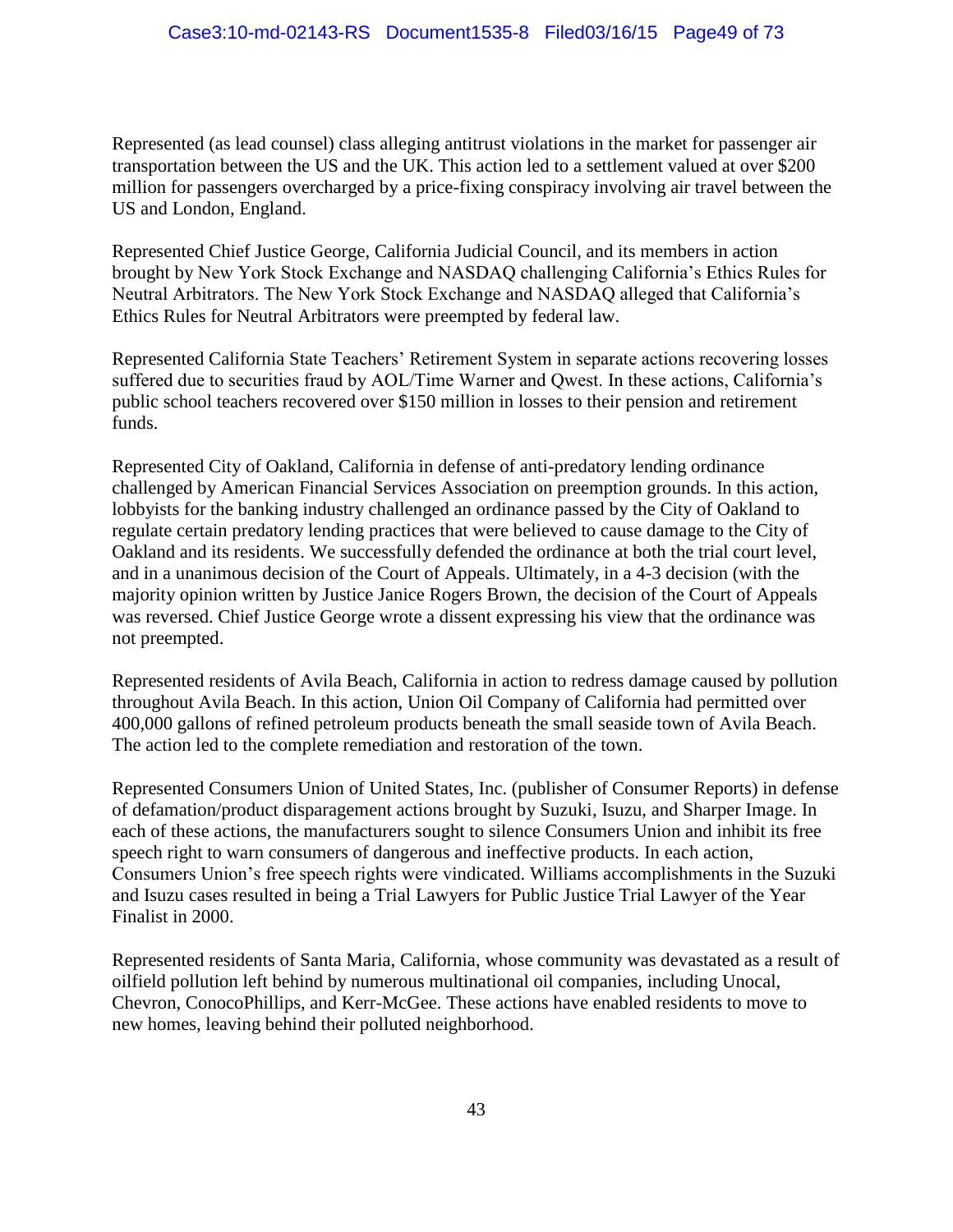Represented Cambria Community Services District, the sole water provider for the small coastside town of Cambria, in an action against Chevron to recover damages for harm caused when community water supplies were polluted with MTBE. The recovery permitted Cambria to provide replacement water for the community.

Represented class of mortgage borrowers from Ameriquest challenging Ameriquest's business practices. In this action we were successful in uncovering Ameriquest's mortgage scheme which was based upon intentionally placing borrowers in mortgages that Ameriquest knew they could not afford. Class wide relief was obtained, including business practice changes. Williams received his undergraduate degree from New York University and his J.D. from Fordham University School of Law. He is admitted to practice before the State and Federal Courts of California, New York, and New Jersey and the United States Supreme Court. He has written and lectured on various topics including electronic discovery, MTBE litigation, regulatory developments in environmental law, contractual issues in environmental cleanups, and habeas corpus.

Williams was appointed by Consumer Attorneys of California as member of California Discovery Subcommittee for revision of California discovery rules and statutes relating to electronic discovery and electronically stored information, 2007-2008. Williams gives yearly lectures to CAOC on topic of civil discovery in California.

# **NANCY L. FINEMAN**

Nancy Leavitt Fineman, a principal at Cotchett, Pitre & McCarthy, LLP, was born in San Francisco and raised in the East Bay.

She joined Cotchett, Pitre & McCarthy, LLP in 1989, after practicing with a San Francisco firm and working as a Research Attorney for the San Mateo County Superior Court. At Cotchett, Pitre & McCarthy, LLP, her practice currently emphasizes complex business litigation, employment litigation, securities cases, antitrust and intellectual property. She is currently a member of the Cotchett, Pitre & McCarthy, LLP team representing victims of the Bernie Madoff Ponzi Scheme. She and partner, Joseph W. Cotchett, were the first lawyers to interview Bernie Madoff in prison. She also currently represents the Liquidating Trustee of Humboldt Creamery in litigation against certain of Humboldt Creamery's officers and its outside accountant for financial fraud, and the People of the State of California against Lead Paint manufacturers for creating a public nuisance. Her cases have also included FINRA arbitrations on behalf of investors, representing the bankruptcy trustee in litigation involving the collapse of the Montana Power Company, and representing CalSTRS and other investors in Homestore.com. She represented public and private entities pursuing litigation against natural gas companies for manipulation of retail natural gas prices in California and individuals who invested in tax strategies now called tax shelters by the IRS. She has successfully challenged certain provisions in arbitration agreements so that the arbitration provisions are more favorable to individuals.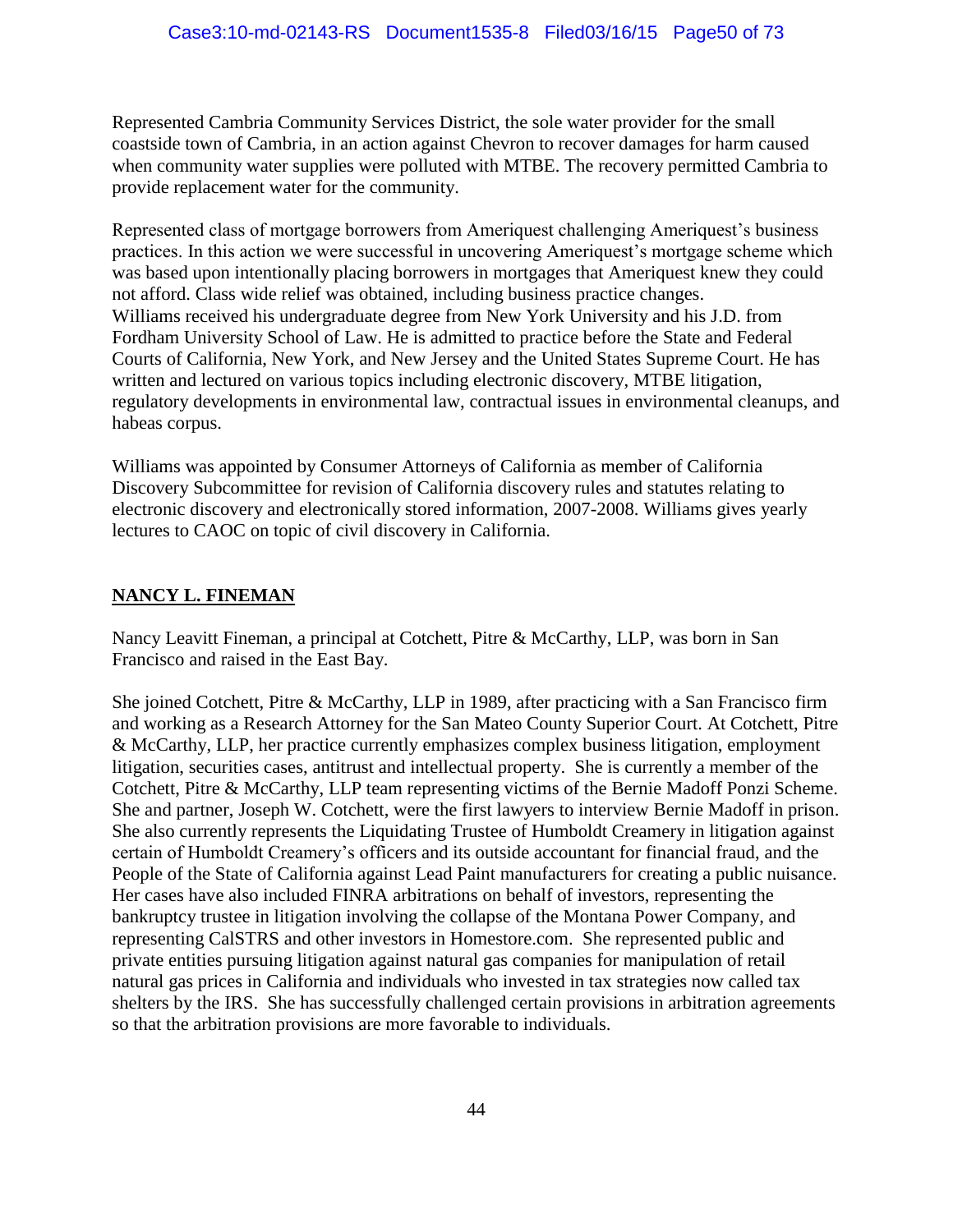Although most of her cases involve the representation of plaintiffs, she does defense work, having defended Actelion, Ltd., Fisher Investments, Al Davis of the Oakland Raiders, Charles Schwab Co., E. & J. Gallo Winery and others. She also has represented many pro bono clients. She has substantial trial and arbitration experience in the areas of professional negligence, personal injury, employment, business matters and trade dress infringement. She obtained one of the few Plaintiff's verdicts ever received in a PSLRA securities case, and was recognized for her efforts as the "Litigator of the Week" by the Am Law Litigation Daily.

Ms. Fineman also has an active appellate practice. Some of her reported decisions include: Simpson v. AOL Time Warner Inc. (9th Cir. 2006) 452 F.3d 1040) vacated by (9th Cir. 2008) 519 F.3d 1041; Fazio v. City & County of San Francisco (9th Cir. 1997) 125 F.3d 1328; Baker v. BDO Siedman, L.L.P. (N.D. Cal. 2005) 390 F.Supp.2d 919; County of Santa Clara v. Superior Court (2010) 50 Cal.4th 35; Bily v. Arthur Young (1992) 4 Cal.4th 370; Cotchett, Pitre & McCarthy v. Universal Paragon Corp. (2010) 187 Cal.App.4th 1405; Regents of the Univ. of California v. Superior Court (2008) 165 Cal.App.4th 672; Centerpoint Energy Inc. v. Superior Court (2007) 157 Cal.App.4th 1101; Aquila Inc. v. Superior Court (2007) 148 Cal. App. 4th 556; City of Santa Cruz v. PG&E (2000) 82 Cal.App.4th 1167; Holmes v. Lerner (1999) 74 Cal.App.4th 442; County of Alameda v. PG&E (1997) 51 Cal.App.4th 1691; Balthazar v. Verizon Haw. Inc. (2005 S. Ct. Hi.) 109 Haw. 69; 123 P.3d 194. She also has been the appellate attorney in many unpublished decisions.

Ms. Fineman has lectured and written extensively. In December 2009, she was interviewed by the National Association of Corporate Directors, Silicon Valley Chapter about preventing financial fraud. From 2001-2009, she was an annual speaker for the CEB Torts Practice: Recent Developments. She is a regular speaker to lawyers and paralegals on trial preparation and trial. She has addressed the Annual State Bar Convention, the State Bar's Labor and Employment Section, the California Trial Lawyers' Association, the San Mateo County Bar Association, the San Mateo County Women Lawyers, Boalt Hall and other groups.

In 2011, Ms. Fineman was elected to the California State Bar Board of Trustees. She is a member of the California Bar Foundation, the Boalt Hall School of Law Alumni Association and the Multi-Option ADR Project for San Mateo County. She is a past Board Member of the San Mateo County Bar Association, and past President and current board member of the San Mateo County Women Lawyers Section Educational Foundation. She serves as a Judge Pro Tem for San Mateo County Superior Court. She has served as the Chair of the San Mateo County Bar Association Professional Equality Committee, a member of the California State Bar Judicial Nominees Evaluation Commission, the San Mateo Women Lawyers' Board, the Boalt Hall 20th and 25th Year Reunion Committees and other boards and commissions.

She is a member of Consumer Attorneys of America, American Association for Justice, Association of Business Trial Lawyers, California Women Lawyers and other legal organizations.

Ms. Fineman and her husband, Ed, are very active in community affairs. She served as past president Council member of The Christian Action Life Line ("CALL") Primrose Center, a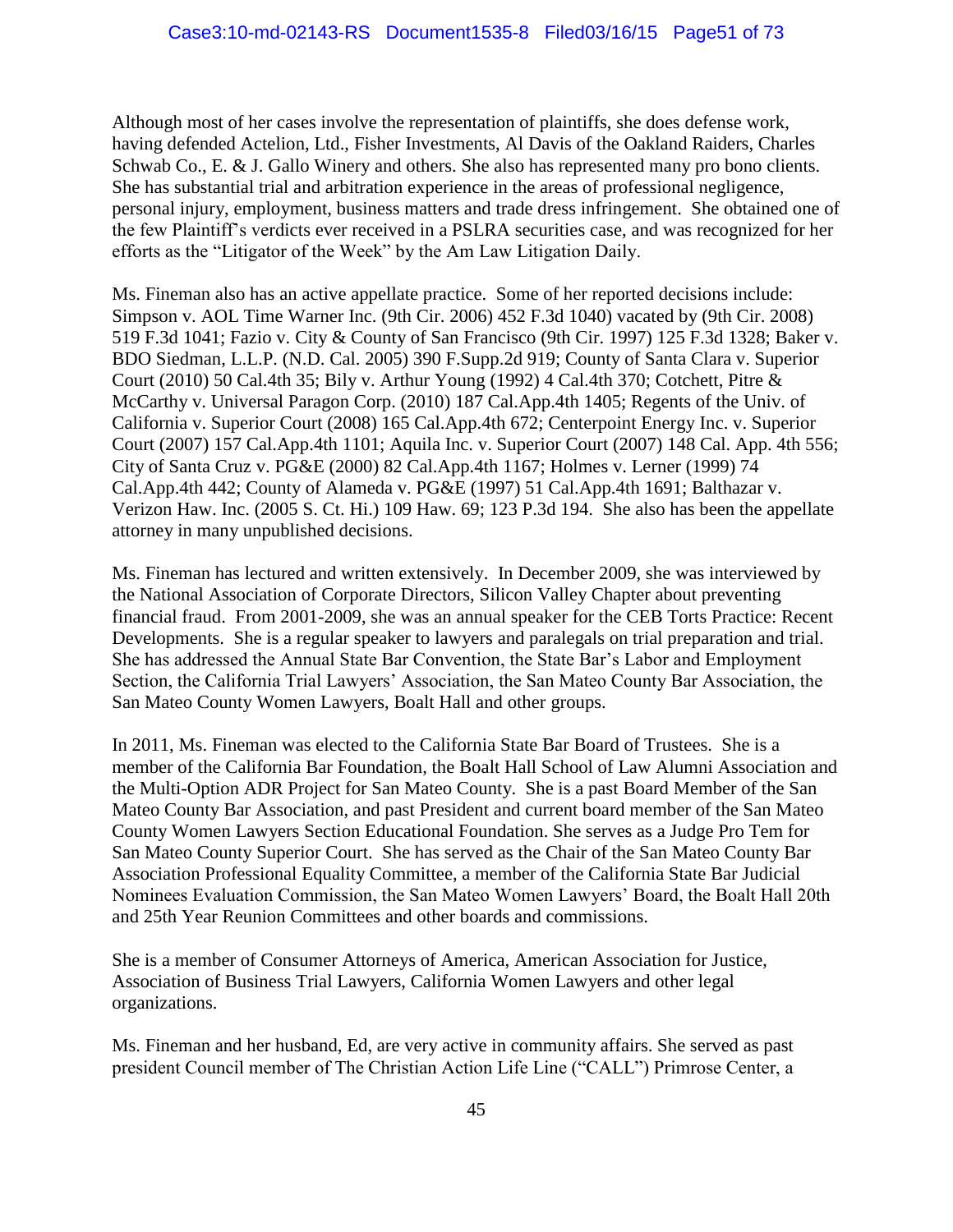Burlingame food bank and emergency referral facility. She was an Honorary Member of the Contra Costa Civic Theatre's 50 Year Reunion Committee. She also is involved in her children's school through serving in a number of positions.

# **PAUL N. "PETE" McCLOSKEY**

Paul N. "Pete" McCloskey, Jr., a principal at Cotchett, Pitre & McCarthy, is considered to be one of the country's great trial lawyers, as well as a great public servant and war hero.

A renowned attorney who has tried over 100 jury trials, McCloskey began his law career as Deputy District Attorney for Alameda County, and then as the founding partner in the law firm of McCloskey, Wilson & Mosher, which evolved into the firm of Wilson, Sonsini, Goodrich & Rosati.

During his law career, McCloskey served as President of the Palo Alto Bar Association, President of the Conference of Barristers of the State Bar of California and as a Trustee of the Santa Clara Bar Association.

McCloskey received his B.A. from Stanford University and his J.D. from Stanford Law School. He has written four books and has taught legal ethics and political science at Stanford and Santa Clara Universities. His books include: Guide to Professional Conduct for New Practitioners, California State Bar (1961); The U.S. Constitution, BRL (1961); Truth and Untruth: Political Deceit in America, Simon & Shuster (1971); and The Taking of Hill 610, Eaglet Books (1992), describing his service in Korea.

Following Stanford University, he joined the Marine Corps as an officer and served in the Korean War. While in the Marine Corps section, McCloskey commanded a reserve rifle company at San Bruno, California from 1953 to 1960. A recipient of the Navy Cross for extraordinary heroism, the Silver Star for bravery in combat and two Purple Hearts, McCloskey was a platoon leader and company commander. He retired from the Reserve with a rank of Colonel.

McCloskey served from 1967 to 1983 in the U.S. House of Representatives and was re-elected seven times representing the San Francisco Peninsula and Silicon Valley. He served six years as Congressional Delegate to the International Whaling Conference, and as Congressional Advisor to the Law of the Sea Treaty Delegation. An ardent environmentalist, he was co-chair of the first Earth Day in 1970 with Senator Gaylord Nelson. In 1972, he ran for President on an anti-Vietnam War platform against Richard Nixon. One of McCloskey's enduring legacies is his coauthorship of the 1973 Endangered Species Act. After serving in Congress for 15 years, McCloskey returned to private practice, taking on tough complex cases.

He has served as a Trustee for the Monterey Institute of International Studies, the Population Action Institute, and the U.S. Marine Corps Academy in Harlingen, Texas. Appointed by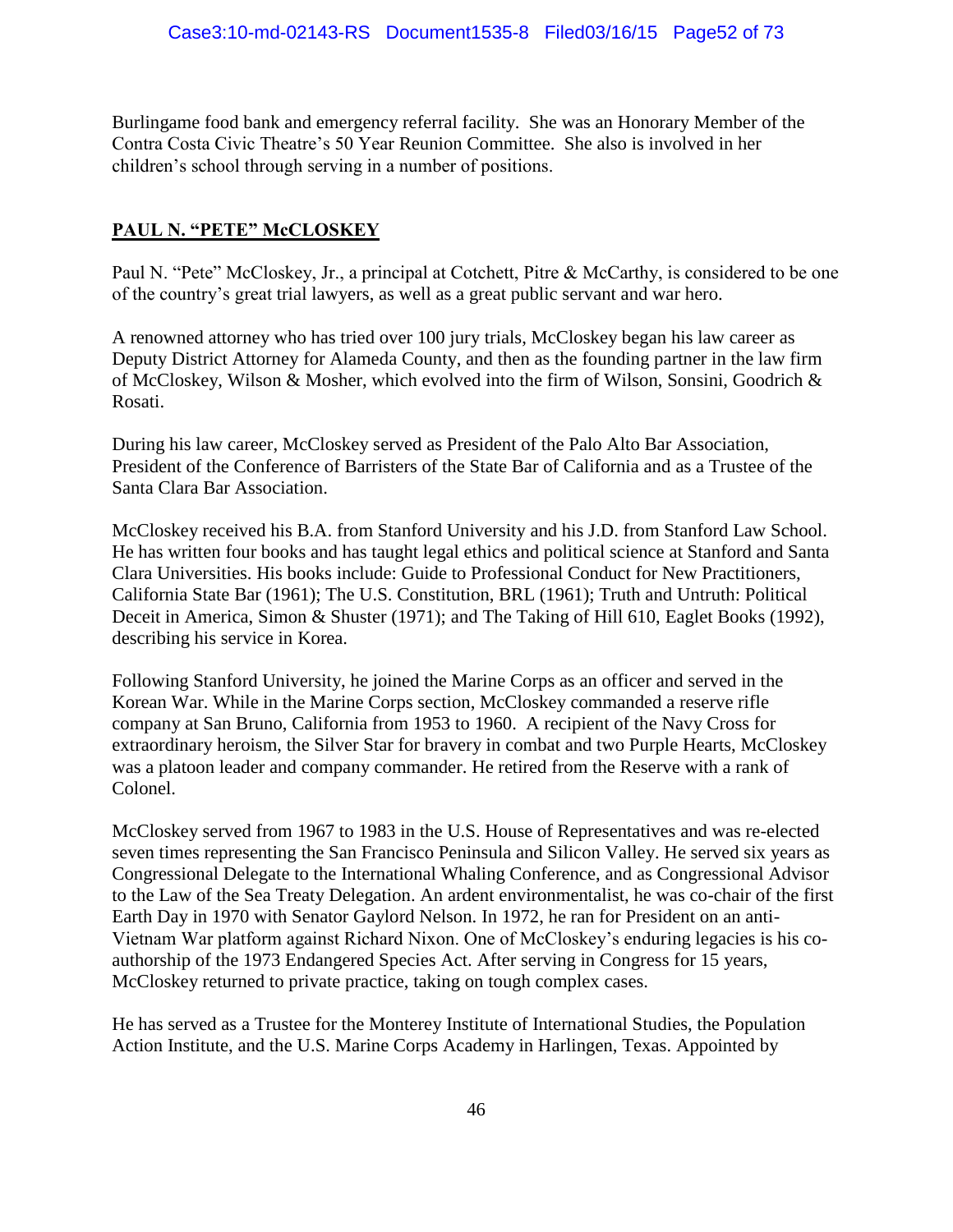President George H. W. Bush and elected its first chairman, McCloskey served on the U.S. Commission on National and Community Service from 1990 to 1992.

McCloskey served on the Advisory Council to the American Land Conservancy. He has been at the forefront in helping Afghanistan and Iraq war veterans receive college educations upon their return from duty. He serves on the Board of Advisors of The Fund for Veterans' Education. A film was done on the life and times of Pete McCloskey entitled, American Maverick. The film is narrated by the late Paul Newman who said, "Pete McCloskey has spent his life fighting for peace" and "without doubt he will always be leading from the front."

#### **ROBERT B. HUTCHINSON**

Robert Hutchinson heads up the Cotchett, Pitre & McCarthy Los Angeles office. Mr. Hutchinson is a veteran trial lawyer having tried over 30 jury trials in Federal and State courts and numerous complex arbitrations and court trials. In 2000 he won a \$ 4.9 million verdict for a client who lost his right leg above the knee, believed to be the largest verdict to that time for that type of injury in the State of California.

Mr. Hutchinson successfully argued the case of Vanhorn v. Torti (2008) 45 Cal 4th 322 before the California Supreme Court and secured a multi-million dollar settlement for client.

Mr. Hutchinson specializes in Personal Injury trial practice, emphasis in product liability, Consumer Protection, Securities Fraud and Consumer Class Actions.

#### **PHILIP L. GREGORY**

Philip L. Gregory, a principal at Cotchett, Pitre & McCarthy, obtained his B.A. from Bowdoin College in Brunswick, Maine, graduating magna cum laude. He obtained his J.D. and M.B.A. from Santa Clara University. He specializes in intellectual property litigation, including trade secret theft and trademark infringement, complex commercial and business litigation, and securities and health care fraud litigation.

He was Articles Editor for the Santa Clara Law Review and served on the Moot Court Honors Board. After passing the bar in 1980, he served as the first chair of the State Bar's Trade Secrets Subcommittee and on the State Bar's Federal Courts Committee.

Gregory's jury trial experience includes winning a substantial damage verdict in one of Silicon Valley's earliest trade secret theft cases, as well as representing plaintiffs and defendants in securities litigation.

He has written articles for and lectured before county bar associations, law school classes and colleges on a wide variety of subjects, including e-commerce, source code escrows and legal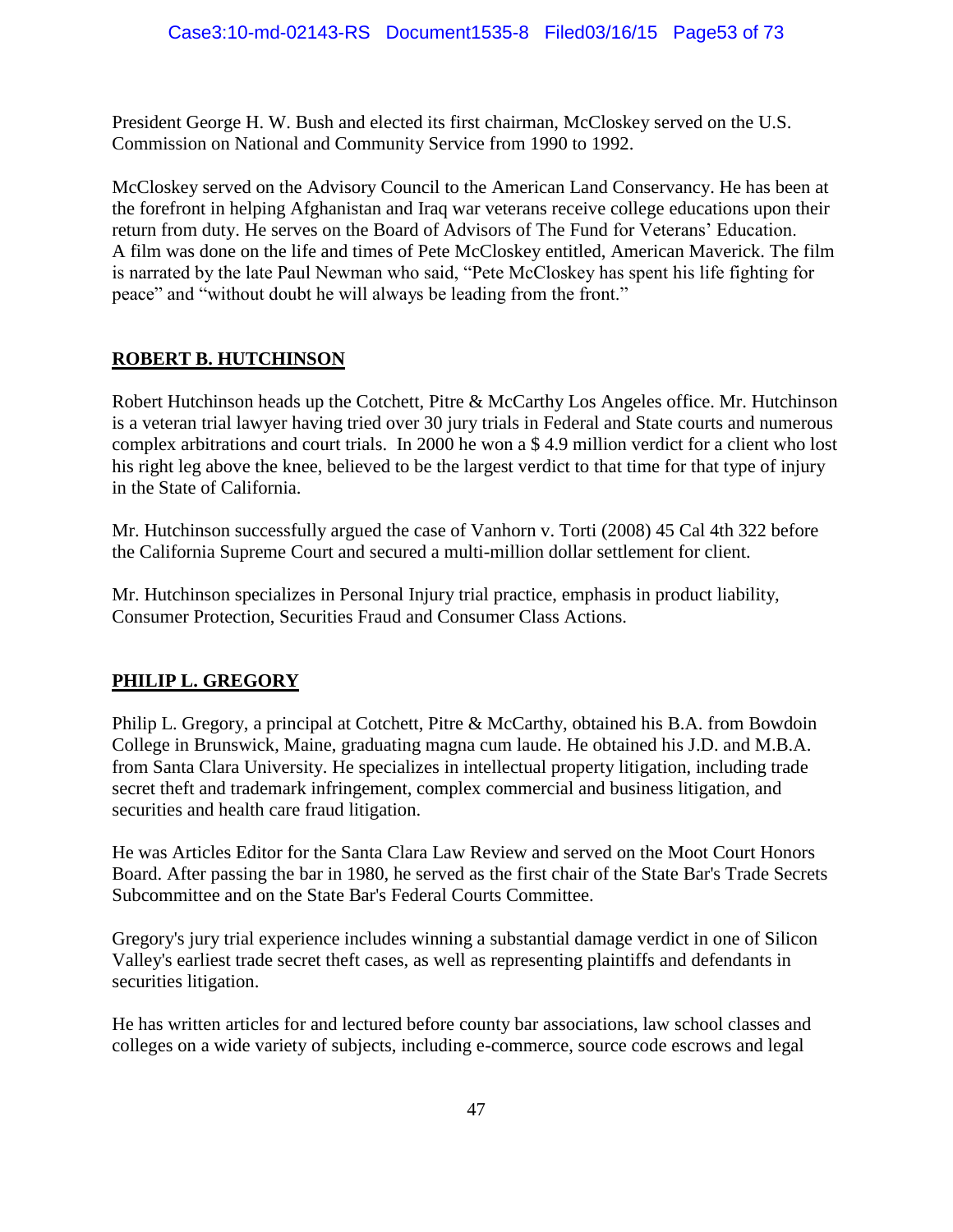ethics. He is a Master of the Bench with the American Inns of Court and a member of the American, San Mateo and Santa Clara County Bar Associations.

Gregory has served on the boards of a number of civic and services organizations in the Bay Area, including serving as former Chairman of the Board of EHC Lifebuilders, Silicon Valley's largest nonprofit benefitting the homeless. He also serves as a mediator with the Northern District of California and Judge Pro Tem and Arbitrator for the Santa Clara County Superior Court.

# **NANCI E. NISHIMURA**

Nanci E. Nishimura is a principal at Cotchett, Pitre & McCarthy, LLP where she practices civil litigation focusing on antitrust, business litigation and consumer class actions. Ms. Nishimura received a B.A. in Psychology and M.A. in International Relations from the University of Southern California. Following a career in the United States and Japan as a business development and marketing consultant, she received her J.D. from the Columbus School of Law at the Catholic University in Washington, D.C. She worked at the Overseas Private Investment Corporation, the International Trade Commission and served as a Legislative Analyst to Senator Daniel Inouye.

Ms. Nishimura's experience in civil and criminal appellate litigation includes First and Fourth Amendment and civil rights. She wrote the brief on the merits and appeared before the United States Supreme Court in Hanlon v. Berger, 526 U.S. 808 (1999). She co-authored, "An Invasion of Privacy: The Media's Involvement in Law Enforcement Activities," 19 Loy. L.A. Ent. L.J. 313 (1999). Published cases, among others, include Berger v. CNN Inc., 188 F.3d 1155 (9th Cir. 1999); Ayeni v. Mottola, 35 F.3d 680 (2d Cir. 1994), cert. denied, 514 US 1062 (1995), aff'g Ayeni v. CBS Inc., 848 F. Supp. 362 (E.D.N.Y. 1994); Brunette v. Humane Society of Ventura County, 294 F.3d 1205 (9th Cir. 2002); Aquila, Inc. v. Superior Court, 148 Cal. App. 4th 556 (2007); Regents of University of California v. Superior Court, 165 Cal. App. 4th 672 (2008).

She was appointed by Governor Jerry Brown to the 11 member Commission on Judicial Performance (2011-2015); formerly served on the State Bar Judicial Nominees Evaluation Commission (JNE) for the 2005-2008 term; on the Board of Governors and first Vice President for the California Women Lawyers (District 3). She is also a member of the San Mateo and Los Angeles County Bar Associations, Consumer Attorneys of California, Association of Trial Lawyers of America, and the American Bar Foundation. She is a frequent lecturer for California Women Lawyers, and past member of the LACBA Litigation Section Trial Practice Inn of Court.

Ms. Nishimura is on the Board of Trustees of the California Science Center Foundation, a joint state-private facility created to promote science education throughout California, and past president of the Board of Directors of The MUSES of the California Science Center Foundation. She is a frequent speaker to promote science and math education in California. In addition, she is on the Board of Trustees of the Asian Art Museum in San Francisco; the Rotary Club of San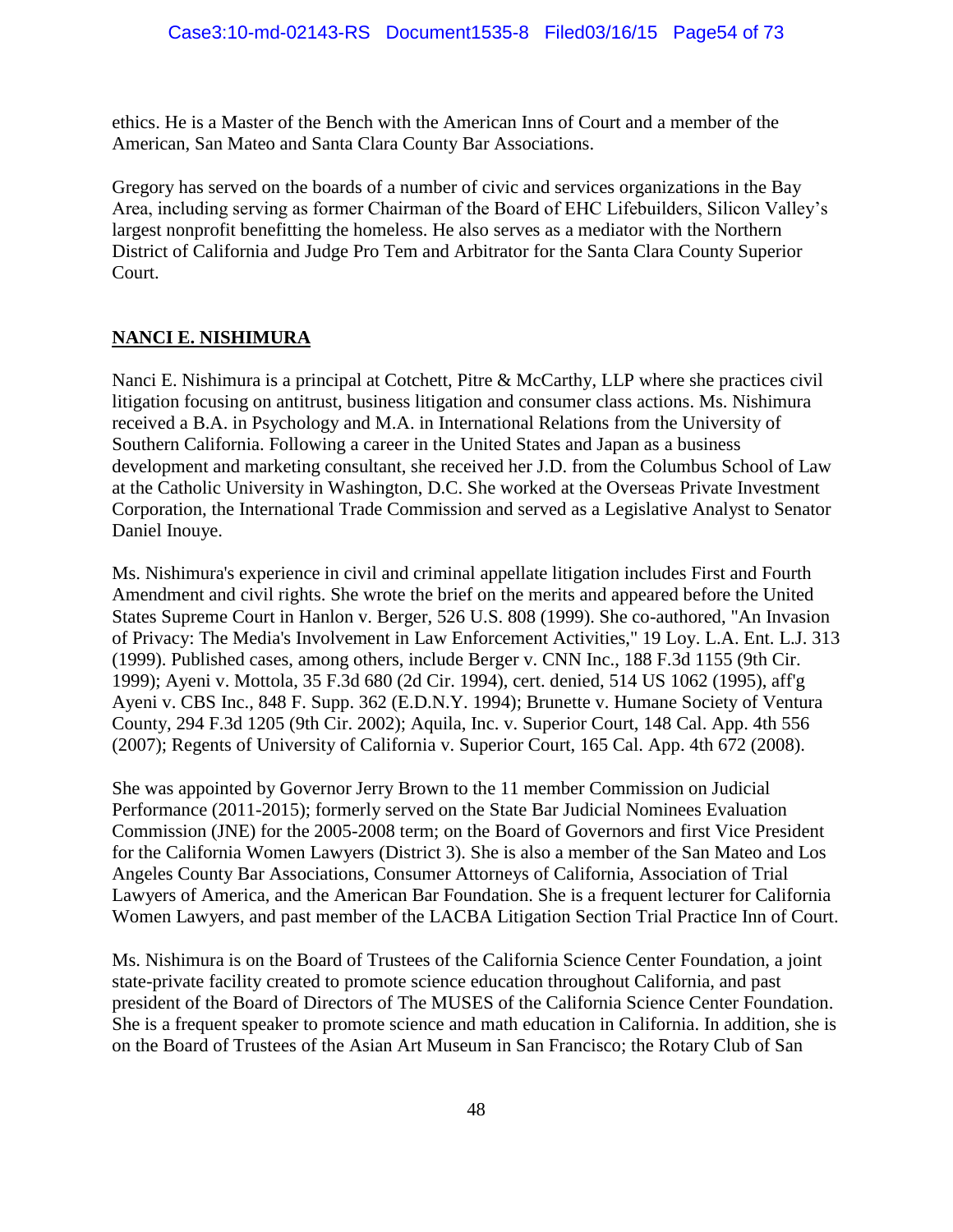Mateo; and the creator of Storytime for Children with Abby Rabbit, an interactive reading and development program for children.

# **ARA J. JABAGCHOURIAN**

Ara R. Jabagchourian is a principal at Cotchett, Pitre & McCarthy, LLP where he practices civil litigation in numerous areas, including product defects, medical negligence, catastrophic personal injury, antitrust, financial fraud, construction fraud, corporate dissolution, contract disputes, and complex business litigation.

As lead trial counsel, Jabagchourian obtained a \$114.5 million alter ego verdict against the spouse of the CEO of HL Leasing, Inc., a directed verdict for \$114.5 million against three corporate defendants, and a jury verdict in the amount of \$47.22 million against two former corporate officers in a class action trial held in Fresno County. The case involved an alleged Ponzi scheme operated by HL Leasing, Inc. and had resulted in losses to over 1200 investors. Massoyan, et al. v. HL Leasing, Inc., et al., Fresno Superior Court Case No. 09 CECG 01839 August 5, 2011.

As co-lead trial counsel, Jabagchourian represented the City and County in San Francisco in a fraud claim against a city contractor who submitted false bills for payment. The city contractor brought a cross-claim seeking over seven million dollars of taxpayer money for an alleged violation of federal constitutional civil rights under 42 U.S.C. section 1983 related to the loss business value and nearly a million dollars under a breach of contractor claim. The jury found that the city contractor intentionally misrepresented claims made through the submission of false invoices to the City and County of San Francisco in addition to breaching the contract with it. Furthermore, the jury completely rejected the contractor's claims for a violation of civil rights and its breach of contract, awarding them nothing. City and County of San Francisco v. Cobra Solutions, Inc., et al., San Francisco Superior Court Case No. CGC 03-417-218 February 15, 2012.

He also recovered the largest individual wrongful death verdict in San Diego County history, when a jury awarded \$17.4 million to the wife and three children of a high ranking U.S. Naval Officer, who was killed while riding his bike in a collision with an American Medical Response transport van. Mazurek, et al. v. American Medical Response, et al., San Diego Superior Court Action No. 10-83975 May 20, 2011.

In the case of Davis v. Hope Life Foundation, et al., he obtained a unanimous jury decision related to an out-of-state financial organization that defrauded its customers through sham trusts and promissory notes.

In Siller v. Siller Brothers, Inc., Frank M. Pitre and Jabagchourian obtained a multi-million dollar trial judgment related to a corporate dissolution action filed on behalf of a minority shareholder.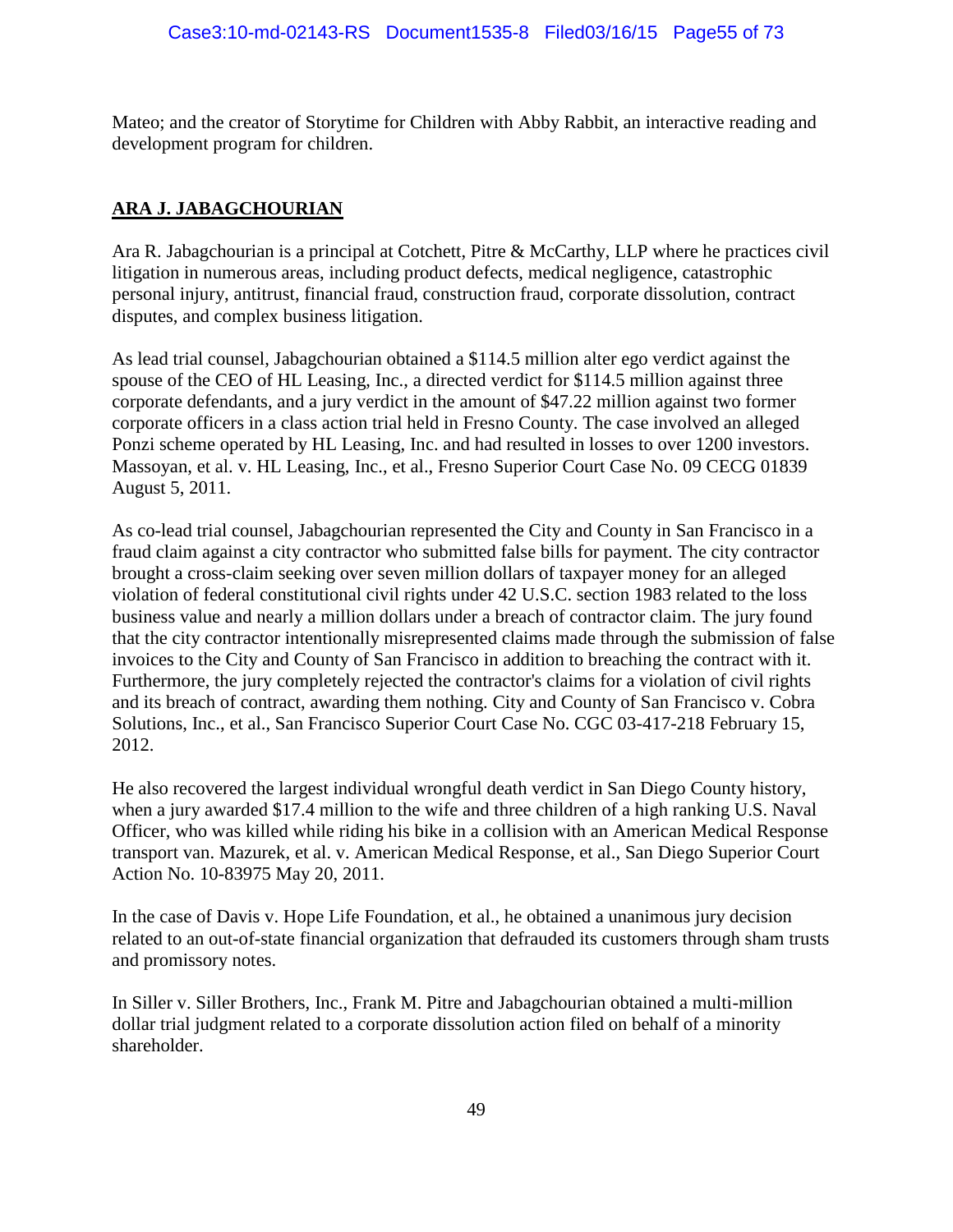In Murillo v. National Passenger Railroad Corporation, et al., he settled an action against Union Pacific and the State of California Department of Transportation related to the wrongful death of an elderly couple because of an allegedly defectively-designed railroad crossing. The case was brought on behalf of the children and grandchildren of the victims.

Jabagchourian represented Arthur Mkoyan, a Fresno high school valedictorian, and his family, who were facing imminent deportation after seeking asylum from the former Soviet Union in 1992. Arthur and his family were allowed to stay, with Arthur now attending college in California.

Jabagchourian was also appointed as liaison counsel in the matter of In re: Crown Princess Listing Incident, a case involving the substantial tipping of a Princess Cruise Line ship off the coast of Florida. The action involved more than 200 injured plaintiffs. The action was filed in Los Angeles Superior Court.

While attending Hastings, he was a judicial extern for Presiding Justice James Ardaiz of the California Court of Appeal, Fifth Appellate District and Justice Marvin Baxter of the California Supreme Court.

Following law school, he worked for the Federal Trade Commission's Bureau of Competition in Washington, D.C., in investigations dealing with conspiracies, monopolization and mergers. In 2001, he joined private practice, working on antitrust matters with an emphasis in antitrust/intellectual property overlap issues.

Jabagchourian's verdict in Massoyan v. HL Leasing, Inc., et al. was recognized as one of the Top 100 Verdicts in the United States in both the National Law Journal and VerdictSearch in 2011. The Recorder, a California legal newspaper, placed Jabagchourian's result in the same case as one of it's Top 10 Verdicts by impact for 2011. The National Trial Lawyers Association has selected Jabagchourian as one of the "Top 100 Trial Lawyers" in California for years. The Armenian Bar Association selected Jabagchourian as one of its "20 Rising Stars Under 40" in 2011. He was also selected as a Rising Star in Northern California, an honor bestowed on the top 2.5% of attorneys under the age of 40. The Consumer Attorneys of California selected Jabagchourian as one of its finalists for Trial Lawyer of the Year in 2011 and in 2012. For its centennial celebration, California State University, Fresno's College of Arts & Humanities had selected Jabagchourian as one of its Distinguished Alumni.

#### **JUSTIN T. BERGER**

Justin T. Berger is a principal at Cotchett, Pitre & McCarthy, where he focuses on false claims act litigation, consumer protection, financial elder abuse, employment law, and other complex civil litigation.

Justin has been recognized as one of the top young litigators in California. In 2012, Justin was included in The Recorder's "Lawyers on the Fast Track," as one of the top 50 attorneys in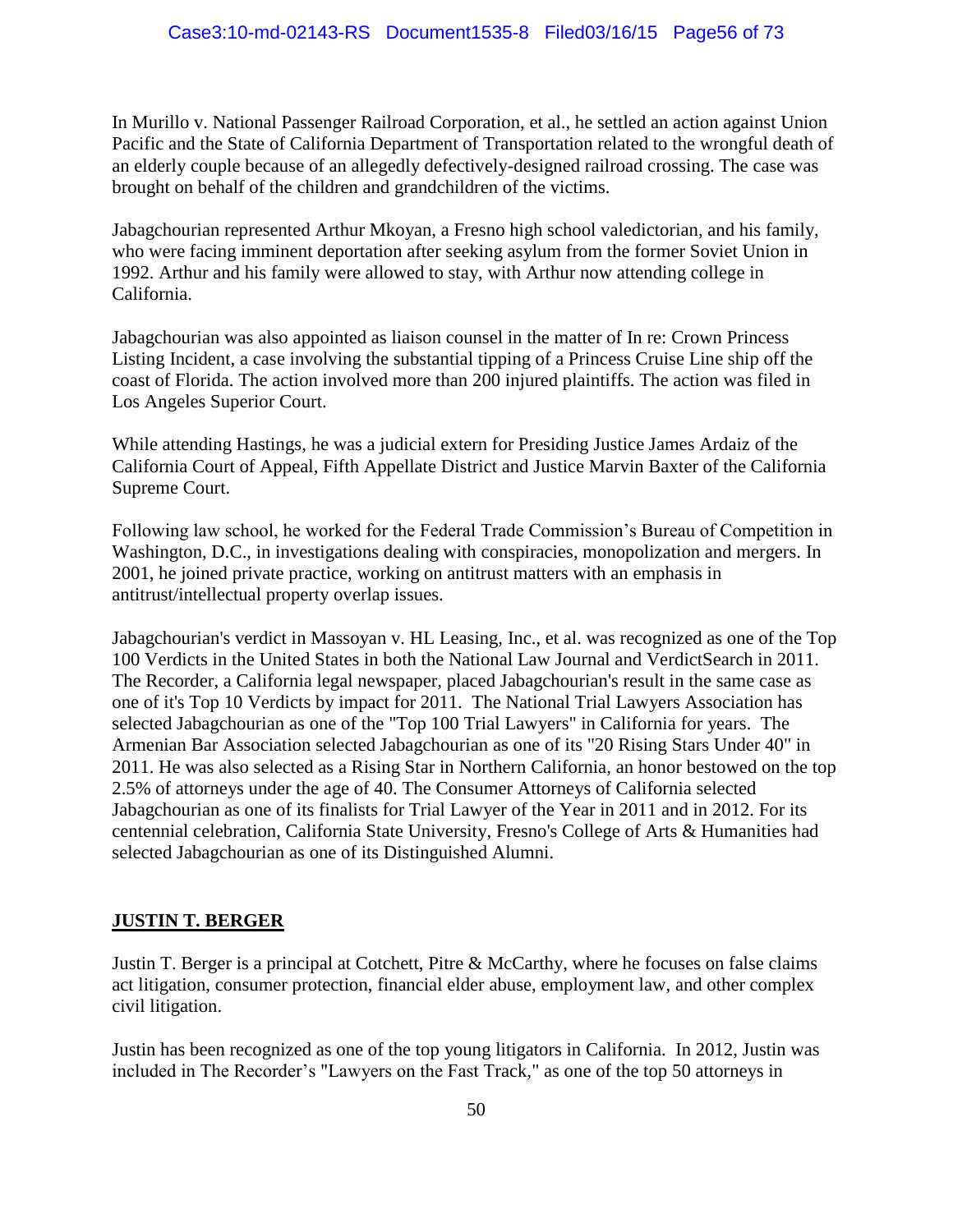California with less than 10 years of practice. Also in 2012, Justin received a California Lawyer Magazine Attorney of the Year (CLAY) Award, along with Niall McCarthy. From 2009 to 2012, Justin has been selected as a Northern California "Rising Star" by Northern California Super Lawyers and San Francisco Magazine. In 2008, Justin was selected as a finalist for the 2008 Consumer Attorney of the Year Award by the Consumer Attorneys of California, for his work on Komarova v. National Credit Acceptance. In 2011, Justin was again selected as a finalist for Consumer Attorney of the Year along with Niall McCarthy, for their work in recovering a record \$300 million on behalf of the State of California in a case brought under the California False Claims Act.

Justin received his Bachelor of Arts from Yale University, graduating Cum Laude, with Honors in the Major. He received his J.D. from the University of California, Berkeley School of Law (Boalt Hall). At Boalt, Justin was a member of the California Law Review and the LAS-ELC Workers' Rights Clinic. In addition, through Boalt's International Human Rights Law Clinic, Justin served on the trial team that successfully prosecuted the case Yean and Bosico v. Dominican Republic before the Inter-American Court of Human Rights.

Following law school, Justin clerked for U.S. District Court Judge Susan Illston of the Northern District of California.

Prior to law school, Justin served for two years as a United States Peace Corps Volunteer in Ecuador. Justin also served for a year as an AmeriCorps VISTA volunteer at Casa Cornelia Law Center, a non-profit immigration law firm in San Diego. Justin is fluent in Spanish.

Justin is the President of the San Mateo County Barristers, and is active in the Northern California Peace Corps Association. Justin is a member of the San Mateo County Bar Association, Consumer Attorneys of California, American Business Trial Lawyers, and the San Mateo County Trial Lawyers Association.

#### **MATTHEW K. EDLING**

Matthew K. Edling is a principal at Cotchett, Pitre & McCarthy, where he focuses on financial, environmental, intellectual property and other complex litigation. Edling's experience includes jury trials, bench trials, arbitrations, appellate briefing and argument.

Edling has been named one of California's top fifty attorneys under ten years of practice. From 2009-2012, Edling was named a Northern California Super Lawyers Rising Star. Edling was selected as a finalist for the 2010 Street Fighter of the Year Award by the Consumer Attorneys of California, for his work on behalf of an elderly investor placed into unsuitable investments. Edling was one of three public attorneys appointed by the State Bar to serve on its Task Force on Admissions Reform.

Edling currently serves on the Board of Directors of the San Mateo County Bar Association, Cal Poly College of Liberal Arts and the Board of Governors of the Consumer Attorneys of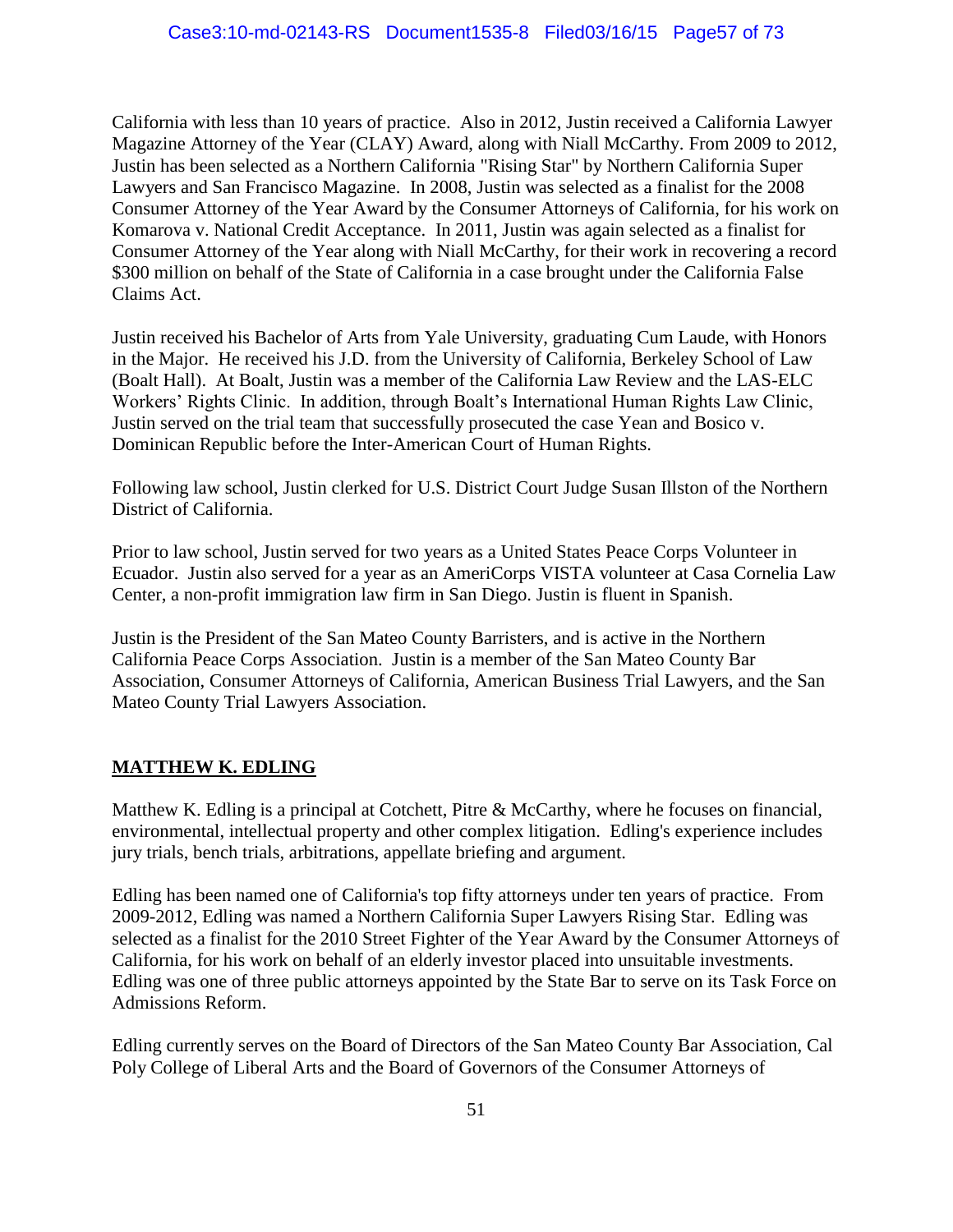California. Edling is involved in a number of community organizations in the Bay Area. Among other community activities, Edling serves on the Board of Directors of the Hamilton Family Center, the largest provider of shelter, eviction prevention assistance, rapid re-housing, youth programming, and support services for homeless families in San Francisco.

Edling received his B.A. from California Polytechnic State University, San Luis Obispo and his J.D. from the University of California, Hastings College of Law. While at Cal Poly, he received the school's highest academic honor, the Academic Excellence Award. During law school, he was a member of the Hastings Law and Policy Review and the Civil Justice Clinic, and was awarded the Best Brief and Best Oral Argument in Hastings' Moot Court Program.

# **ANNE MARIE MURPHY**

Anne Marie Murphy is a principal at Cotchett, Pitre & McCarthy LLP, where she practices civil litigation focusing on complex commercial litigation, class actions, consumers' rights and elder abuse (including both financial abuse and nursing home abuse).

Ms. Murphy received her Bachelor of Arts in Science & Technology from Vassar College. She received her J.D. from the Georgetown University Law Center. While attending Georgetown, she worked as a Legislative Assistant in the U.S. Senate.

After graduating from law school, she practiced law in San Francisco, handling a caseload ranging from complex commercial litigation to regulatory approvals of mergers and acquisitions of regulated utilities. She also worked on a pro bono basis for the AIDS Legal Referral Panel. In Komarova v. National Credit Acceptance, Inc. Ms. Murphy, along with Justin T. Berger of Cotchett, Pitre & McCarthy LLP, obtained a jury verdict against a credit card collection agency following a two week trial in January 2008. The jury found for the plaintiff both on her intentional infliction of emotional distress and California Fair Debt Collection Practices Act claims, resulting in both a compensatory and punitive damages award. On appeal, several important issues of first impression were decided in the Plaintiff's favor, as reflected in the published decision: Komarova v. National Credit Acceptance, Inc., 175 Cal. App. 4th 324 (Cal. App. 1st Dist. 2009).

Ms. Murphy has practiced extensively in the area of elder abuse, handling many notable cases against nursing homes. Ms. Murphy has also acted as co-lead counsel in a number of consumer class actions which have returned millions of dollars to consumers across the country.

Ms. Murphy is a member of Consumer Attorneys of California, the American Association for Justice, the San Mateo County Bar Association, the San Mateo Trial Lawyers Association, and is a lifetime member of California Women Lawyers.

Ms. Murphy serves on the Board of Directors of Consumer Attorneys of California (CAOC) and was Co-Chair of the 2010, 2011, 2012 and 2013 Donald L. Galine Tahoe Seminars. Ms. Murphy was elected to the CAOC Board of Governors in 2009 and again in 2010. In 2010, Ms. Murphy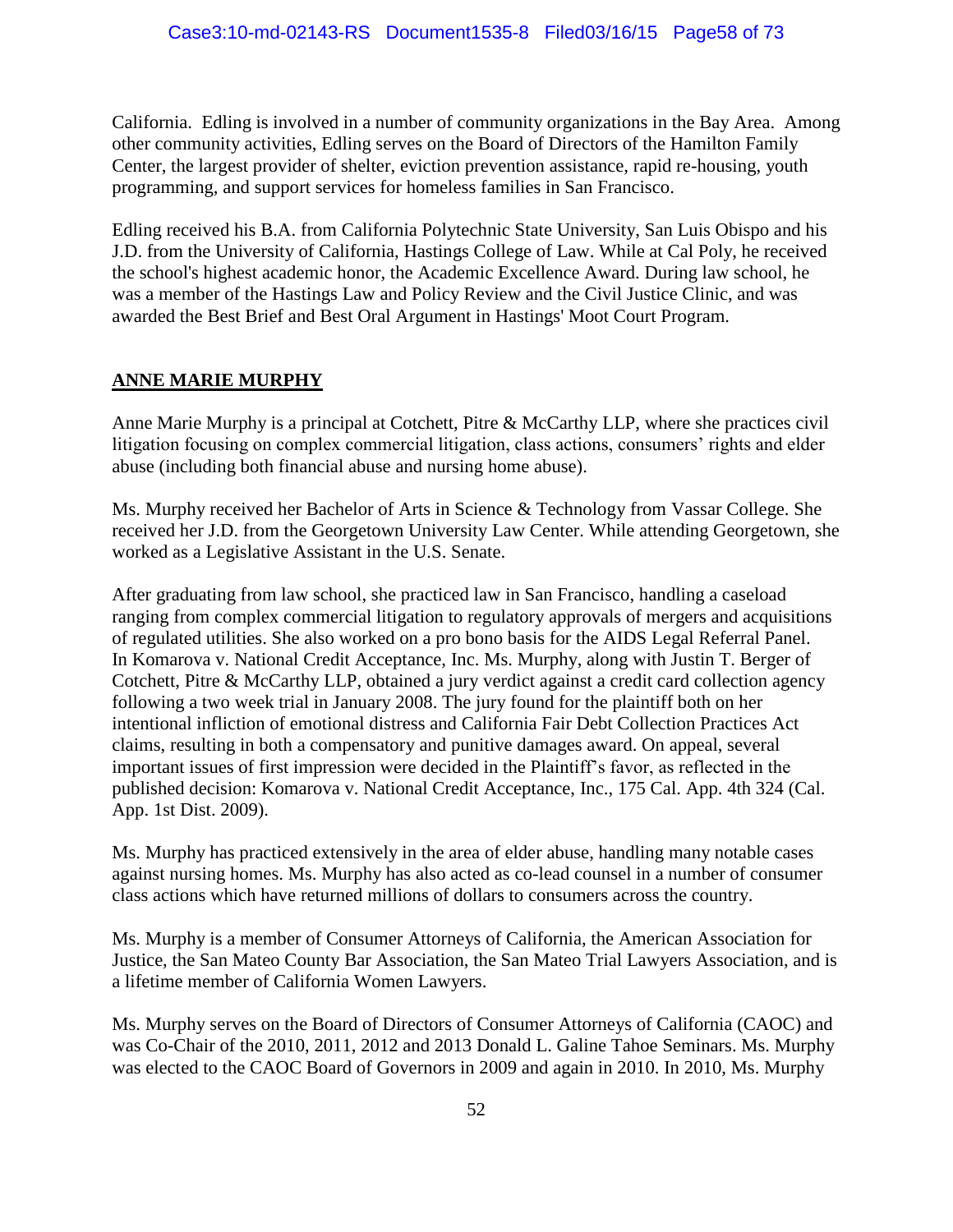was appointed to serve on the Board of Directors of CAOC, she was then elected to the Board of Directors in 2011 and 2012. Ms. Murphy is a Vice-Chair of the CAOC Women's Caucus. In 2010, Ms. Murphy was appointed as a Commissioner on the California Commission on Access to Justice. The Commission plays a vital role in bringing together the three branches of government, judges, lawyers and civic and business leaders to find long-term solutions to the chronic lack of legal assistance available to low-income and vulnerable Californians.

Ms. Murphy previously served on the Board of Directors of the State Bar of California, California Young Lawyers Association (CYLA) (2009 -2011); as well as the Board of Directors of the San Mateo County Barristers (2008-2009).

Ms. Murphy has provided frequent commentary on consumer rights issues, including binding mandatory consumer arbitration, and has appeared on local as well as national news broadcasts including ABC 7 On Your Side (Cable 7), View From The Bay, and Good Morning America (ABC). Ms. Murphy's articles include: "Same Road, Different Stops" (Elder Abuse Litigation), The Docket, San Mateo County Bar Association, Volume 49, No. 1, Jan/Feb 2013. Ms. Murphy's speaking engagements include: Panelist: "Elder Abuse Litigation," San Mateo County Bar Association, 2011; "Elder Abuse Litigation," State Bar of California Annual Convention, 2010; "Handling Cases Involving Physical and Financial Elder Abuse," CYLA, State Bar of California Webinar, 2010; "Winning Cases in Securities Arbitration," State Bar of California Annual Convention, 2010; "Securities Arbitration," CYLA, State Bar of California Webinar 2010; "Winning Trials through Motions *in limine*," 2010; Moderator, "Preparing for Trial," Consumer Attorneys of California, 2011; Moderator, "CSI Effect" CAOC Tahoe 2012; Panelist, "Financial Elder Abuse Litigation: Assessing, Preparing and Presenting Claims", Legal Assistance for Seniors ("LAS") 2012 Annual Conference; "Credit Counseling Class Actions and the CROA", CAOC Beaver Creek Conference 2012; Elder Abuse Litigation: Getting To Verdict Or Settlement In Tough Economic Times And Checklists For Settlement," CAOC 51st Annual Convention 2012; "Ethical Issues in Lawyer Communications," San Mateo County Bar Association 2013.

Ms. Murphy, along with her husband, Frank, are involved in a number of community organizations in the Bay Area. Among other community activities, Ms. Murphy served on the Board of Directors of Seven Tepees Youth Program for a number of years, including as board Secretary. Seven Tepees is a non-profit serving promising urban youth in San Francisco, which provides comprehensive services to youth from 5th to 12th grade, including mentoring, academic support and college and career counseling.

In 2008, Ms. Murphy was selected as a finalist for the 2008 Consumer Attorney of the Year Award by CAOC. Ms. Murphy is also a member of the Million Dollar Advocates Forum, an honor reserved for attorneys who achieve verdicts or settlements in excess of \$1 million on behalf of their clients. In 2009, 2010, 2011 and 2012 Ms. Murphy was selected as a Northern California "Rising Star" by Northern California Super Lawyers and San Francisco Magazine.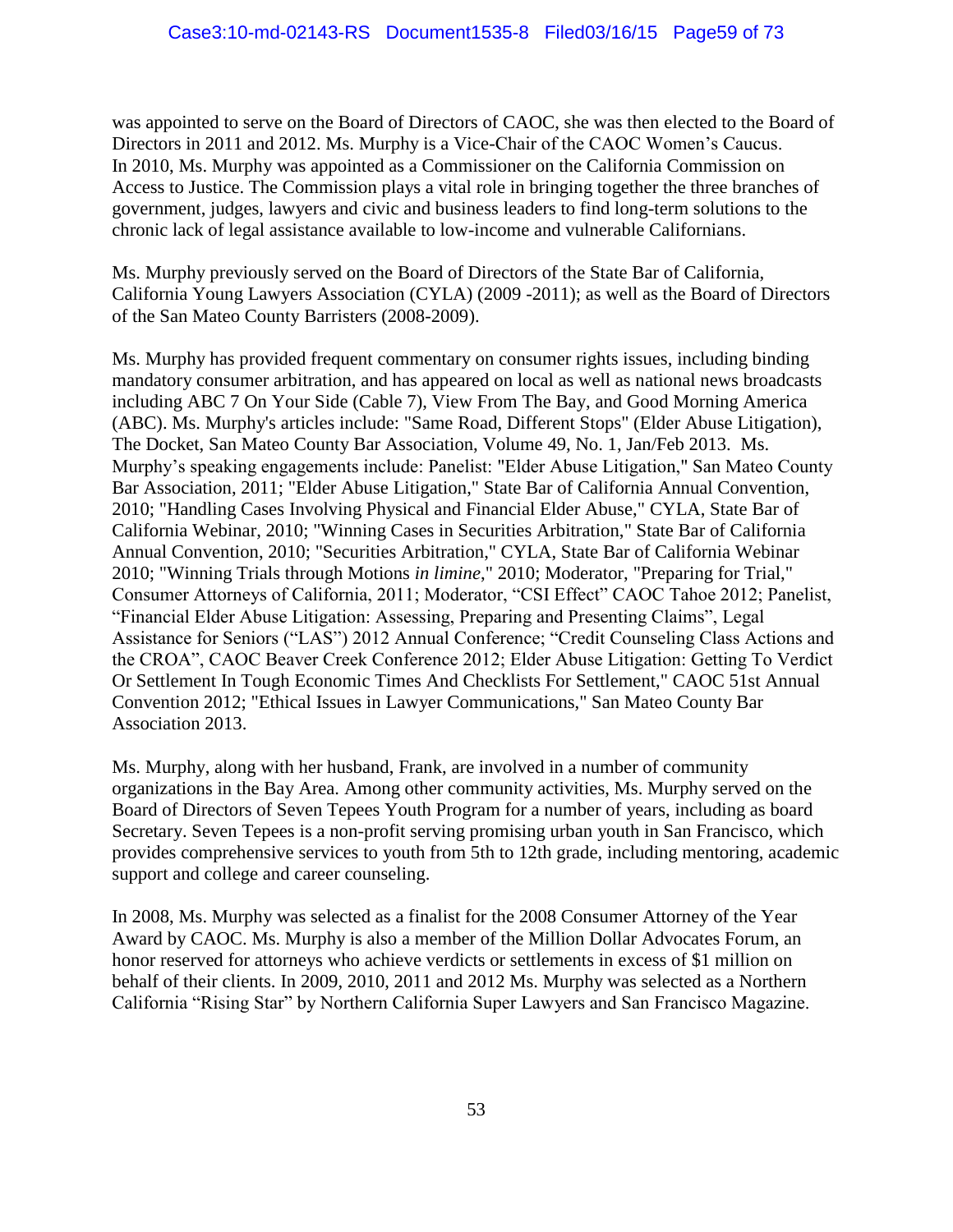# *SENIOR ASSOCIATES*

# **DEMETRIUS X. LAMBRINOS**

Demetrius Lambrinos is a Principal at Cotchett, Pitre & McCarthy. He currently focuses his practice on qui tam cases and complex commercial litigation, and he has a background in antitrust and class actions.

Mr. Lambrinos received his Bachelor of Art in Philosophy from the University of Redlands Johnston College. He received his J.D. from University of Iowa College of Law.

Mr. Lambrinos is a committed member of the Bay Area's nonprofit community. He currently sits on the board of the Bay Area Urban Debate League ("BAUDL"), a nonprofit that mentors underserved Bay Area high school students in the art of debate. As a board member, he has helped raised over \$240,000 from Bay Area law firms to further this mission. He has also spent many hours mentoring students and has been intimately involved with crafting the organization's strategic vision.

# **CHRISTOPHER LAVORATO**

Christopher Lavorato is a principal at Cotchett, Pitre and McCarthy, LLP, where he practices civil litigation. He focuses on a variety of complex civil matters including claims of commercial fraud, business torts, catastrophic injury, products liability and commercial transit accidents. Mr. Lavorato received his B.A. in Communications from the University of San Francisco in 1992. He graduated as the Distinguished Military Graduate from ROTC and was commissioned in the United States Army, serving as an Aviation Officer and UH-60 Blackhawk pilot until 1998. After his military service, Mr. Lavorato earned his J.D. from the University Of Santa Clara School Of Law in 2002.

After law school, Mr. Lavorato practiced with his father and brother, focusing on civil litigation and criminal law in Monterey County. During his practice there, he continued a long lasting relationship with Cotchett, Pitre & McCarthy, LLP, working on numerous cases as co-counsel. He has a broad range of courtroom experience, including both bench and jury trials, representing individuals, as well as corporate and governmental entities. Some examples of his cases have been the protection of female rights in the workplace, ensuring a safe living environment for the elderly or special needs patients and the protection of consumers from defective products.

Mr. Lavorato has served on numerous non-profit boards to the betterment of our communities and has provided vigorous pro-bono representation to those in need. He is a firm believer that education is a vital ingredient of freedom and has served as an adjunct professor at the collegiate level in the area of Administration of Justice.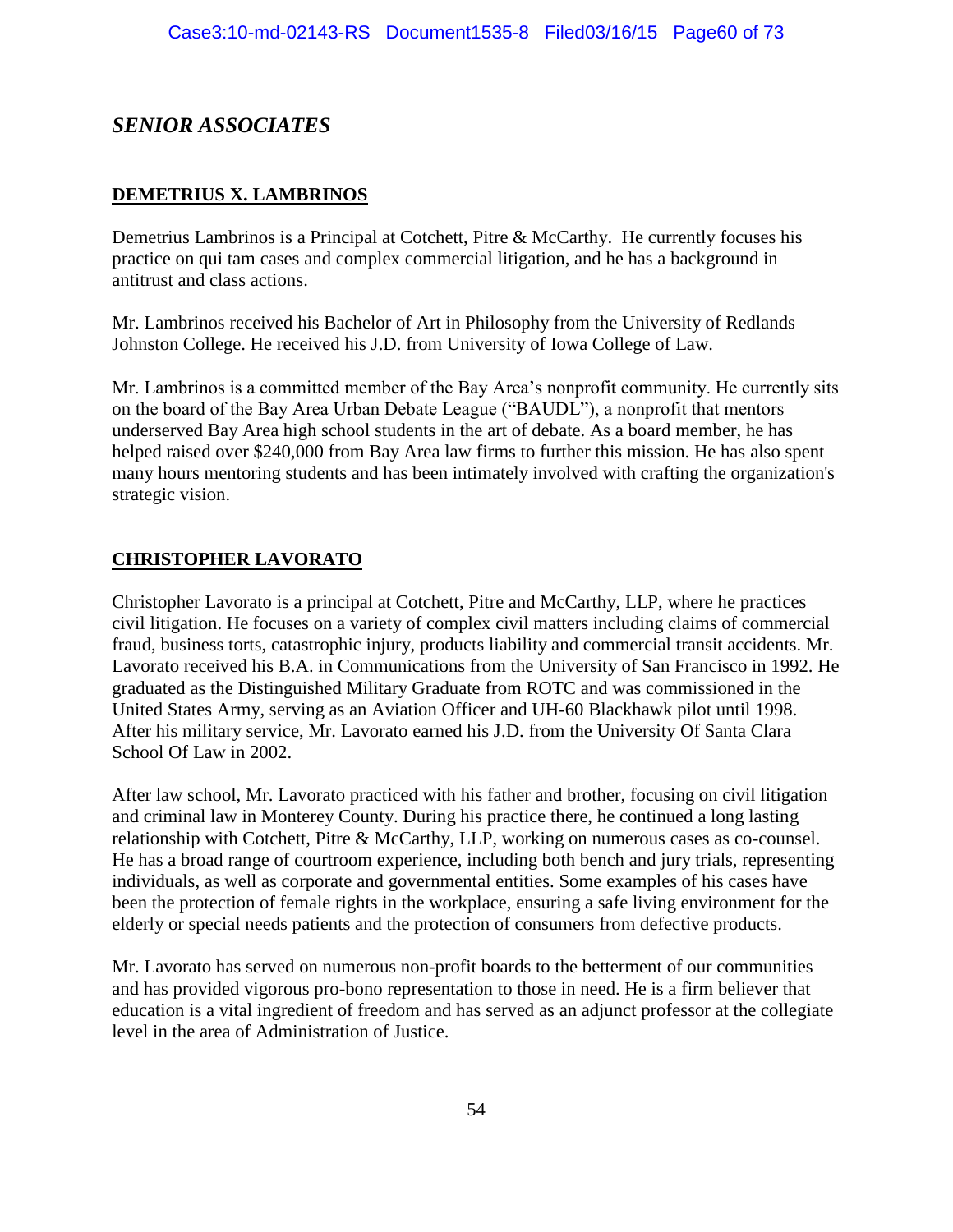# **ADAM J. ZAPALA**

Adam J. Zapala is a principal at Cotchett, Pitre & McCarthy, LLP, where he focuses on antitrust, false claims act litigation, consumer protection and class actions generally.

Mr. Zapala received a B.A. from Stanford University and his J.D. from University of California, Hastings College of the Law. While at Hastings, Mr. Zapala received awards for best moot court brief, the Pro Bono Publico award, most outstanding student in Group Advocacy and Systemic Reform, and Excellence for the Future Award in Pre-trial Practice.

Previously, Mr. Zapala worked at Davis, Cowell & Bowe, LLP. in San Francisco, where he represented labor unions, Taft-Hartley Pension and Health & Welfare funds, employees and consumers in complex litigation, arbitration and NLRB proceedings. While at DCB, Mr. Zapala served as trial counsel in countless arbitrations on behalf of labor unions and employee benefit funds. He has argued cases before the California First, Third, and Sixth District Court of Appeal.

Mr. Zapala also previously served as a staff attorney with Bay Area Legal Aid, where he focused on representing indigent clients in a wide variety of civil litigation matters. While there, Mr. Zapala developed expertise in Medi-Cal, Medicare and other publicly-financed healthcare systems. While in law school, Mr. Zapala also worked for the public interest law firms of Public Advocates, Inc. and Public Justice, focusing on civil rights class action litigation.

Mr. Zapala also has legislative and policy experience, working on Capitol Hill as a policy aide for Senator Ron Wyden (D-Oregon) in Washington D.C.

Mr. Zapala has deep ties to the Bay Area. He grew up in San Jose, California and attended Bellarmine College Preparatory. While at Stanford University, Mr. Zapala became a four-time Academic All-American, a four-time All-American, and Captain of the Stanford Men's Soccer Team. In 2001, he was drafted in the Major League Soccer ("MLS") Super Draft by the Dallas Burn (now FC Dallas).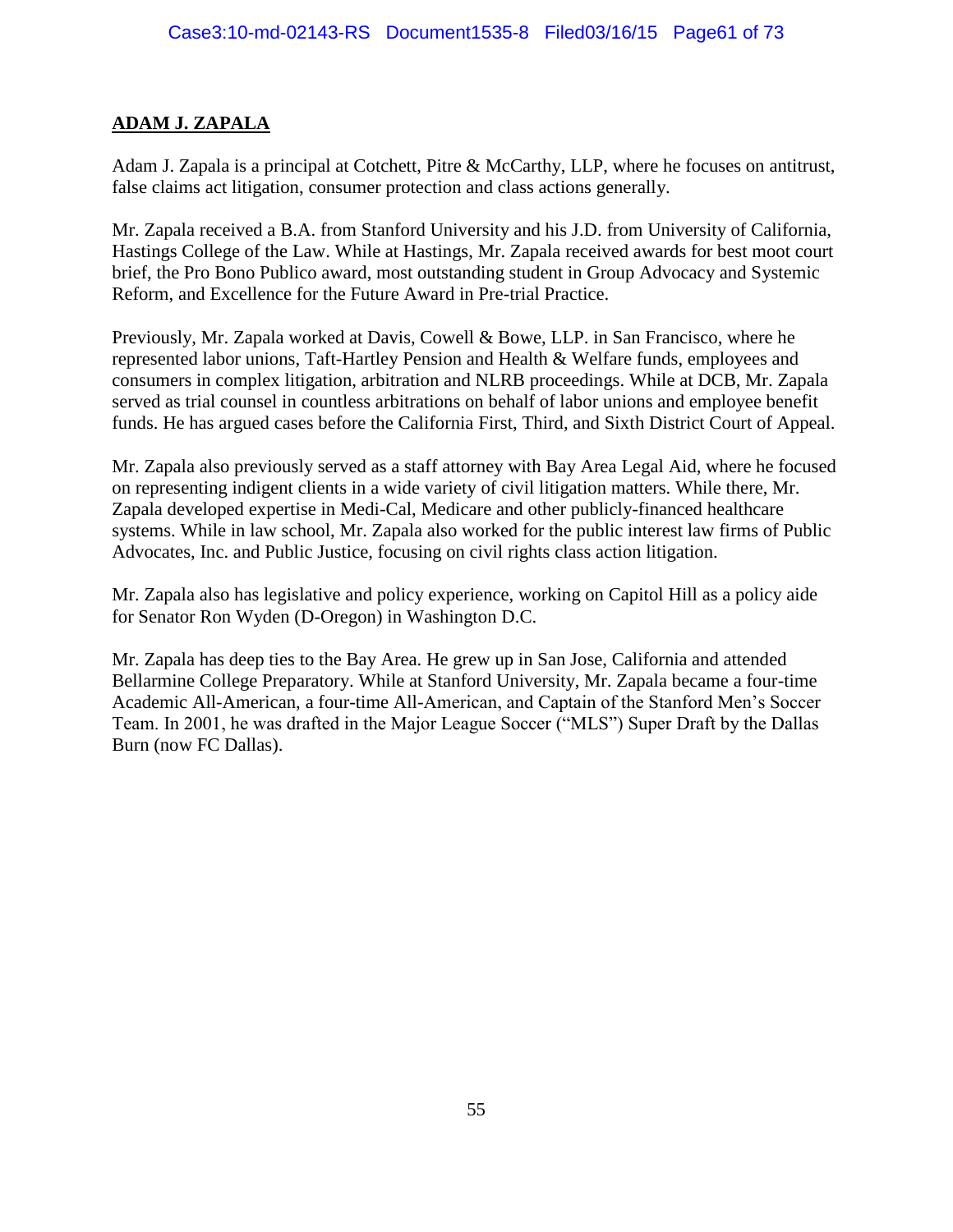# *ASSOCIATES*

# **CAMILO ARTIGA-PURCELL**

Camilo Artiga-Purcell is an associate at Cotchett, Pitre & McCarthy, LLP, where he focuses on securities fraud and complex business litigation. Mr. Artiga-Purcell successfully litigated on behalf of defrauded investors in a technology startup, and is currently litigating on behalf of investors defrauded of hundreds of millions of dollars under a contrived margin call during the 2008 financial crisis.

Mr. Artiga-Purcell graduated from the University of San Francisco School of Law, and was awarded the Business Law Certificate for his work on SEC and CFTC regulation of OTC derivatives.

During law school, Mr. Artiga-Purcell worked at La Raza Centro Legal, providing legal services and advocacy to low income senior citizens and Latinos in San Francisco. Currently, Mr. Artiga-Purcell volunteers at the SHARE Foundation. Mr. Artiga-Purcell also provides pro bono counsel to Local Grow and Wiki Grow, a web based forum focused on growing and sustaining local gardens.

# **ALEXANDER BARNETT**

Alex Barnett is a Principal at Cotchett, Pitre & McCarthy where he specializes in class actions involving: antitrust and securities law violations; consumer fraud; negligent product design and manufacture; wage and overtime disputes; civil rights violations; and violation of environmental laws. He also handles mass tort litigation.

Representative class action cases include: Turner v. General Electric Company, No. 2:05-CV-186-FtM-33DNF (M.D. Fla.) (claims by purchasers of allegedly defective General Electric refrigerators); Staton v. IMI South, LLC, No. 03-CI-588 (Ky. Cir. Ct.) (claims by purchasers of defective concrete for repair of home foundations and flatwork); In re Bridgestone/Firestone Inc., ATX, ATX II and Wilderness Tires, MDL No. 1373 (S.D. Ind.) (claims by purchasers of allegedly defective tires), Gori v. Merck & Co., Inc., No.: 04L1254 (claims by purchasers of Vioxx for refund of purchase price); and Harman v. Lipari (claims for medical monitoring for residents of neighborhood bordering a Superfund site in New Jersey). Mr. Barnett also has represented individuals injured by pharmaceutical products such as Redux and Pondimin, Baycol, Serzone, and Vioxx. In addition, Mr. Barnett served as counsel for the cities of Boston, Los Angeles, Philadelphia and San Francisco against the handgun industry and as counsel for the City of Milwaukee in a case against the lead pigment industry.

Mr. Barnett has served as a lecturer on class actions, serving as a Panel speaker at the First Annual National Class Actions Symposium (Osgoode Hall Law School, Toronto, Canada) and the Third Annual Class Actions for Non-Class-Action Lawyers - Growing Your Business by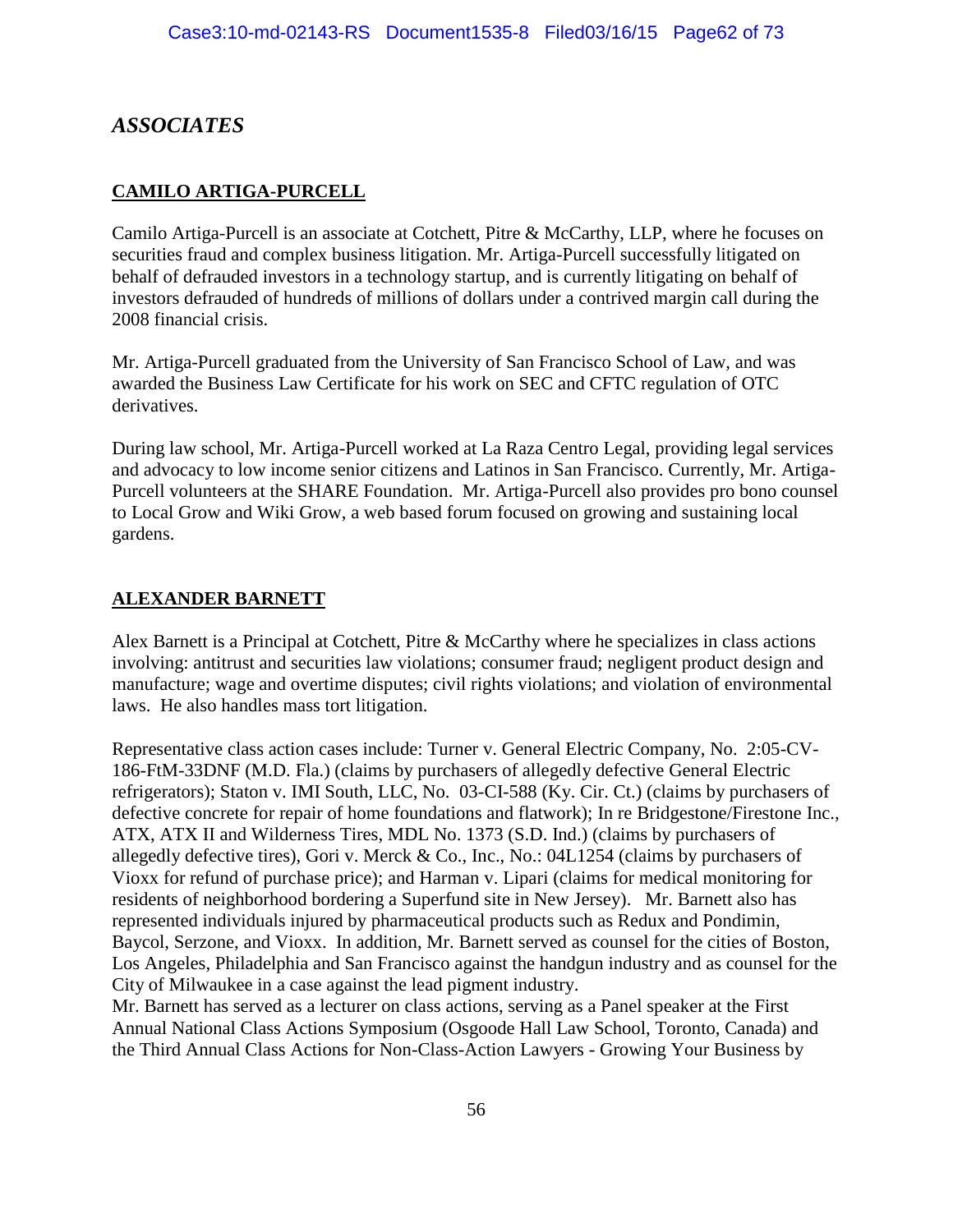Understanding the Basics and Recognizing Opportunities.

Prior to entering private practice, Mr. Barnett served as the Executive Director of the International Association of Jewish Lawyers and Jurists ("IAJLJ"), American Section, an organization dedicated to promoting human rights and the rule of law.

Before his tenure at the IAJLJ, Mr. Barnett served as the Democratic Party nominee for the New York State Assembly in New York's 17th Assembly District.

# **ERIC BUESCHER**

Eric Buescher is a Principal at Cotchett, Pitre & McCarthy, where he focuses on consumer fraud, elder abuse, false claims litigation and employment litigation. Mr. Buescher received his Bachelor of Arts in Political Science, with a focus on International Relations from Duke University. After graduating, Mr. Buescher worked as a researcher in Washington, DC assisting law firms with complex research projects for active litigation matters.

Subsequently, Mr. Buescher received his J.D. from Georgetown University Law Center. While at Georgetown, Mr. Buescher was a member of the Georgetown Journal on Law and Public Policy and published an article regarding Fifth Amendment takings as they relate to affordable housing and the Department of Housing and Urban Development titled "Home Robbery: Congress and HUD's Taking of Private Property in Affordable Housing." 7 Geo. J.L. & Pub. Pol'y 571 (2009).

Mr. Buescher is a member of San Mateo Trial Lawyers Association and Consumer Attorneys of California.

# **JENNIFER R. CRUTCHFIELD**

Jennifer R. Crutchfield is a Principal at Cotchett, Pitre, & McCarthy. Her practice focuses on securities/financial fraud litigation.

Ms. Crutchfield graduated from the University Of Arizona School Of Law. While at the University of Arizona, she volunteered as Student Coordinator for the Volunteer Lawyers Program as well as served on the Student Bar Association, the Law Women's Association, and the Community Service Board.

After graduating from Law School, Ms. Crutchfield had a clerkship with the Hon. Sarah Simmons in Tucson, Arizona. She also obtained her L.LM from the Université Lyon III with an emphasis in Business Law.

Ms. Crutchfield graduated from Loyola Marymount University, in Los Angeles, earning her B.A. in Psychology. While at LMU, Ms. Crutchfield studied abroad at Oxford University and was President of a Service Organization, the Marians.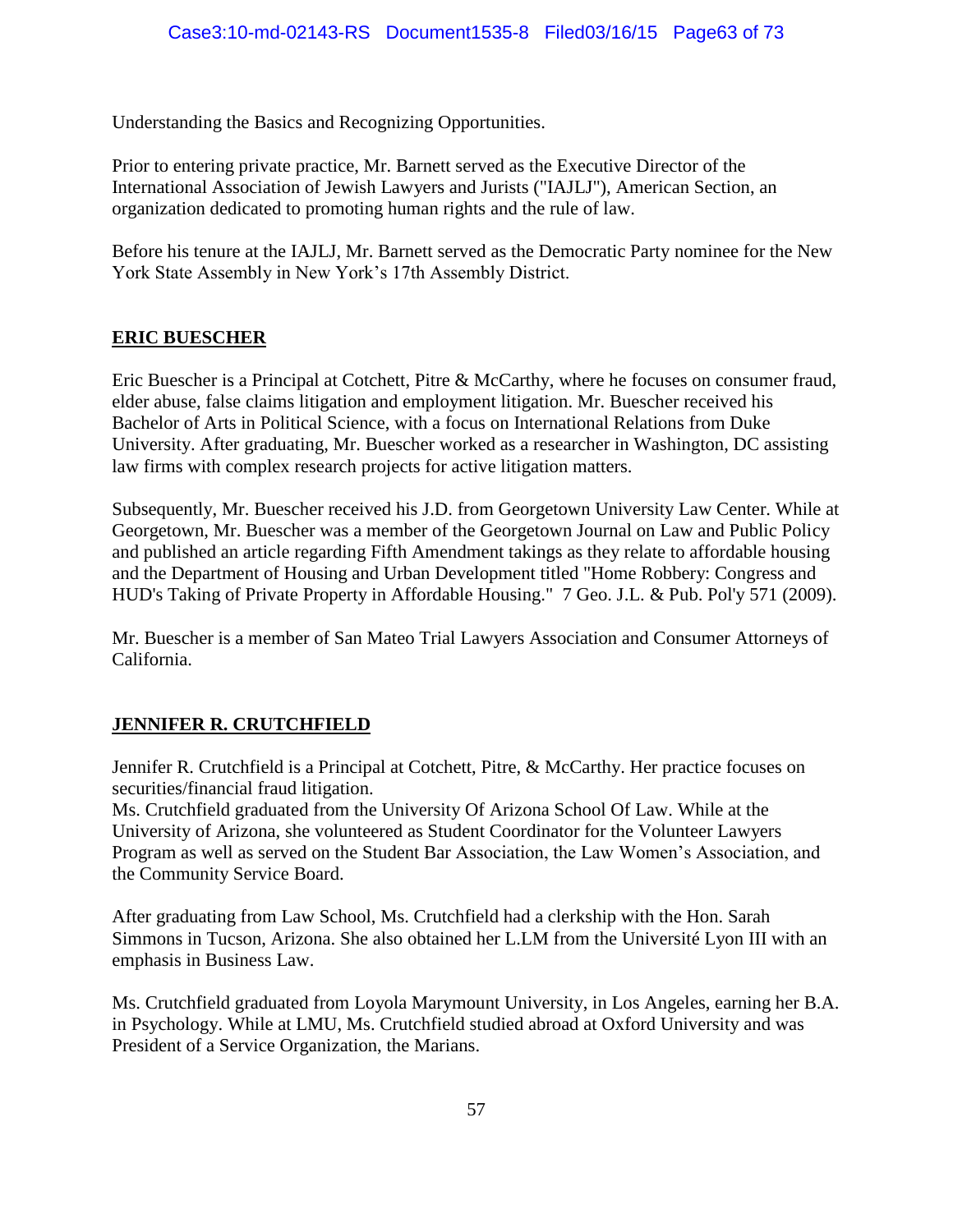# **ALEXANDRA A. HAMILTON**

Alexandra A. Hamilton is a principal at Cotchett, Pitre, & McCarthy. Her practice focuses on personal injury/product liability litigation.

Ms. Hamilton graduated from Santa Clara University, School of Law. While at Santa Clara University, she interned in the Criminal Division of the United States Attorney's Office and studied at Koç University in Istanbul, Turkey.

Ms. Hamilton graduated from Notre Dame High School in Belmont, California, before earning her B.A. from the University of California, Santa Barbara. While at UCSB, Ms. Hamilton spent a semester interning at the Office of the Solicitor General in Washington, D.C. and a semester studying in Paris, France.

Ms. Hamilton is a member of the San Mateo County Bar Association, Consumer Attorneys of California, and San Francisco Trial Lawyers Association.

#### **JOANNA W. LiCALSI**

Joanna W. LiCalsi is a Principal at Cotchett, Pitre & McCarthy, LLP. Her practice focuses on securities and antitrust litigation.

Ms. LiCalsi received her J.D. from the University of San Francisco School of Law. While at USF, she served as a judicial extern to Justice Bernard Fried (Ret.) in the New York State Supreme Court Commercial Division, as well as U.S. District Court Judge Susan Illston of the Northern District of California. Ms. LiCalsi also interned at the Office of the Circuit Executive for the United States Courts for the Ninth Circuit, where she worked in the Legal Affairs Unit. Additionally, she worked in two clinics, providing legal services to clients who could not afford representation in disputes involving intellectual property and securities law.

Prior to law school, Ms. LiCalsi received her B.A. from Sarah Lawrence College in Bronxville, NY, where she concentrated in history and writing. While at SLC, she spent a semester at Reed College in Portland, Oregon studying English Literature, and a summer at UC Berkeley studying law and political science. After she completed her undergraduate education, she spent two years as a Teaching Fellow at the Horace Mann School in New York.

# **RYON NIXON**

Ryon M. Nixon is a Principal at Cotchett, Pitre & McCarthy, where he focuses on false claims act litigation, class actions, consumers' rights, financial elder abuse, and other complex civil litigation.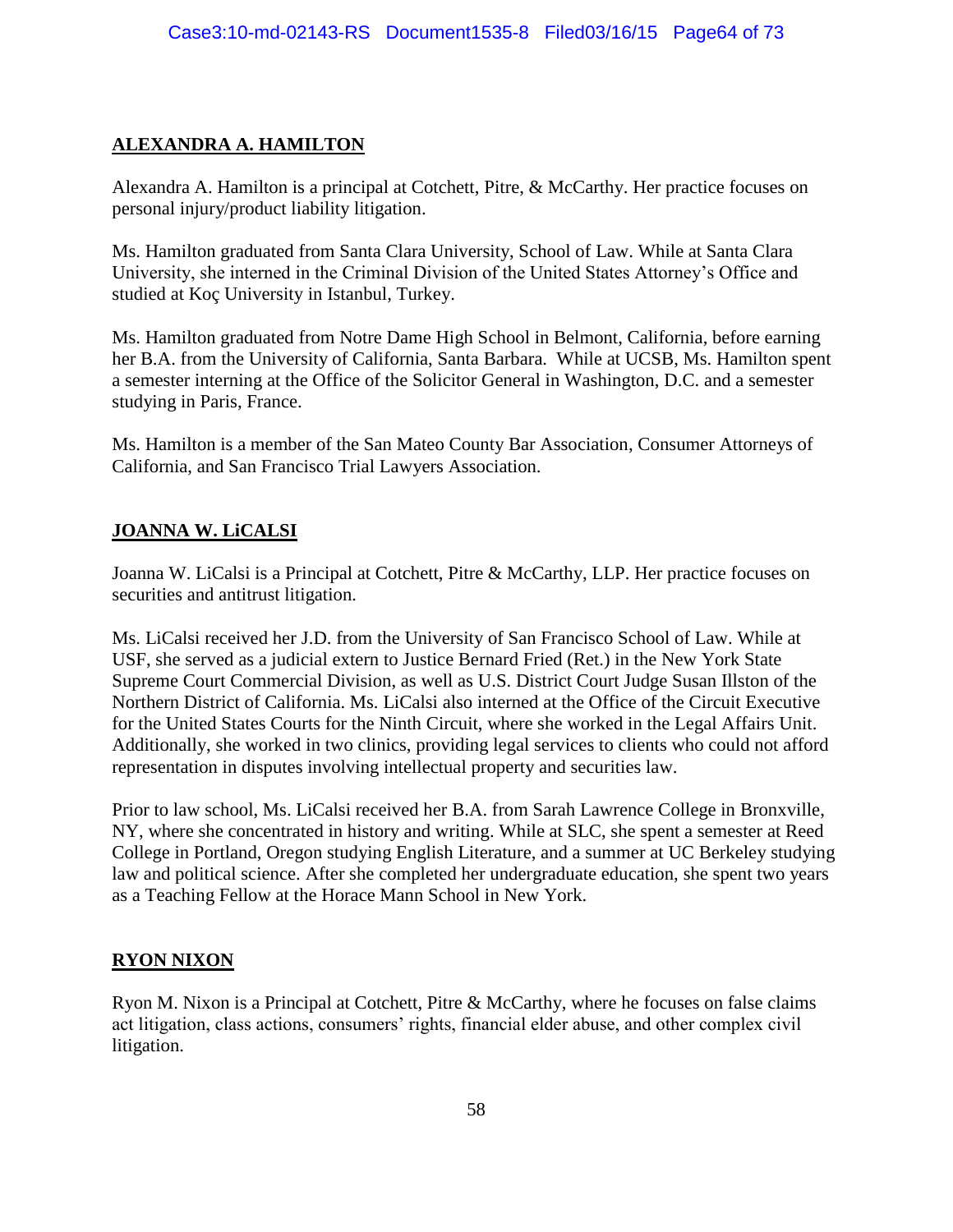Mr. Nixon received his Bachelor of Arts in Anthropology with an emphasis in Linguistics from the University of California, Los Angeles where he graduated Summa Cum Laude and Phi Beta Kappa. He also received his J.D. from the University of California, Los Angeles. While at UCLA Law, he was a research assistant to Professor Gerald Lopez, volunteered for UCLA's Reentry Legal Clinic, and served on the boards of the Real Estate Association and La Raza latino law students association.

# **KEVIN O'BRIEN**

Kevin P. O'Brien is a Principal at Cotchett, Pitre & McCarthy, where he focuses on complex business litigation, antitrust, securities and intellectual property. Mr. O'Brien has represented plaintiffs and defendants in a broad range of legal matters, including consumer and mass-tort class actions, securities and corporate fraud claims, trade secret misappropriation actions and complex commercial disputes. Mr. O'Brien is experienced in all phases of civil litigation in state and federal court.

Prior to joining Cotchett, Pitre & McCarthy, Mr. O'Brien litigated class actions and complex commercial disputes at a national law firm and copyright and trademark disputes at an intellectual property litigation boutique. Mr. O'Brien's experience includes representing individuals, public entities and large and small businesses in court hearings, bench trials, arbitrations, settlement conferences, mediations, administrative proceedings and appeals. Mr. O'Brien received his J.D. from University of California, Hastings College of the Law where he graduated magna cum laude. While at Hastings, Mr. O'Brien received American Jurisprudence awards in Civil Procedure and Consumer Protection, was admitted to the Thurston Society and the Order of the Coif and was appointed to serve as the Senior Symposium Editor for the Hastings Law Journal. He also received B.A. from San Francisco State University. Following law school, Mr. O'Brien clerked for U.S. District Court Judge Ronald M. Whyte of the Northern District of California.

In 2014, Mr. O'Brien was awarded the Lawyers' Committee for Civil Rights' Father Cuchulain Moriarty Award for his extraordinary pro bono contribution.

Mr. O'Brien previously served on the boards of the Cartoon Art Museum and the Berkeley Bears Youth Baseball Organization.

#### **BRYAN M. PAYNE**

Bryan M. Payne is a principal at Cotchett, Pitre & McCarthy, where he focuses on securities, financial fraud and business litigation.

Mr. Payne received his Bachelor of Business Administration and Master in Professional Accounting degrees from the University of Texas at Austin, earning university honors. While earning his graduate degree, Mr. Payne worked at a Big Four accounting firm and provided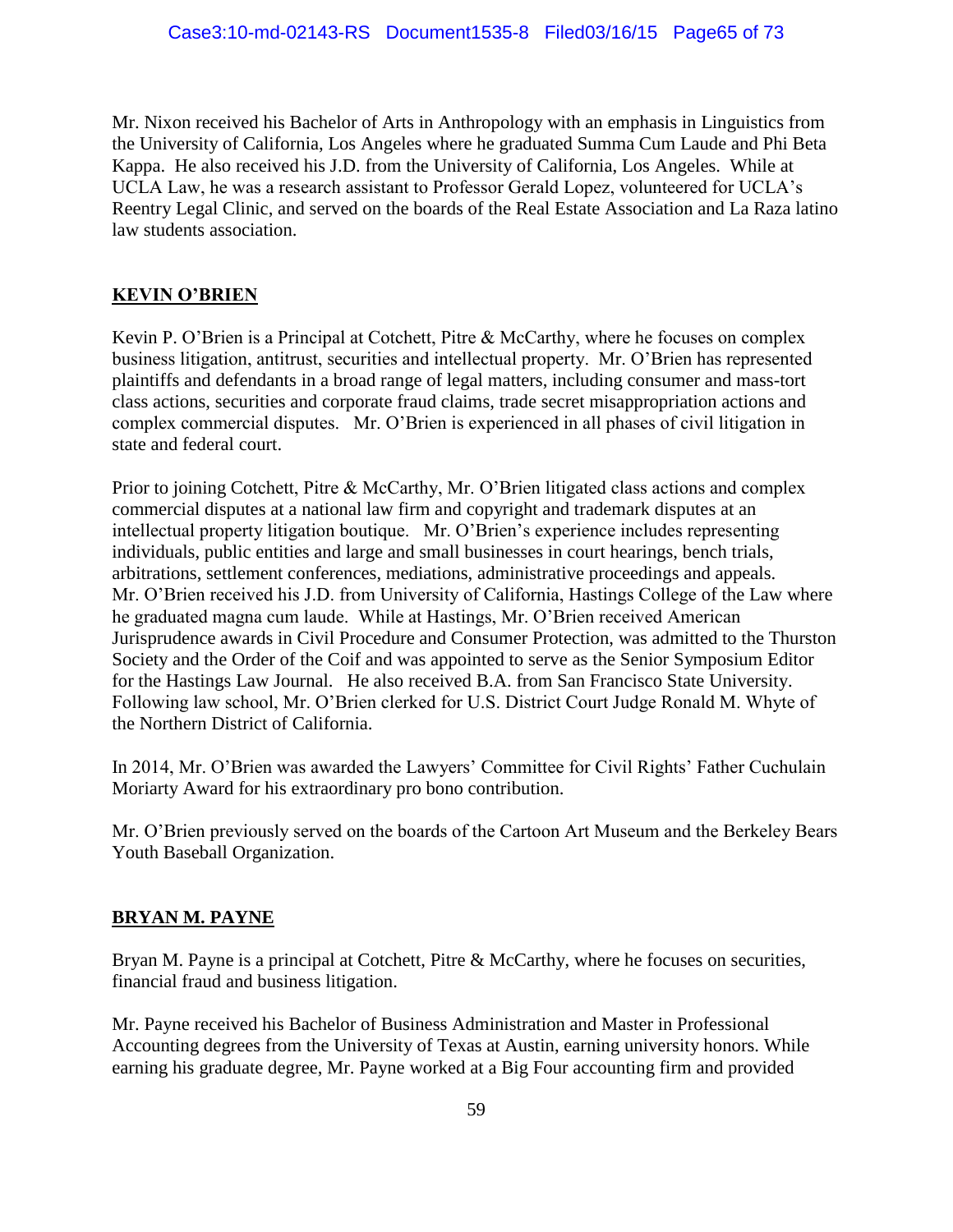tutoring to undergraduate business school students. Mr. Payne then received his J.D. from the University of California, Hastings College of the Law, where he graduated cum laude. While at Hastings he was Vice President of the Association of Communications, Sports and Entertainment Law, and received the Witkin Award for Academic Excellence.

Mr. Payne participates in the Volunteer Legal Services Program of the Bar Association of San Francisco, where he provides representation to low-income individuals and families.

# **BRIAN M. SCHNARR**

Brian M. Schnarr is an associate at Cotchett, Pitre & McCarthy, LLP, working in the areas of business litigation, financial fraud, antitrust litigation, consumer protection cases and intellectual property. Brian has represented both plaintiffs and defendants in a wide range of matters, including corporate fraud, trade secret misappropriation, Ponzi schemes, product defect, and price fixing. This experience includes all aspects of pre-trial litigation, including discovery, motion practice, court hearings and mediations. Mr. Schnarr has also been involved in several trials in both federal and California state court.

In 2012, Mr. Schnarr represented an 86 year old resident of San Mateo County in an elder abuse action against a skilled nursing facility. Pauline Gogol v. Mills-Peninsula Health Services d/b/a Mills-Peninsula Skilled Nursing, Case No. CIV-509469. After a two week trial, a jury returned a verdict in favor of the plaintiff for \$1,844,400. The jury also made a finding of clear and convincing evidence of recklessness, oppression, fraud or malice for an additional award of attorney's fees and punitive damages.

Also in 2012, Mr. Schnarr defended a residential design professional in a construction defect case where the plaintiffs alleged negligence and fraud arising out of a home remodel and second story addition. Jang v. Deal et al., Case No. CIV 506396. The case went to trial in October of 2012, where Mr. Schnarr moved for a mini-trial on the affirmative defense of statute of limitations before a jury was empaneled. The case was ultimately resolved on terms beneficial to the defense.

In 2013, Mr. Schnarr represented ten California Cities and Counties in a representative public nuisance action in a six week trial in the Complex Department of the Santa Clara County Superior Court. Lead Paint Litigation, Case No. 1-00-CV-788657. This was one of the largest representative public nuisance actions in the country, and involved the wrongful promotion and sale of lead-based paint and pigment in California over a period of decades by five historical paint and pigment manufacturers.

Mr. Schnarr was selected as a 2013 Northern California Rising Star for Super Lawyers. He holds a position on the Leadership Development Committee of the American Business Trial Lawyers Association, is a member of the Consumer Attorneys of California, the San Mateo County Bar Association, and the American Association for Justice.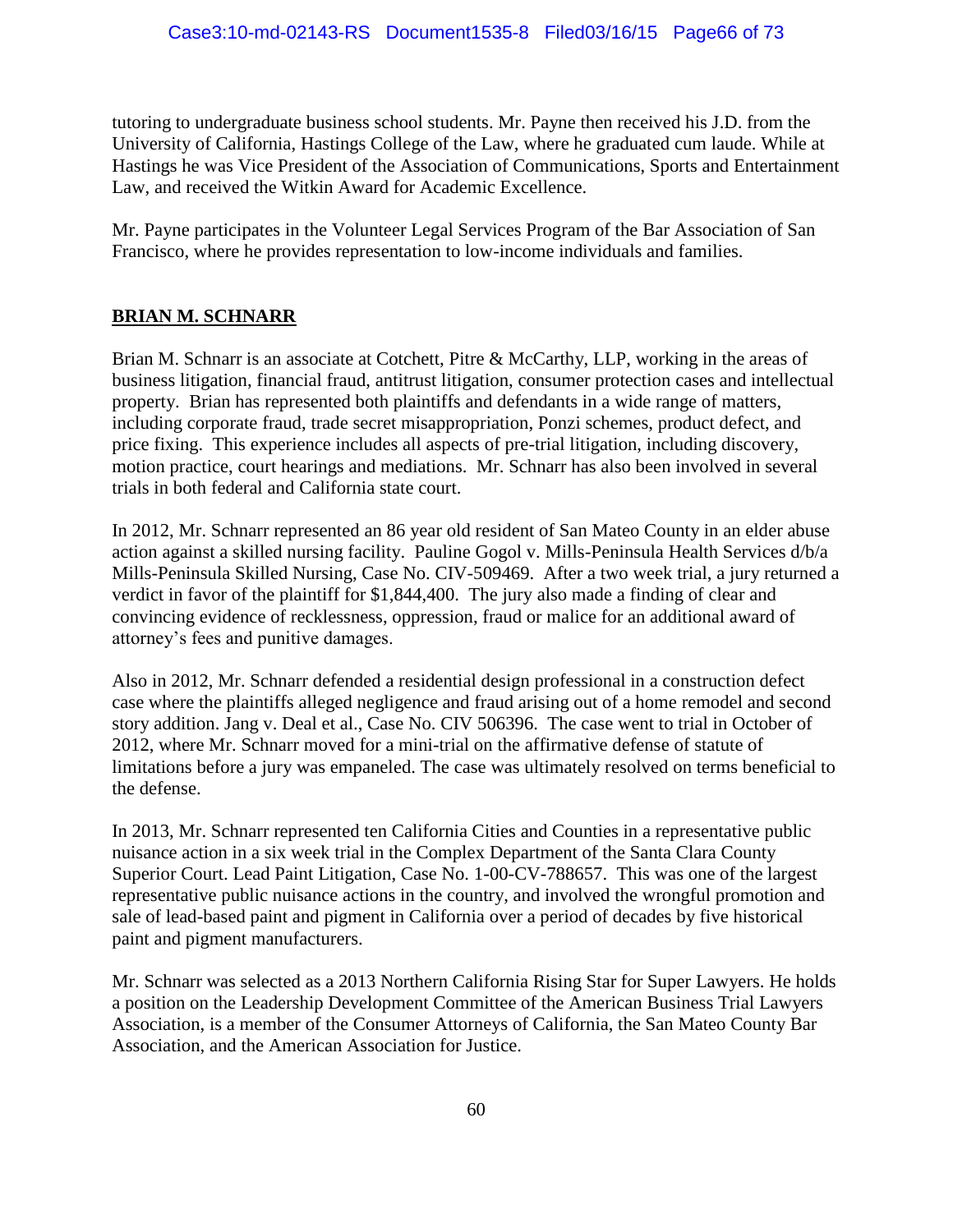#### **ELIZABETH TRAN**

Elizabeth Tran is a principal at Cotchett, Pitre & McCarthy, LLP. She focuses her practice on antitrust law and complex litigation.

Ms. Tran received her B.A. in Economics and Political Science, with a concentration in Public Policy, from Boston University. At BU, she interned and studied abroad in London and Sydney during her third year.

Ms. Tran received her J.D. from the University of California, Hastings College of the Law. At UC Hastings, she was a super regional semifinalist in the Jessup International Law Moot Court Competition. She also received honorable mentions for both best brief and best oral advocacy in Moot Court. Ms. Tran served as a judicial extern for the Honorable A. James Robertson II in San Francisco Superior Court and as a teaching assistant for both Legal Writing & Research and Moot Court. She studied international business law at Bocconi University in Milan for a semester.

In law school, Ms. Tran mentored underserved high school students on preparing for college. While awaiting bar results, she served as a graduate fellow at Bay Area Legal Aid, where she advocated for the rights of disadvantaged people to health and disability benefits. Ms. Tran has national and state legislative experience. She interned for U.S. Representative Neil Abercrombie (D-Hawaii; now Governor of Hawaii) in Washington, D.C. and State Representative Scott Nishimoto (D-Hawaii) in Honolulu.

Ms. Tran grew up in Honolulu and graduated from 'Iolani School, but she has been actively laying roots in the Bay Area. She enjoys the food scene in San Francisco, the hiking trails in Marin, and volunteering for the family law section of the Bar Association of San Francisco.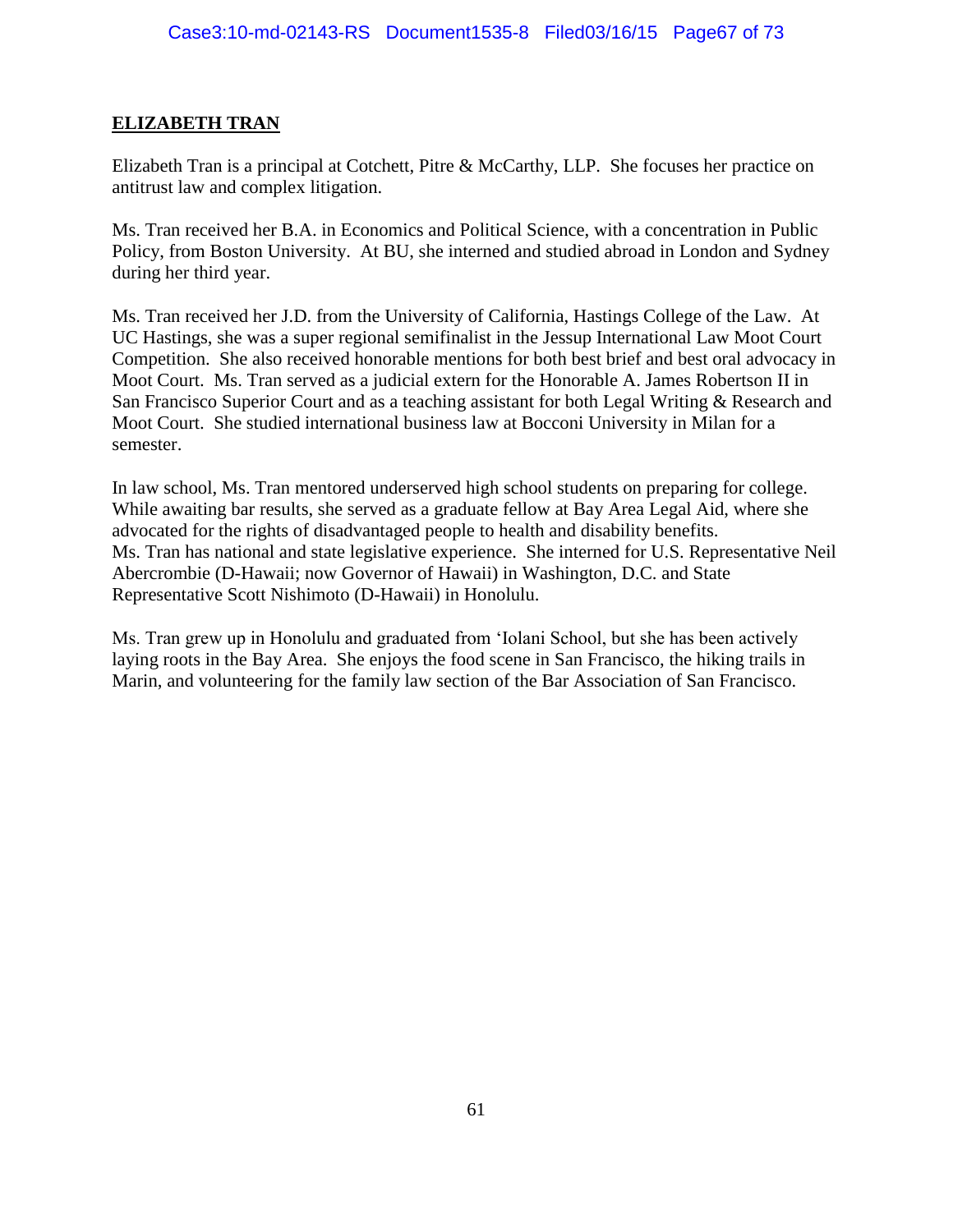Case3:10-md-02143-RS Document1535-8 Filed03/16/15 Page68 of 73

# **EXHIBIT 2**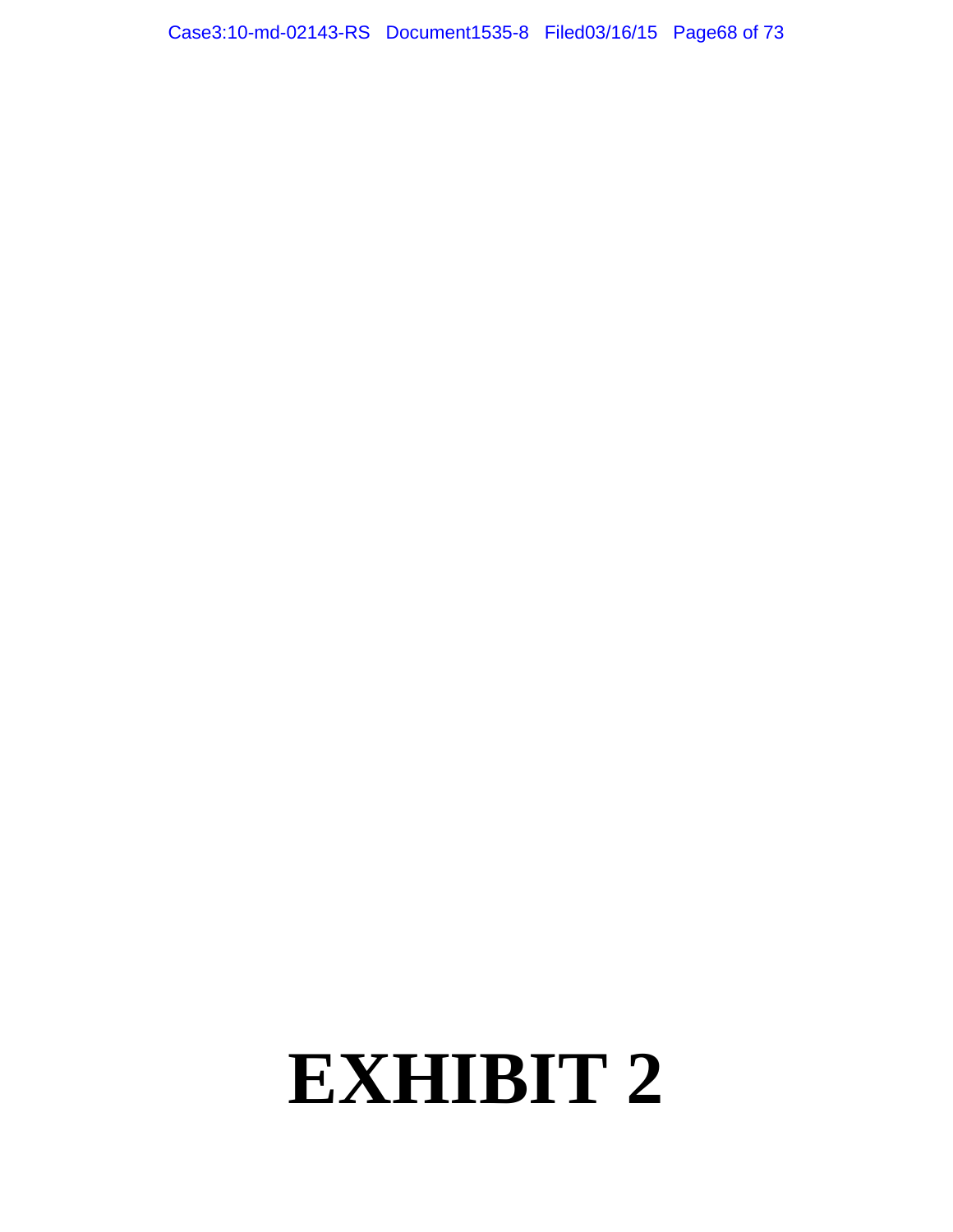# Case3:10-md-02143-RS Document1535-8 Filed03/16/15 Page69 of 73

#### **EXHIBIT 2**

*In re Optical Disk Drive Antitrust Litigation*, Case No. 3:10-md-2143-RS **COTCHETT, PITRE & McCARTHY, LLP**  Reported Hours and Lodestar May 7, 2010 through December 31, 2014

# **TIME REPORT**

| <b>NAME</b>            | <b>TOTAL</b><br><b>HOURS</b> | <b>HOURLY</b><br><b>RATE</b> | <b>LODESTAR</b> |  |  |
|------------------------|------------------------------|------------------------------|-----------------|--|--|
| <b>ATTORNEYS</b>       |                              |                              |                 |  |  |
| Joseph W. Cotchett (P) | 109.20                       | \$900                        | \$98,280.00     |  |  |
| Joseph W. Cotchett (P) | 1.50                         | \$350                        | \$525.00        |  |  |
| Niall P. McCarthy (P)  | 1.10                         | \$750                        | 825.00          |  |  |
| Nancy L. Fineman (P)   | 0.80                         | \$700                        | \$560.00        |  |  |
| Steven N. Williams (P) | 803.50                       | \$700                        | \$562,450.00    |  |  |
| Steven N. Williams (P) | 21.30                        | \$350                        | \$7,455.00      |  |  |
| Frank C. Damrell (OC)  | 0.20                         | \$775                        | \$155.00        |  |  |
| Matthew K. Edling (A)  | 1.40                         | \$350                        | \$490.00        |  |  |
| Adam J. Zapala (A)     | 26.20                        | \$415                        | \$10,873.00     |  |  |
| Adam J. Zapala (A)     | 50.70                        | \$360                        | \$18,252.00     |  |  |
| Aron K. Liang (A)      | 10.50                        | \$415                        | \$4,357.50      |  |  |
| Aron K. Liang (A)      | 1.20                         | \$400                        | \$480.00        |  |  |
| Aron K. Liang (A)      | 4.50                         | \$350                        | \$1,575.00      |  |  |
| Nikki B. Okcu (A)      | 30.00                        | \$415                        | \$12,450.00     |  |  |
| Nikki B. Okcu (A)      | 7.00                         | \$350                        | \$2,450.00      |  |  |
| Neil J. Swartzberg (A) | 12.00                        | \$415                        | \$4,980.00      |  |  |
| Neil J. Swartzberg (A) | 71.30                        | \$400                        | \$28,520.00     |  |  |
| Elizabeth T. Tran (A)  | 7.00                         | \$360                        | \$2,520.00      |  |  |
| Elizabeth T. Tran (A)  | 3.00                         | \$350                        | \$1,050.00      |  |  |
| Gene W. Kim (A)        | 36.40                        | \$360                        | \$13,104        |  |  |
| Gene W. Kim (A)        | 30.10                        | \$350                        | \$10,535        |  |  |
| Joanna W. LiCalsi (A)  | 207.50                       | \$360                        | \$74,700.00     |  |  |
| Mary F. Mock (A)       | 3.20                         | \$360                        | \$1,152.00      |  |  |
| Victor S. Elias (A)    | 99.20                        | \$360                        | \$35,712.00     |  |  |
| Jessica Hwang (A)      | 3.20                         | \$350                        | \$1,120.00      |  |  |
| NON-ATTORNEYS          |                              |                              |                 |  |  |
| Brian Doe (PL)         | 2.90                         | \$225                        | \$652.50        |  |  |
| Erich Detert (PL)      | 0.50                         | \$250                        | \$125.00        |  |  |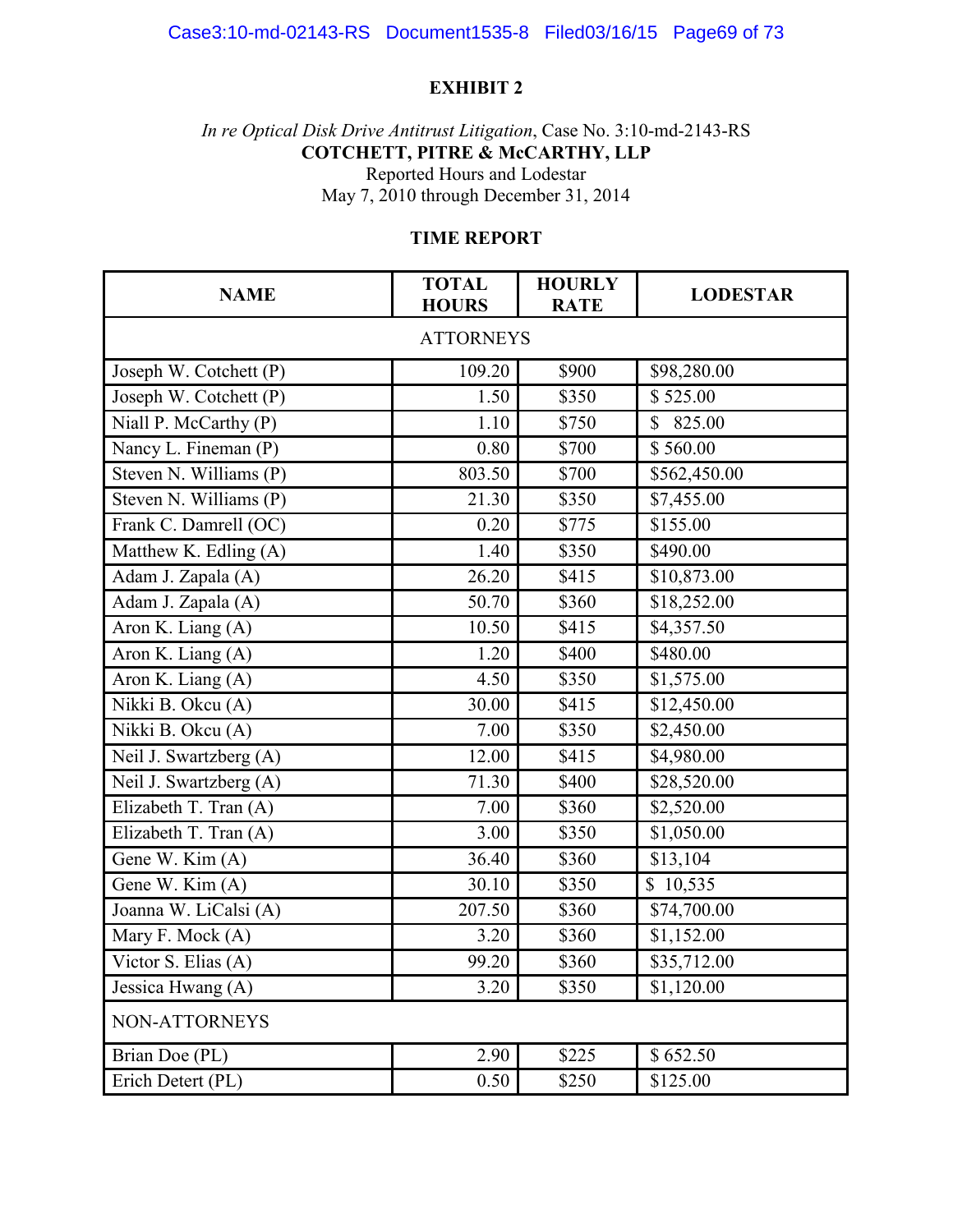| <b>NAME</b>          | <b>TOTAL</b><br><b>HOURS</b> | <b>HOURLY</b><br><b>RATE</b> | <b>LODESTAR</b> |
|----------------------|------------------------------|------------------------------|-----------------|
| Erich Detert (PL)    | 17.50                        | \$225                        | \$3,937.50      |
| Jaclyn Verducci (PL) | 486.20                       | \$250                        | \$121,550.00    |
| Jaclyn Verducci (PL) | 78.60                        | \$225                        | \$17,685.00     |
| Nirav Engineer (PL)  | 58.90                        | \$250                        | \$14,725.00     |
| Patrick Menzel (PL)  | 489.90                       | \$250                        | \$122,475.00    |
| Patrick Menzel (PL)  | 206.90                       | \$225                        | \$46,552.50     |
| Zyres Agudelo (PL)   | 26.00                        | \$225                        | \$5,850.00      |
| Alexandra Banis (PL) | 58.80                        | \$225                        | \$13,230.00     |
| Jenny Song (PL)      | 1.60                         | \$225                        | \$360.00        |
| Jesse Schmidt (PL)   | 72.50                        | \$225                        | \$16,312.50     |
| Gabriel Peixoto (LC) | 6.10                         | \$150                        | \$915.00        |
| Julian Davis (LC)    | 4.00                         | \$150                        | \$600.00        |
| Nicole Goodwin (LC)  | 4.10                         | \$150                        | \$615.00        |
| <b>TOTAL:</b>        | 3,056.50                     |                              | \$1,260,155.50  |

(P) Partner

(OC) Of Counsel

(A) Associate

(PL) Paralegal (LC) Law Clerk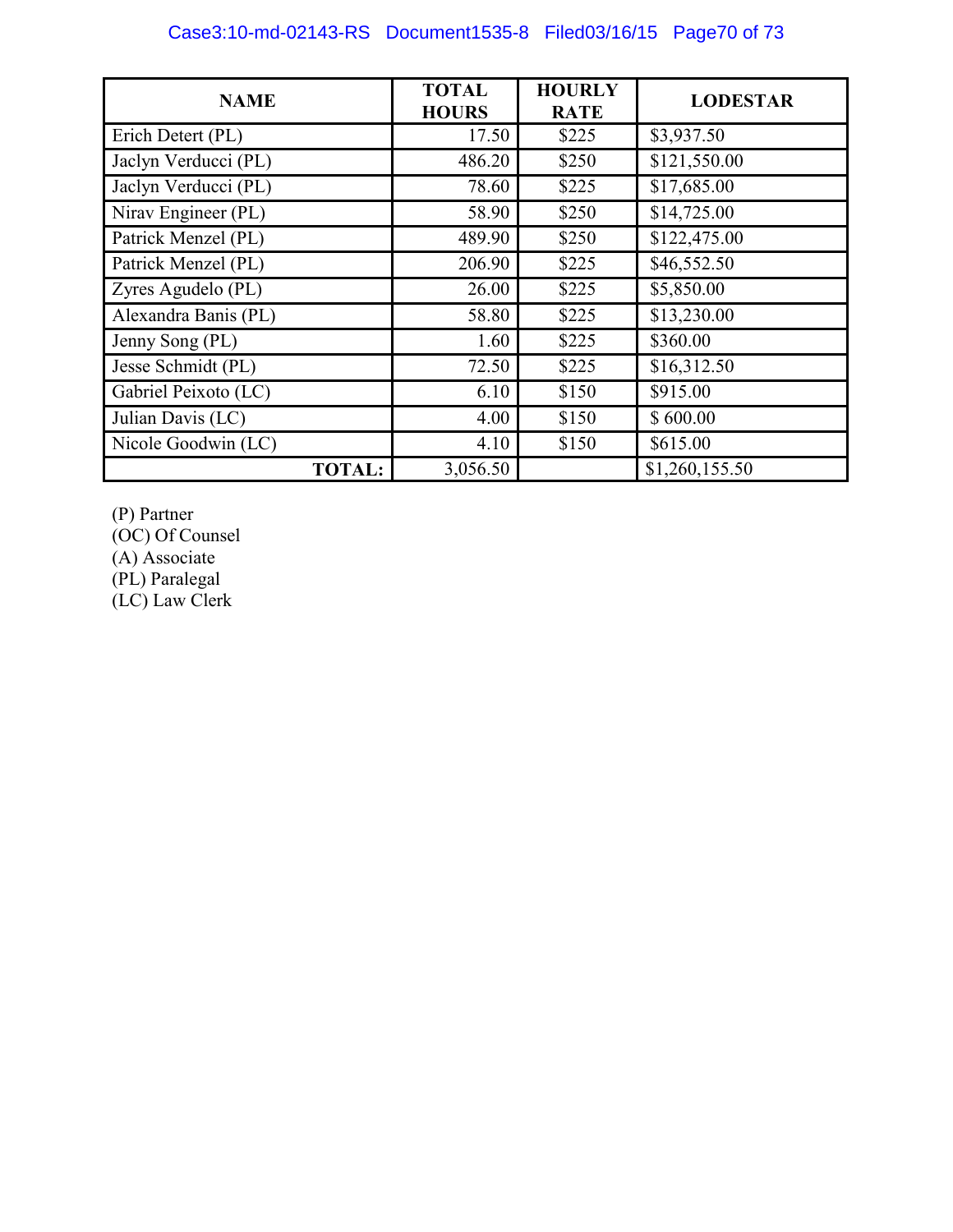Case3:10-md-02143-RS Document1535-8 Filed03/16/15 Page71 of 73

# **EXHIBIT 3**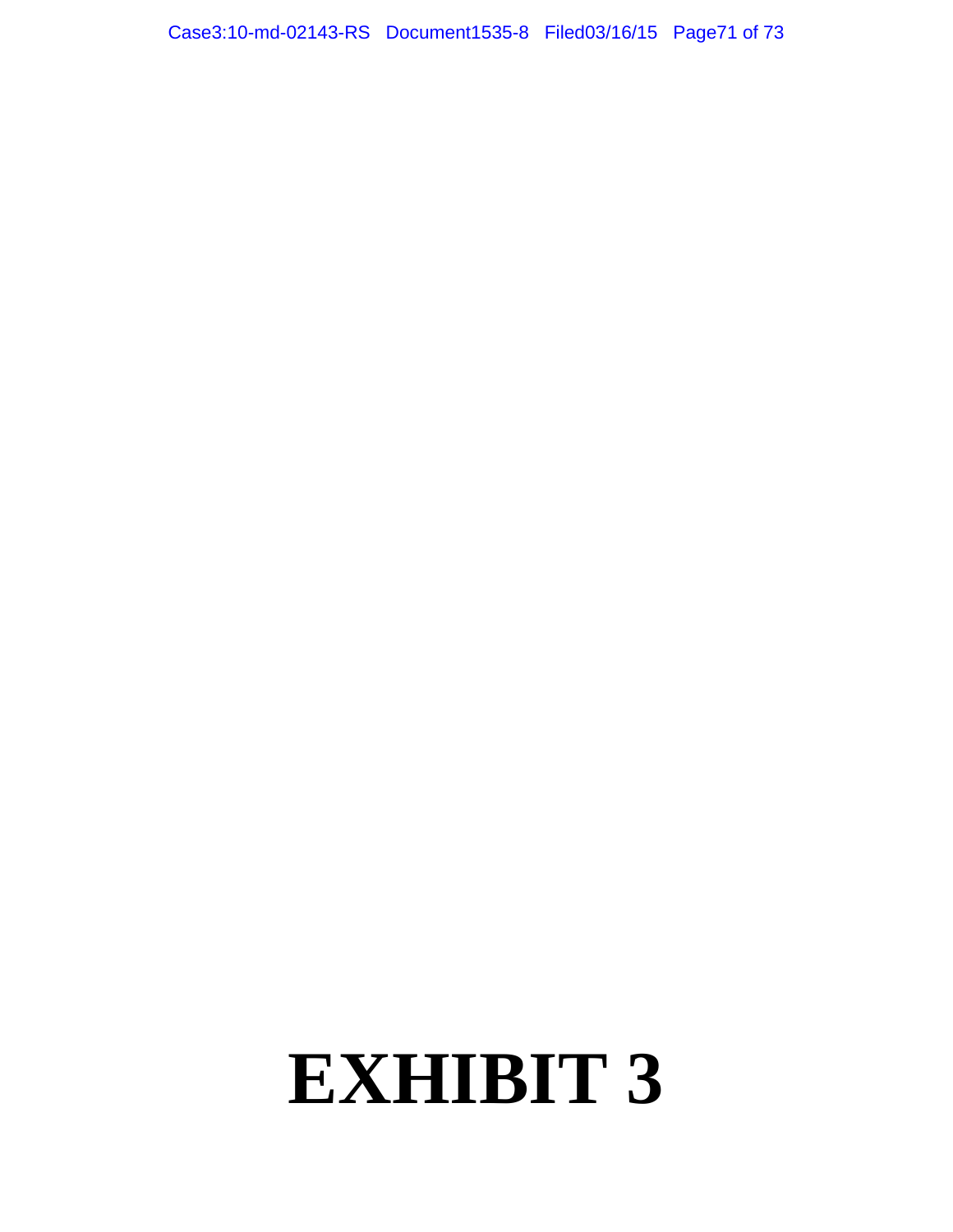# **EXHIBIT 3**

# *In re Optical Disk Drive Antitrust Litigation*, Case No. 3:10-md-2143-RS **COTCHETT, PITRE &McCARTHY, LLP**

Reported Unreimbursed Expenses Incurred on Behalf of Direct Purchaser Class May 7, 2010 through December 31, 2014

#### **EXPENSE REPORT**

| <b>CATEGORY</b>                                       | <b>AMOUNT</b><br><b>INCURRED</b> |
|-------------------------------------------------------|----------------------------------|
| Court Fees (filing, etc.)                             | \$158.00                         |
| Experts/Consultants                                   |                                  |
| <b>Federal Express</b>                                | \$354.46                         |
| Transcripts (Hearing, Deposition, etc.)               | \$474.90                         |
| <b>Computer Research</b>                              | \$2,953.74                       |
| <b>Messenger Delivery</b>                             |                                  |
| Photocopies – In House                                | \$9,486.70                       |
| Photocopies – Outside                                 | \$589.00                         |
| Postage                                               | \$11.07                          |
| Service of Process                                    |                                  |
| Telephone/Telecopier                                  | \$630.79                         |
| Travel (Airfare, Ground Travel, Meals, Lodging, etc.) | \$1,481.34                       |
|                                                       |                                  |
| <b>TOTAL:</b>                                         | \$16,140.00                      |
|                                                       |                                  |